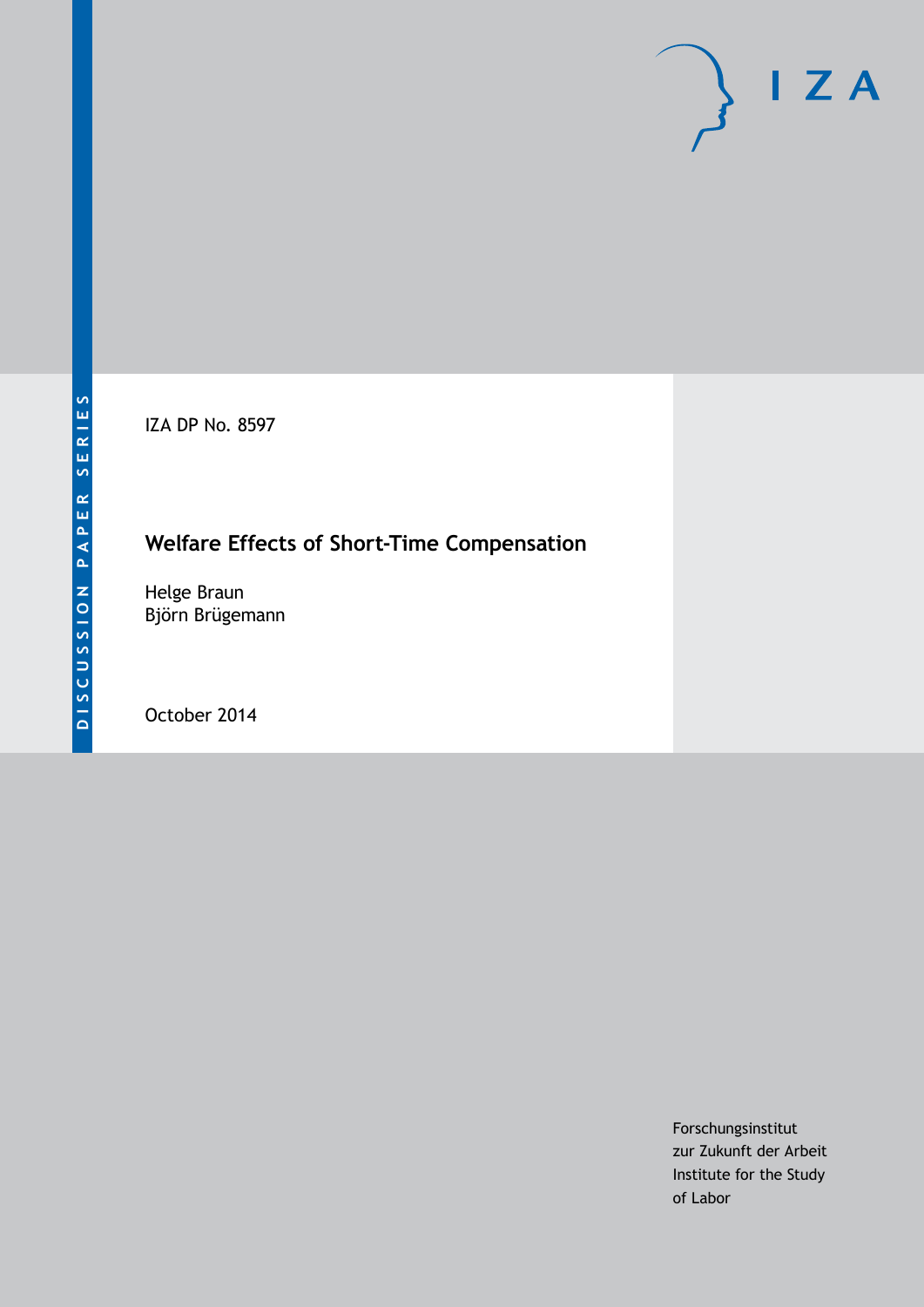# **Welfare Effects of Short-Time Compensation**

### **Helge Braun**

*University of Cologne*

### **Björn Brügemann**

*VU University Amsterdam, Tinbergen Institute, CESifo and IZA*

Discussion Paper No. 8597 October 2014

IZA

P.O. Box 7240 53072 Bonn Germany

Phone: +49-228-3894-0 Fax: +49-228-3894-180 E-mail: [iza@iza.org](mailto:iza@iza.org)

Any opinions expressed here are those of the author(s) and not those of IZA. Research published in this series may include views on policy, but the institute itself takes no institutional policy positions. The IZA research network is committed to the IZA Guiding Principles of Research Integrity.

The Institute for the Study of Labor (IZA) in Bonn is a local and virtual international research center and a place of communication between science, politics and business. IZA is an independent nonprofit organization supported by Deutsche Post Foundation. The center is associated with the University of Bonn and offers a stimulating research environment through its international network, workshops and conferences, data service, project support, research visits and doctoral program. IZA engages in (i) original and internationally competitive research in all fields of labor economics, (ii) development of policy concepts, and (iii) dissemination of research results and concepts to the interested public.

<span id="page-1-0"></span>IZA Discussion Papers often represent preliminary work and are circulated to encourage discussion. Citation of such a paper should account for its provisional character. A revised version may be available directly from the author.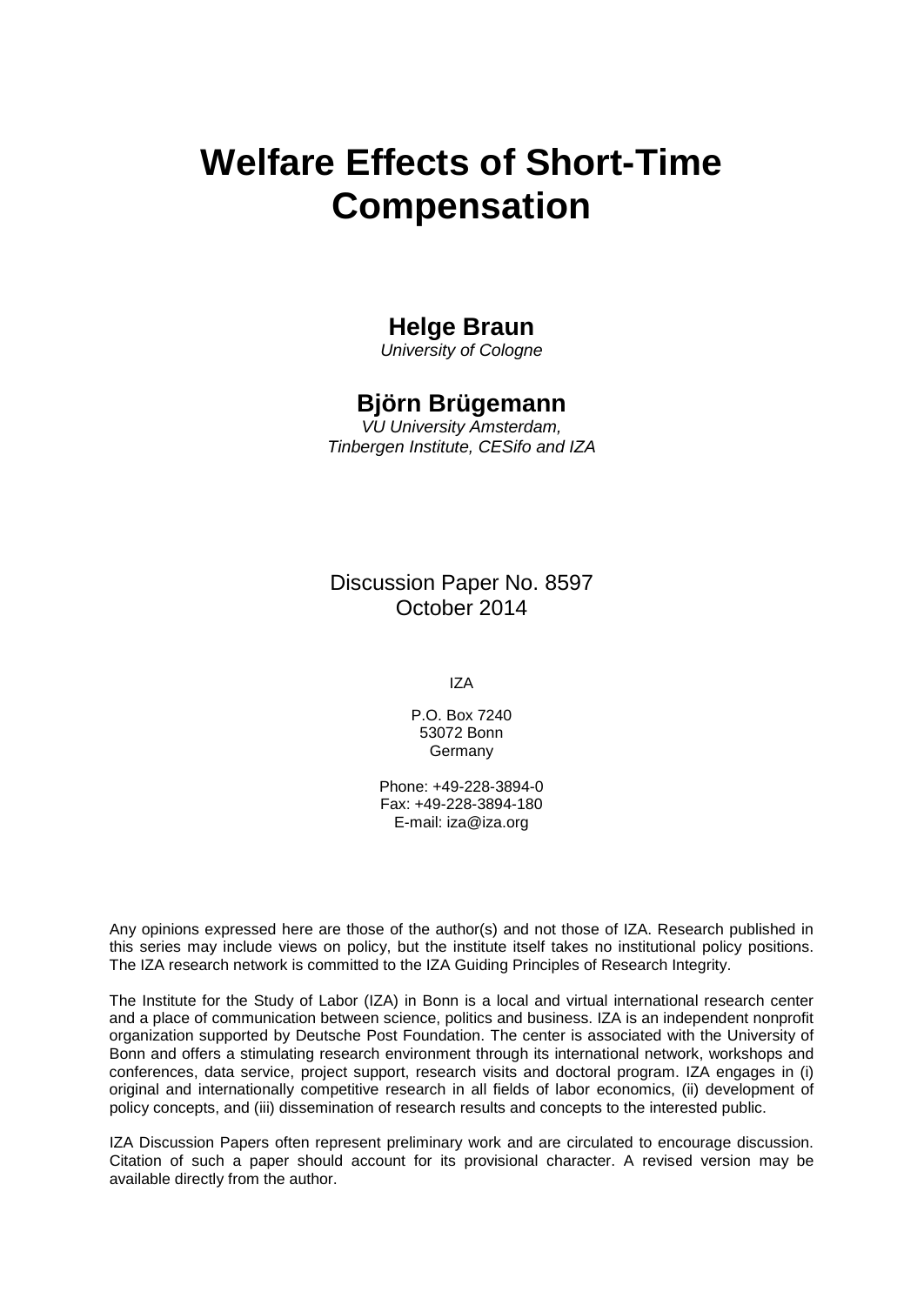IZA Discussion Paper No. 8597 October 2014

# **ABSTRACT**

# **Welfare Effects of Short-Time Compensation[1](#page-1-0)**

We study welfare effects of public short-time compensation (STC) in a model in which firms respond to idiosyncratic profitability shocks by adjusting employment and hours per worker. Introducing STC substantially improves welfare by mitigating distortions caused by public unemployment insurance (UI), but only if firms have access to private insurance. Otherwise firms respond to low profitability by combining layoffs with long hours for remaining workers, rather than by taking up STC. Optimal STC is substantially less generous than UI even when firms have access to private insurance, and equally generous STC is worse than not offering STC at all.

JEL Classification: J65

Keywords: short-time compensation, unemployment insurance, welfare

Corresponding author:

Björn Brügemann VU/FEWEB/Economics De Boelelaan 1105 1081 HV Amsterdam The Netherlands E-mail: [b.a.brugemann@vu.nl](mailto:b.a.brugemann@vu.nl)

 $<sup>1</sup>$  We are grateful to Klaudia Michalek for her participation in early stages of the project. We would like</sup> to thank Pierre Cahuc, Rob Euwals, Moritz Kuhn, and numerous seminar and conference participants for helpful comments and discussions.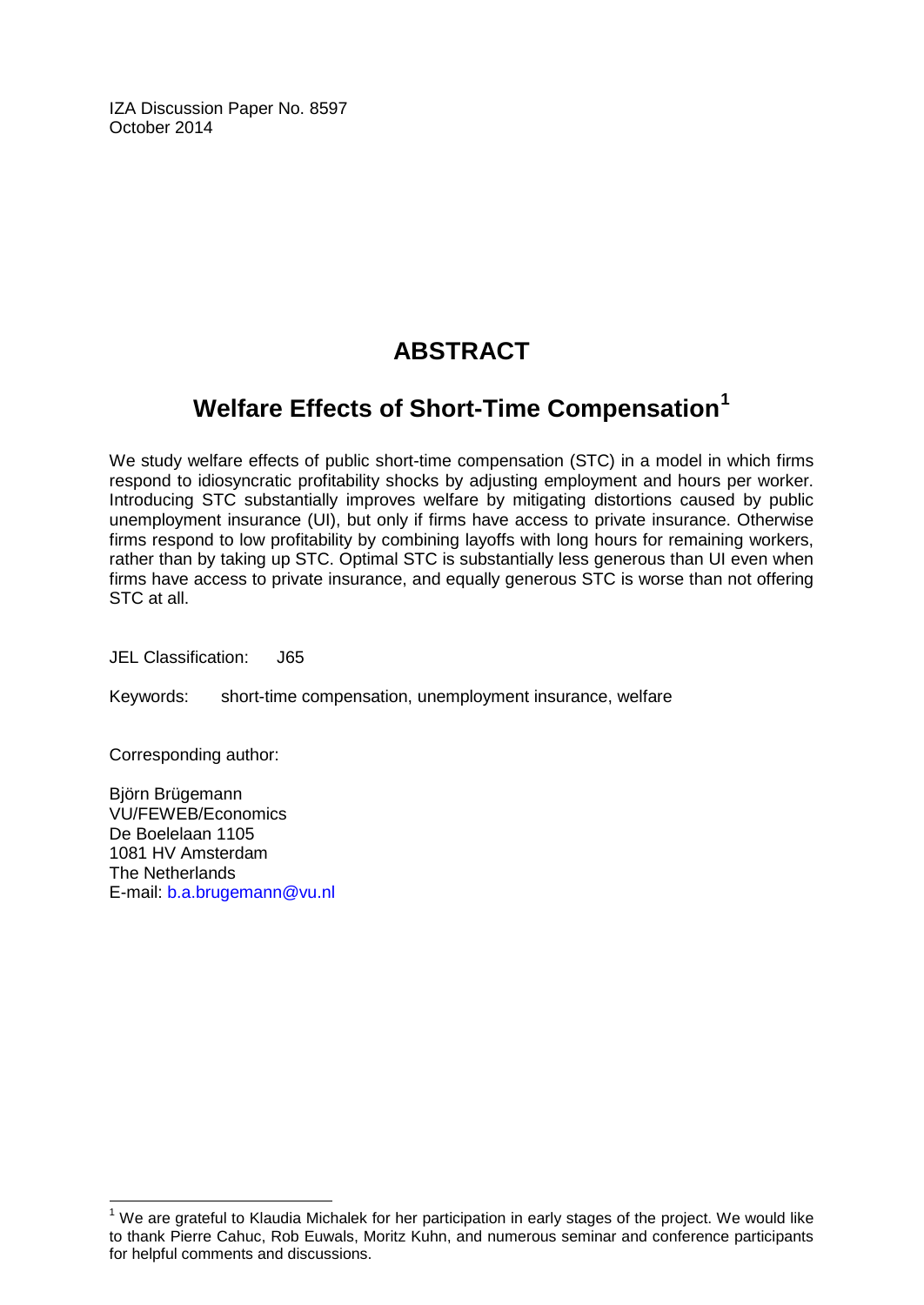### **1 Introduction**

Virtually all developed countries have public unemployment insurance (UI) systems. In addition, many countries run public short-time compensation (STC) schemes, which pay benefits to workers that have not lost their job but are working reduced hours. In contrast to UI, STC has not been a universal component of social insurance systems in developed countries. Before the 2008-2009 crisis, STC schemes existed in 18 out of 33 OECD countries. Such schemes increased in popularity during the crisis, with many countries expanding existing schemes and others introducing new schemes on a temporary basis.2

This increase in the popularity of STC has also revived academic interest in this policy instrument. Recent research has primarily focussed on employment effects of STC during the crisis.<sup>3</sup> What has received little attention, both in recent and earlier work, are effects of STC on social welfare. This contrasts with UI, which has been studied extensively from a welfare perspective. In this paper we study welfare effects of STC in a setting in which UI is socially optimal, consistent with the observation that UI is a universal feature of social insurance systems in developed countries. We ask if introducing STC can improve welfare in a situation in which the instrument of UI is already used optimally.

We study this question in a static model of implicit contracts, building on existing theoretical work on STC. Workers are risk averse and ex ante heterogeneous in that they are either attached to a firm or unattached. Both attached and unattached workers can be unemployed ex post. We follow existing work in not separating the role of workers and employers: workers attached to a firm are both suppliers of its labor input as well as its owners. Firms are subject to idiosyncratic profitability shocks, and can adjust through a combination of layoffs and work sharing in the sense of adjusting hours per worker. Profitability shocks are interpreted as temporary, and layoffs are interpreted as temporary layoffs that do not break attachment to the firm. The government has two policy instruments, UI and STC. UI is a payment to each unemployed worker, where a worker is considered unemployed if working zero hours.<sup>4</sup> Thus workers are unemployed either because they are unattached or on temporary layoff. UI is the only source of income for unattached workers. STC is a payment for each hour by which working time is reduced below some threshold of normal hours. We allow for the possibility that eligibility for STC may require a minimum reduction in hours per worker, a common feature of existing STC schemes. The

<sup>2</sup>[Arpaia et al.](#page-54-0) ([2010\)](#page-54-0) and [Hijzen and Venn](#page-55-0) ([2011\)](#page-55-0) survey STC schemes.

<sup>3</sup> See for example [Arpaia et al.](#page-54-0) [\(2010](#page-54-0)), [Hijzen and Venn](#page-55-0) [\(2011](#page-55-0)), [Boeri and Bruecker](#page-54-1) [\(2011](#page-54-1)), [Cahuc and Carcillo](#page-54-2) [\(2011\)](#page-54-2), [Hijzen and Martin](#page-55-1) [\(2013](#page-55-1)), and [Balleer et al.](#page-54-3) ([2014\)](#page-54-3).

<sup>&</sup>lt;sup>4</sup>Since the model is static, search activity is not modeled explicitly and thus does not enter the definition of unemployment. Unattached workers are eligible for unemployment insurance payments in the model. For this to be consistent with the typical UI system, the status of being unattached should be interpreted as including having worked in the recent past.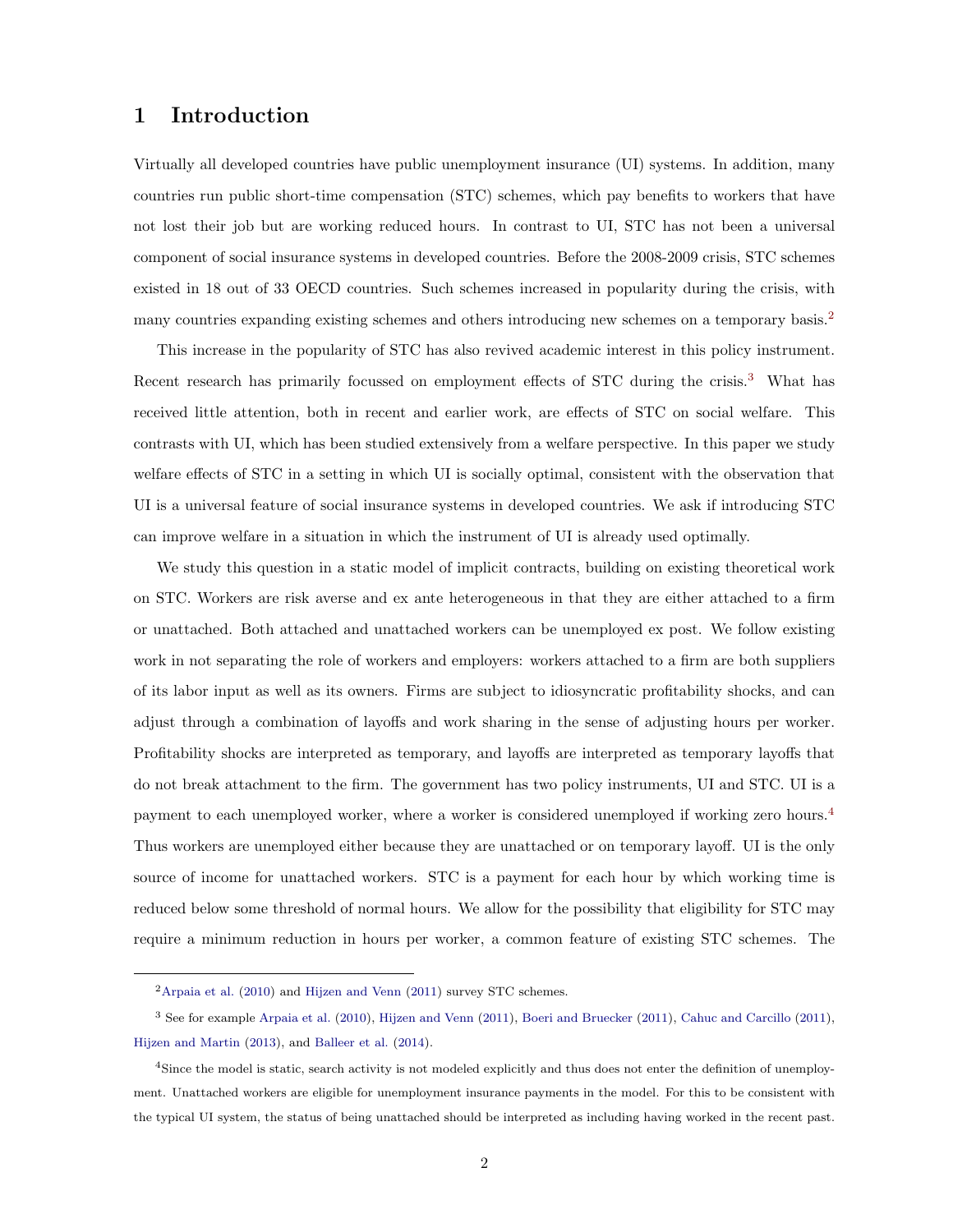government balances the budget through a linear tax on total hours. When studying public insurance, it is important to take into account agents' access to private insurance (PI). Here we consider two polar scenarios: either firms have access to perfect PI, or they have no access to PI.

Welfare effects of UI in this setting are well understood. It has a positive effect on utilitarian welfare via redistribution towards unattached workers. If firms lack access to perfect PI, UI also provides insurance to attached workers. The cost of UI is a distortion of labor inputs, as firms do not internalize the impact of layoffs on the government budget([Feldstein,](#page-54-4) [1976\)](#page-54-4).

Starting from a situation in which the level of UI is chosen to maximize social welfare, the introduction of STC can affect welfare through two channels. First, since private labor input decisions are distorted by UI, STC affects welfare through its impact on these decisions. This is the only welfare effect of STC when firms have access to perfect PI. If firms lack such access, STC also has a direct insurance effect, since it reallocates resources across firms with different realizations of profitability.

Our analysis proceeds in two main steps. First, we analyze firms' decisions for given values of the policy instruments. In particular, we characterize how firms adjust labor inputs in response to profitability shocks, conditional on the decision to take up STC. This is well known for the case of perfect PI: when profitability is sufficiently low for layoffs to be optimal, a further reduction in profitability causes lower employment, while hours per worker remain constant. For the case of no PI and for our specification of preferences, which is a standard specification in macroeconomics, we establish a new comparative statics property: the availability of UI induces firms to respond to a decline in profitability by reducing employment and *increasing* hours per worker. This occurs because lower profitability raises the marginal utility of consumption relative to the marginal disutility of working longer hours for workers with positive hours. This property turns out to be the key factor in determining the welfare effects of STC when firms lack access to PI.

In the second step, we study welfare-maximizing choices of UI and STC. We rely on computational experiments, calibrating the model by targeting features of the US labor market. We obtain two main results. First, introducing STC substantially improves welfare, but only if firm have access to PI. If firms have such access, STC can mitigate labor input distortions in form of excessive temporary layoffs caused by UI. This mechanism fails if firms lack access to PI, due to the comparative statics property discussed above. In the absence of STC, unprofitable firms would choose layoffs combined with *high* hours per worker, and this makes the take-up of STC unappealing. For the same reason, STC has a direct negative insurance effect, but quantitatively this is relatively unimportant. Our second main result is that optimal STC is substantially less generous than UI even when firms have access to PI. In our model there is no reason to expect that equal generosity is optimal, since the optimal levels of STC and UI are governed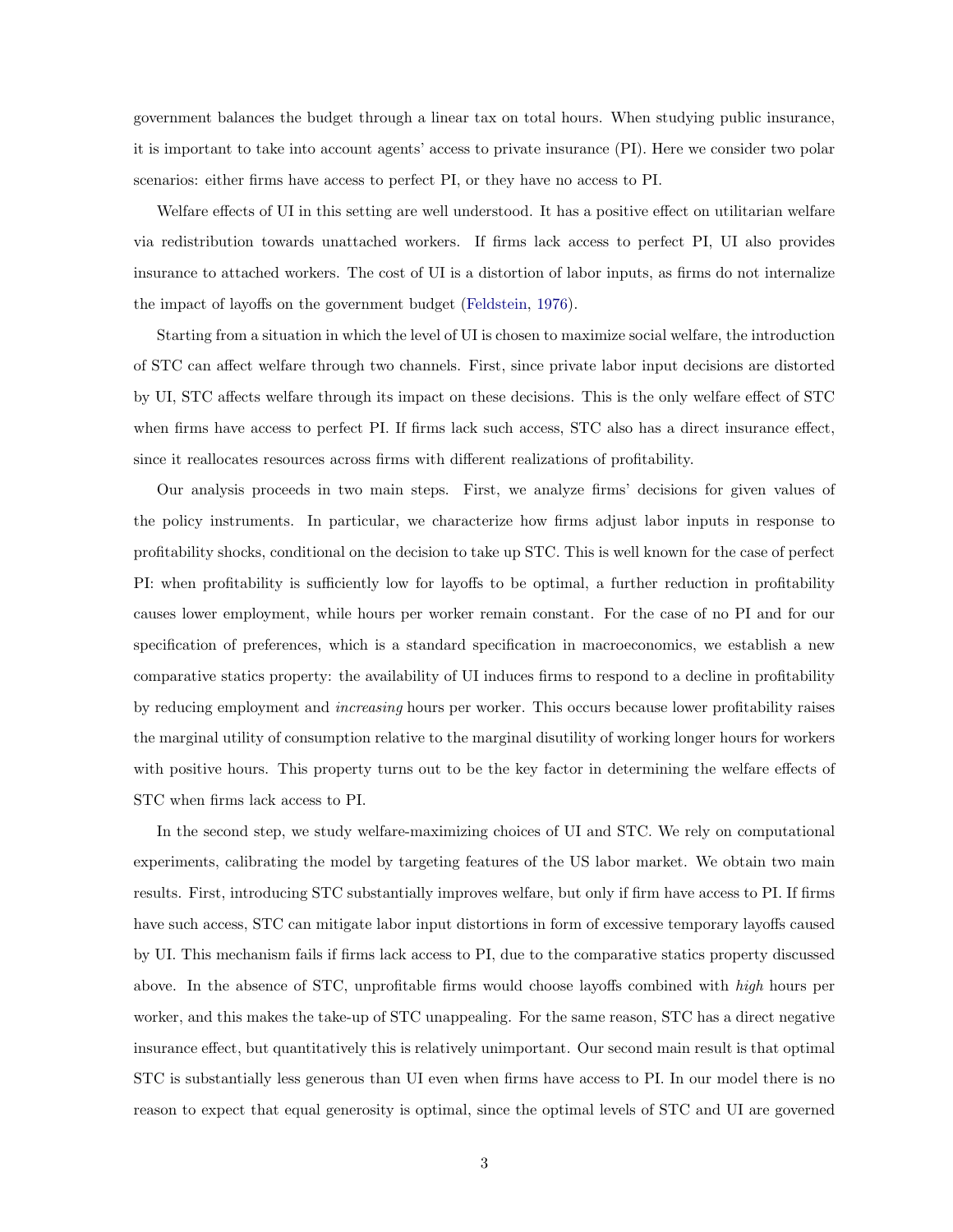by different trade-offs. According to our computational experiments, STC should be about one third as generous as UI. Furthermore, equally generous STC is worse than not offering STC at all. This is important, given that equal generosity of STC and UI is a common feature of existing schemes.5

We contribute both to the literature using implicit contract models to study STC, and the broader literature using such models to study the response of layoffs and hours per worker to shocks. Our analysis of STC builds heavily on [Burdett and Wright](#page-54-5) (1989, henceforth BW) and [Wright and Hotchkiss](#page-55-2) (1988, henceforth WH). BW use an implicit contract model to study effects of UI and STC on layoffs, hours per worker, and wages. A key feature of their model is that laissez faire is socially optimal. Their analysis is focussed on the distortions induced by UI and STC. They find that while UI distorts the level of employment, STC distorts hours per worker. WH extend the analysis of BW in several directions, two of which are important for our purposes. While BW consider a model in which workers and employers are distinct agents, WH also consider a simplified model which abstracts from this heterogeneity. We adopt this simplification. Second, WH use this simplified model to analyze social welfare. As in BW, having neither UI nor STC is socially optimal. Alternatively, UI and STC can be neutralized through full experience rating. Our main contribution to this literature is an analysis of the welfare effects of STC in a setting in which there is a reason for the existence of public UI. This is an important setting to consider, given that UI is universal across developed economies. The existence of UI gives rise to a nontrivial trade-off for STC, since STC can mitigate distortions induced by UI. In our model we generate a reason for the existence of UI through the presence of unattached workers.6

Since the work of BW and WH on STC, there has been tremendous progress in the development of dynamic models of the labor market. Nonetheless, we think that static implicit contract models remain a natural starting point for studying the welfare effects of STC. What makes this class of models attractive for analyzing STC is the combination of three features: (i) specificity of employment relationships, captured by the attachment of workers to firms, (ii) multi-worker firms, adjusting at both the extensive and the intensive margin, (iii) private insurance arrangements among the agents attached to a firm, in a setting with incomplete markets. While there are dynamic models capturing these features individually,

<sup>5</sup>More precisely, a common feature is that the replacement rates received by workers are often the same across UI and STC. What matters in our model is the generosity of the program from the joint perspective of workers and employers. Some programs have equal replacement rates for workers, but impose additional costs of utilizing STC on employers, and thus are effectively less generous than UI.

<sup>6</sup> When firms lack access to perfect PI, an additional source of welfare gains from UI and potentially STC in our model is insurance provision against idiosyncratic profitability shocks. In contrast, in both BW and WH shocks are aggregate and thus undiversifiable, whether through public or private insurance.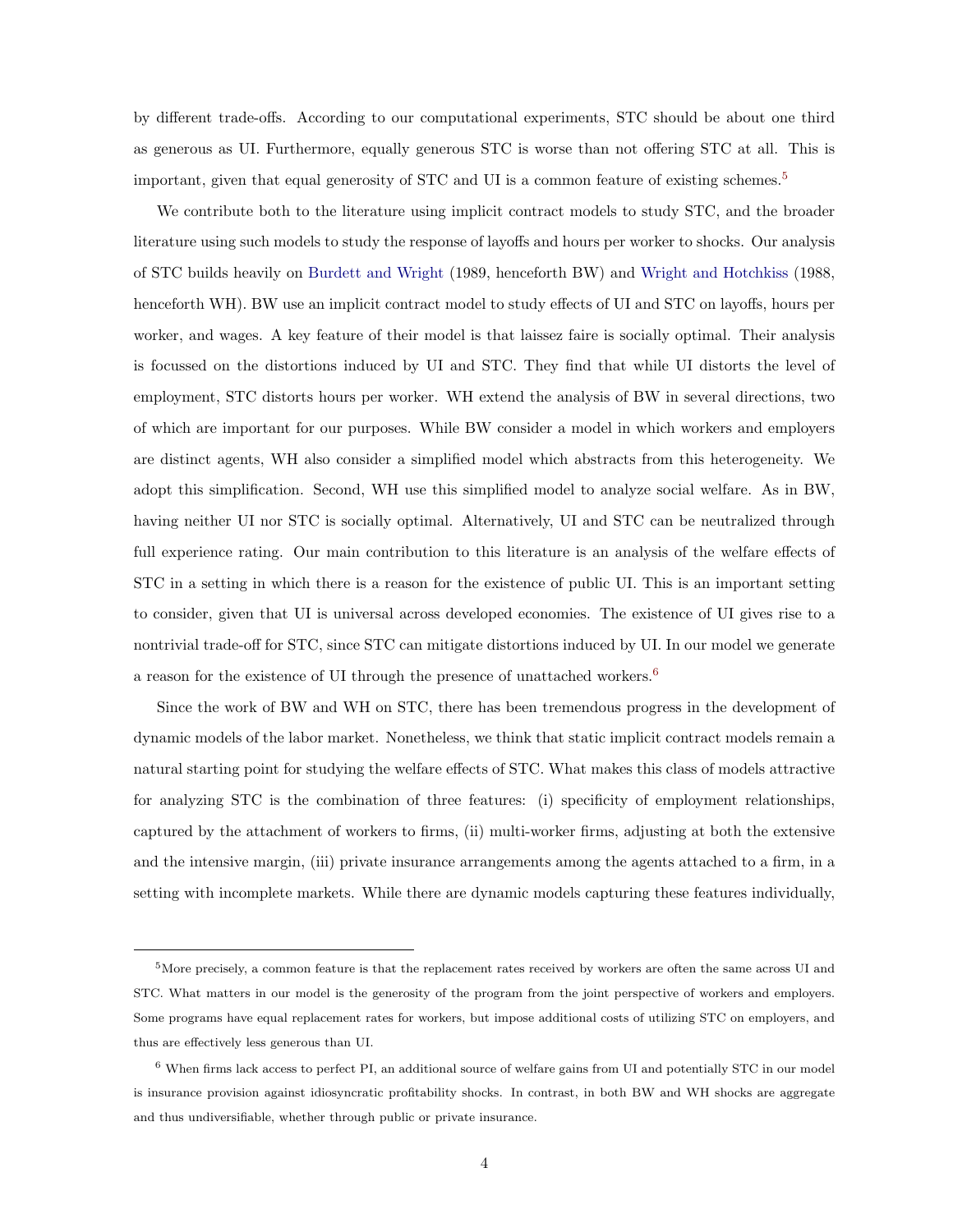models capturing them jointly have not yet been developed.<sup>7</sup> Of course, the static nature of our model prevents us from evaluating some potential effects of STC, such as the common concern that STC reduces the reallocation of workers to more productive firms.<sup>8</sup>

Our contribution to the broader implicit contracts literature is the comparative statics property discussed above, which applies when firms lack access to PI and public UI is available: if profitability is sufficiently low for layoffs to be optimal, then a firm responds to a further reduction in profitability by reducing employment and *increasing* hours per worker. [Rosen](#page-55-3) ([1985\)](#page-55-3) and [FitzRoy and Hart](#page-54-6) ([1985\)](#page-54-6) study the corresponding comparative statics for the case of perfect PI, and show that hours are constant across profitability levels for which layoffs are optimal. The analysis closest to ours is [Miyazaki and](#page-55-4) [Neary](#page-55-4) ([1985\)](#page-55-4), who study the comparative statics of employment and hours for a firm without access to PI. They find that an increase in profitability can reduce both employment and hours per worker if firms have to cover fixed costs that are independent of employment, or if income effects are sufficiently strong. Our finding differs in that a change in profitability induces an opposite response of employment and hours, and that this pattern is induced by the presence of UI, which acts like a fixed cost per worker.

The remainder of the paper is organized as follows. We introduce the model in Section [2.](#page-6-0) In Section [3](#page-11-0) we characterize the allocation for a given system of UI and STC. Section [4](#page-19-0) contains the computational experiments. Section [5](#page-31-0) considers an alternative specification of technology, and Section [6](#page-37-0) concludes.

### <span id="page-6-0"></span>**2 Model**

There is a continuum of firms. Each firm has a mass N of workers attached to it. We normalize  $N = 1$ . The firm is jointly owned and operated by these workers. A fraction *υ* of the total population of workers is not attached to a firm.

<span id="page-6-1"></span>**Technology.** Each firm has the production function

 $x f(nh)$ 

<sup>7</sup>The paper that comes closest is [Cooper et al.](#page-54-7) ([2007\)](#page-54-7), who construct a model with search frictions with the aim of matching the comovement of labor market variables in the aggregate and at the establishment level. Their model exhibits the first two features. It has two types of agents, risk neutral employers and risk averse workers. To maintain tractability, they assume that employers have all the bargaining power. In equilibrium all workers, whether employed or unemployed, obtain the same level of utility. Workers have GHH preferences, ensuring marginal utilities of consumption are also equalized. Thus it does not matter whether markets are complete or incomplete. They do not analyze a version of their model in which employers are risk averse.

<sup>8</sup>See [OECD](#page-55-5) ([2010\)](#page-55-5) for a discussion of this concern.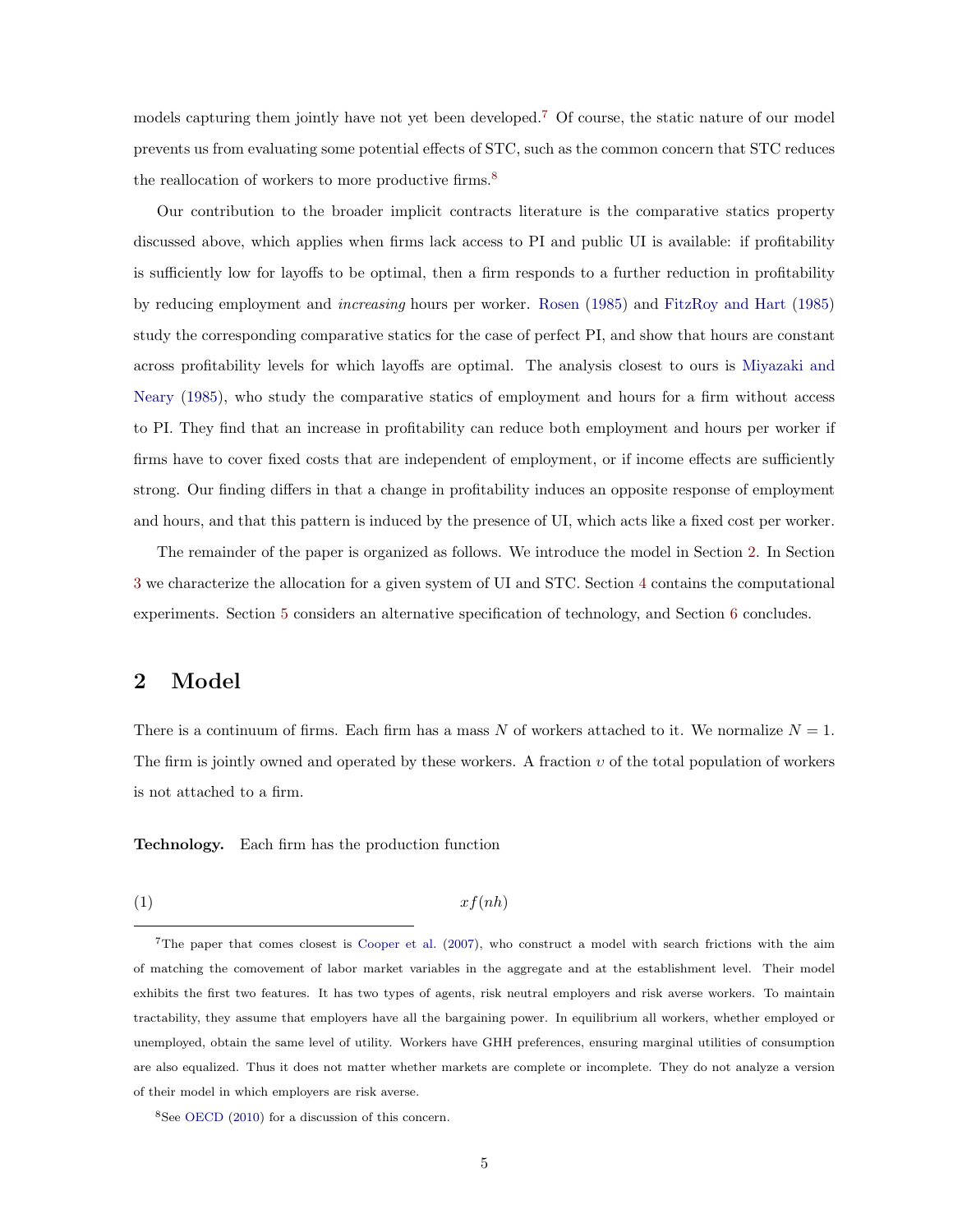where *n* denotes the mass of workers working strictly positive hours, and *h* denotes the number of hours worked by each of these workers. Here *x* parametrizes the profitability of the firm. The function  $f : [0, +\infty) \to [0, +\infty)$  is twice continuously differentiable with  $f' > 0$  and  $f'' < 0$  on  $(0, +\infty)$ , and satisfies the Inada conditions  $\lim_{l\to 0} f'(l) = +\infty$  and  $\lim_{l\to\infty} f'(l) = 0$ . Profitability *x* is subject to stochastic shocks that can be of technological or other origin, with density  $p(x)$  and support  $(0, +\infty)$ .

Hours per worker and employment enter equation([1](#page-6-1)) multiplicatively. Thus hours of different workers are perfect substitutes. This specification is used by WH, and dubbed the *standard case* by BW. BW also study a specification with imperfect substitutability. We maintain the standard case for most of our analysis. In Section [5](#page-31-0) we consider the case in which hours of different workers are perfect complements.

<span id="page-7-0"></span>**Preferences.** The utility function of a worker is  $\mathbb{E}[u(c, h)]$ , where *c* denotes consumption and *h* denotes hours worked. The function *u* takes the form proposed by [King et al.](#page-55-6) (1988, KPR):

(2) 
$$
u(c,h) = \frac{[cv(h)]^{1-\sigma} - 1}{1-\sigma}
$$

with  $\sigma > 1$ . The function  $v : [0, h_{\text{max}}) \to (0, 1]$  satisfies  $v(0) = 1$ . Here  $h_{\text{max}} \in (0, +\infty]$  is a physical upper limit on hours. The function *v* incorporates a fixed utility loss from working strictly positive hours:  $\lim_{h\to 0} v(h) = v_0$  with  $v_0 \in (0,1)$ . The function *v* is twice continuously differentiable and satisfies  $v'$  < 0 on (0*, h*<sub>max</sub>). We assume that  $-\frac{v'}{v}$  is strictly increasing on (0*, h*<sub>max</sub>) to ensure that consumption is a normal good. Let  $V(h) \equiv -v(h)^{\frac{1-2\sigma}{\sigma}}v'(h)$ . We assume  $V'(h) > 0$  to ensure that  $u(c, h)$  is strictly concave, and we impose the Inada condition  $\lim_{h \to h_{\text{max}}} V(h) = +\infty$ .

Our specification is more general than BW in that we allow for a fixed utility loss from working strictly positive hours. It is less general than BW in that the KPR functional form restricts the relative strength of income and substitution effects. The KPR functional form is standard in macroeconomic models, since it is necessary for balanced growth. We see this paper as a step towards incorporating STC in a dynamic macroeconomic model, making this functional form a natural choice.

**Private Insurance.** We consider two polar cases, parametrized by  $\chi \in \{0, 1\}$ . If  $\chi = 0$ , firms have access to perfect PI. If  $\chi = 1$ , firms have no access to PI. We assume perfect risk sharing within firms.

**Policy Instruments.** UI takes the form of a payment  $g_{UI} > 0$  to workers with zero hours worked. STC takes the form of a payment  $g_{STC} \geq 0$  to employed workers for every hour that hours worked fall short of some normal level  $\bar{h}$ . We impose the restriction  $\bar{h}g_{STC} \leq g_{UI}$ , so the maximal amount of STC, obtained by working marginally positive hours, cannot exceed the level of UI. The normal level  $h$  is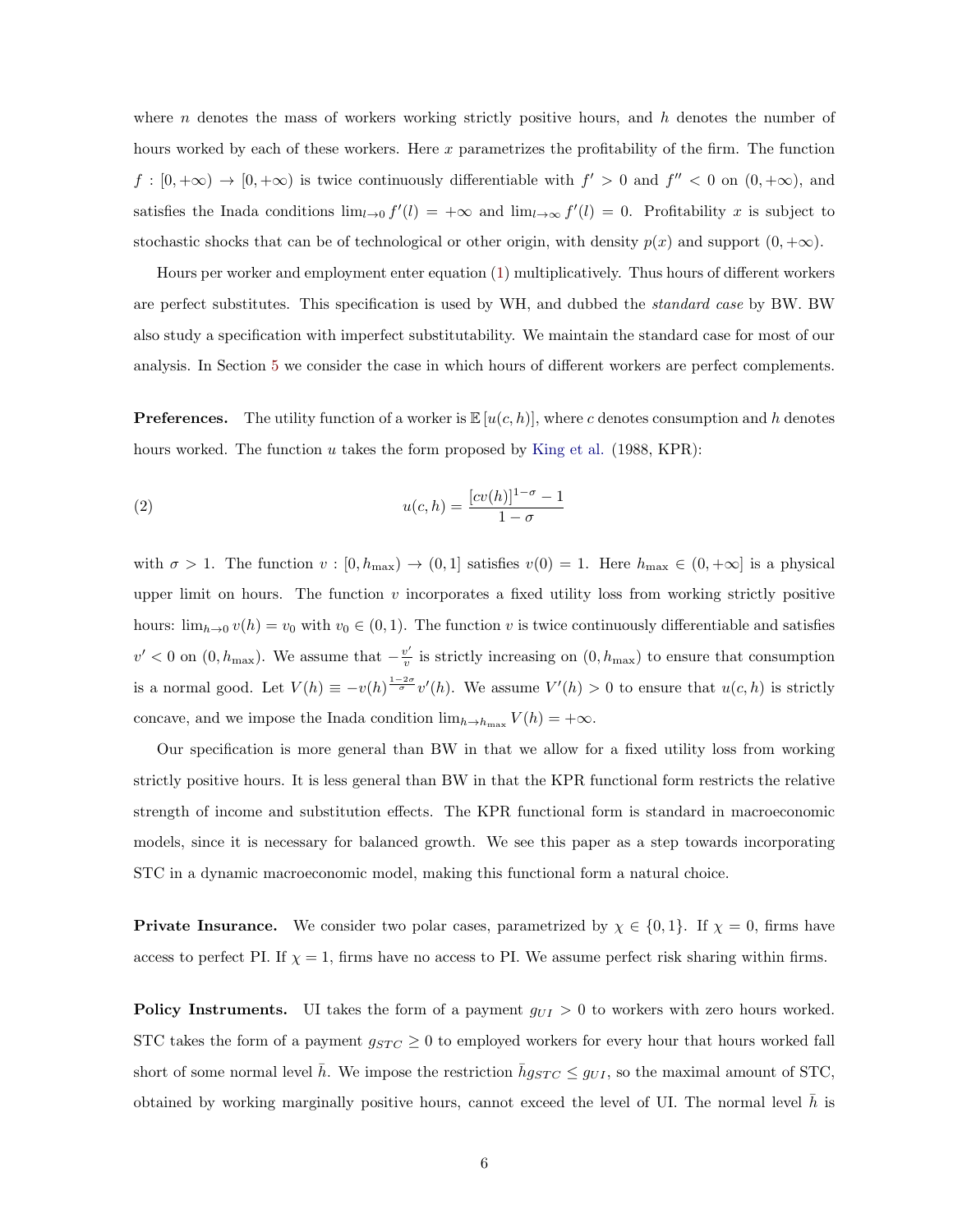taken as given by firms and equal to the average level of hours in equilibrium. Most countries with STC schemes require a minimum hours reduction (MHR). To capture this feature, firms are eligible for STC if hours are below  $g_{MHR}$ *h*, where  $g_{MHR} \leq 1$ . The government balances the budget through a proportional tax *τ >* 0 on total hours *nh*. Thus a firm with employment *n* and hours *h* receives the net subsidy

<span id="page-8-0"></span>(3) 
$$
(1-n)g_{UI} + n\mathcal{I}\left[h \leq g_{MHR}\bar{h}\right] \cdot \left(\bar{h} - h\right) \cdot g_{STC} - \tau nh
$$

where  $I$  denotes the indicator function. Unattached workers receive the unemployment benefit  $g_{UI}$ . Notice that this system of UI and STC is uniform: it does not differentially treat workers based on the profitability of their firm, nor does it distinguish between attached and unattached workers. We do not model the reasons why the government does not use differential benefits.

This specification of policy is based on BW and WH, and generalizes theirs in three directions. First, they restrict attention to the case in which the normal level of hours  $\bar{h}$  coincides with the physical upper limit  $h_{\text{max}}$ . This implies that in their models firms always receive STC. This allows them to ignore the decision of firms whether to take up STC. We allow  $\bar{h}$  and  $h_{\text{max}}$  to differ. To pin down  $\bar{h}$  we require that in equilibrium it is equal to the average level of hours across states of the world.

Second, BW restrict attention to two regimes: an American regime with  $g_{STC} = 0$ , and a European regime in which UI and STC are equally generous, that is,  $\bar{h}g_{STC} = g_{UI}$ . We allow any value of  $g_{STC}$ between 0 and equal generosity. While many countries have equal replacement rates for UI and STC, in some countries STC is effectively less generous. For example, in Germany firms are required to pay social security contributions for STC hours. In our computational experiments it turns out that equal generosity is not optimal.

Third, in their specification firms receive STC whenever hours are below the normal level  $h$ , which, as discussed above, coincides with the physical upper limit  $h_{\text{max}}$  in their model. We introduce the parameter *gMHR* to investigate whether a minimum hours reduction is a desirable feature of STC schemes.

BW assume that the government balances the budget through a lump sum tax. In their setup without a relevant eligibility threshold, a lump sum tax is isomorphic to our specification with a proportional tax on total hours.9 This is no longer true in our setup with an eligibility threshold. Given this, we prefer the specification with a proportional tax, since it mimics more closely the observed financing of

<sup>&</sup>lt;sup>9</sup> Without the eligibility threshold, net subsidy schedule [\(3\)](#page-8-0) reduces to  $(1 - n)g_{UI} + n(\bar{h} - h) \cdot g_{STC} - \tau nh$ . A system with unemployment benefit  $\hat{g}_{UI}$  and short-time compensation  $\hat{g}_{STC}$  financed through a lump sum tax  $\hat{\tau}$  has the net subsidy schedule  $(1-n)\hat{g}_{UI} + n(\bar{h}-h) \cdot \hat{g}_{STC} - \hat{\tau}$ . The isomorphism is defined by setting  $\hat{g}_{UI} = g_{UI} + \bar{h}\tau$ ,  $\hat{g}_{STC} = g_{STC} + \tau$ , and  $\hat{\tau} = \bar{h}\tau$ .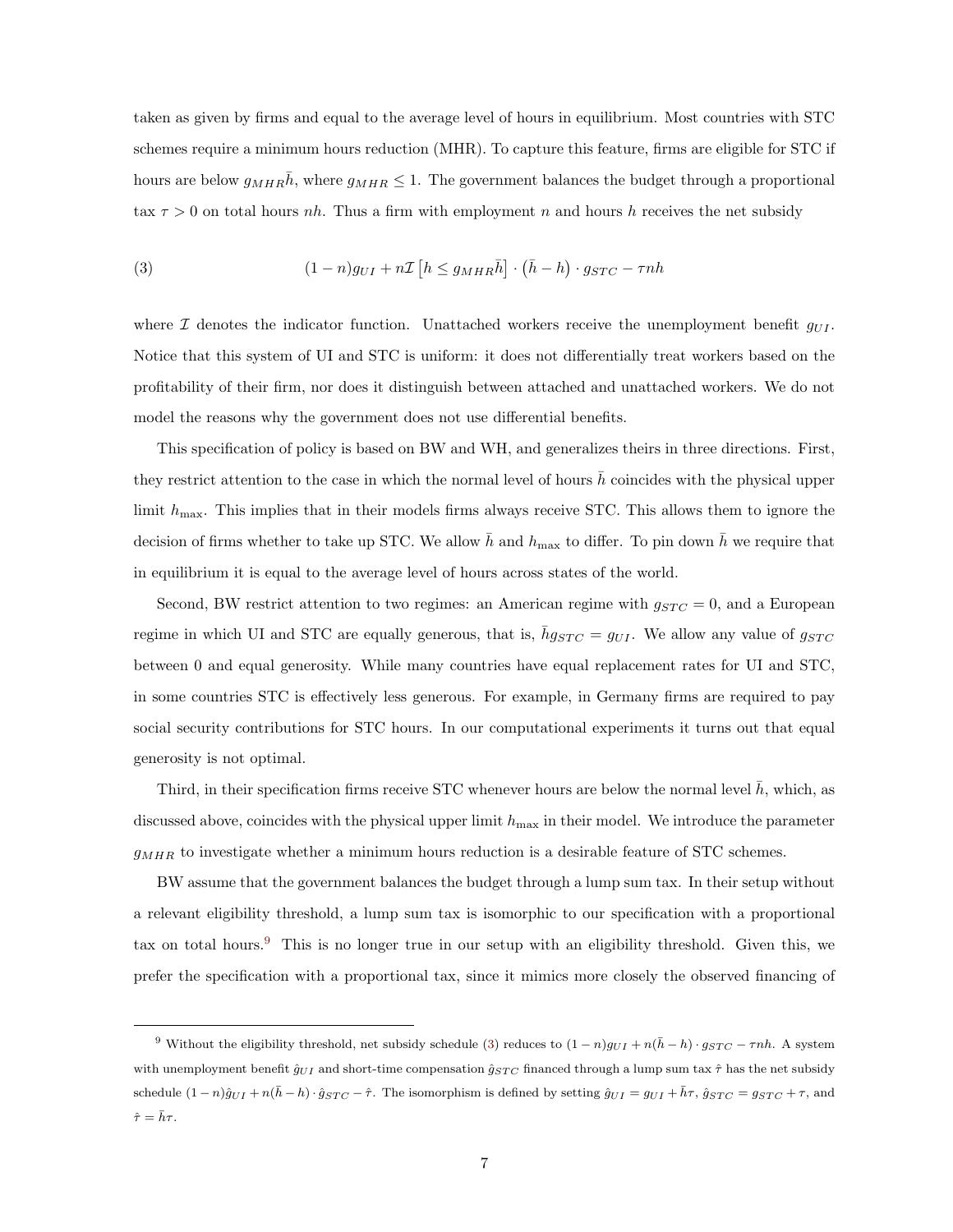UI through payroll taxes.<sup>10</sup>

Our specification does not include so-called experience rating, which requires that a firm reimburses the government for part of the UI and STC benefits received by its workers. Exactly as in the models of BW and WH, experience rating is redundant in our model: in Appendix [C](#page-53-0) we show that a system with experience rating is equivalent to a system without experience rating and lower benefits. Thus we can omit experience rating without loss of generality. When mapping the model to the data, *gU I* and *gST C* should be interpreted as subsidies net of any experience rating. Furthermore, the restriction that UI and STC are uniform should be understood as a restriction on net subsidies.  $^{\rm 11}$ 

**Firm Optimization Problem.** Let  $T(x) \in \{0, 1\}$  indicate the decision of the firm to take up STC in state *x*. Let  $\iota(x)$  denote the net transfer received from PI in state *x*. The firm chooses  $c_w(x)$ ,  $c_b(x)$ ,  $n(x)$ ,  $h(x)$ ,  $\iota(x)$ , and  $T(x)$  for all  $x \in (0, +\infty)$  to maximize

(4) 
$$
\int_0^\infty \{n(x)u(c_w(x),h(x)) + (1-n(x))u(c_b(x),0)\} p(x) dx
$$

subject to

<span id="page-9-3"></span>(5) 
$$
n(x)c_w(x) + (1 - n(x))c_b(x) = xf(n(x)h(x)) + \iota(x) - \tau n(x)h(x) + (1 - n(x))g_{UI} + n(x(\bar{h} - h(x))T(x)g_{STC},
$$

<span id="page-9-4"></span><span id="page-9-2"></span>(6)  $n(x) \leq 1$ ,

<span id="page-9-1"></span>(7) 
$$
T(x) \cdot \left(h(x) - g_{MHR}\overline{h}\right) \leq 0,
$$

(8) *χι*(*x*) = 0

<span id="page-9-0"></span>for all  $x \in (0, +\infty)$  and

(9) 
$$
\int_0^\infty t(x)p(x)dx = 0.
$$

Constraint [\(9](#page-9-0))requires that PI is actuarially fair. If  $\chi = 1$ , then ([8\)](#page-9-1) enforces that the firm has no access to PI by requiring  $\iota(x) = 0$  in every state.

<sup>10</sup>Of course a payroll tax would be based on wages. Thus it would not only depend on total hours, but also on profitability. We exclude policy instruments that condition on profitability.

 $11$ If only gross benefits are restricted to be uniform, and if experience rating is allowed to differentiate between workers based on profitability or attached status, then the restriction has no content, since any desired differentiation can be implemented through experience rating.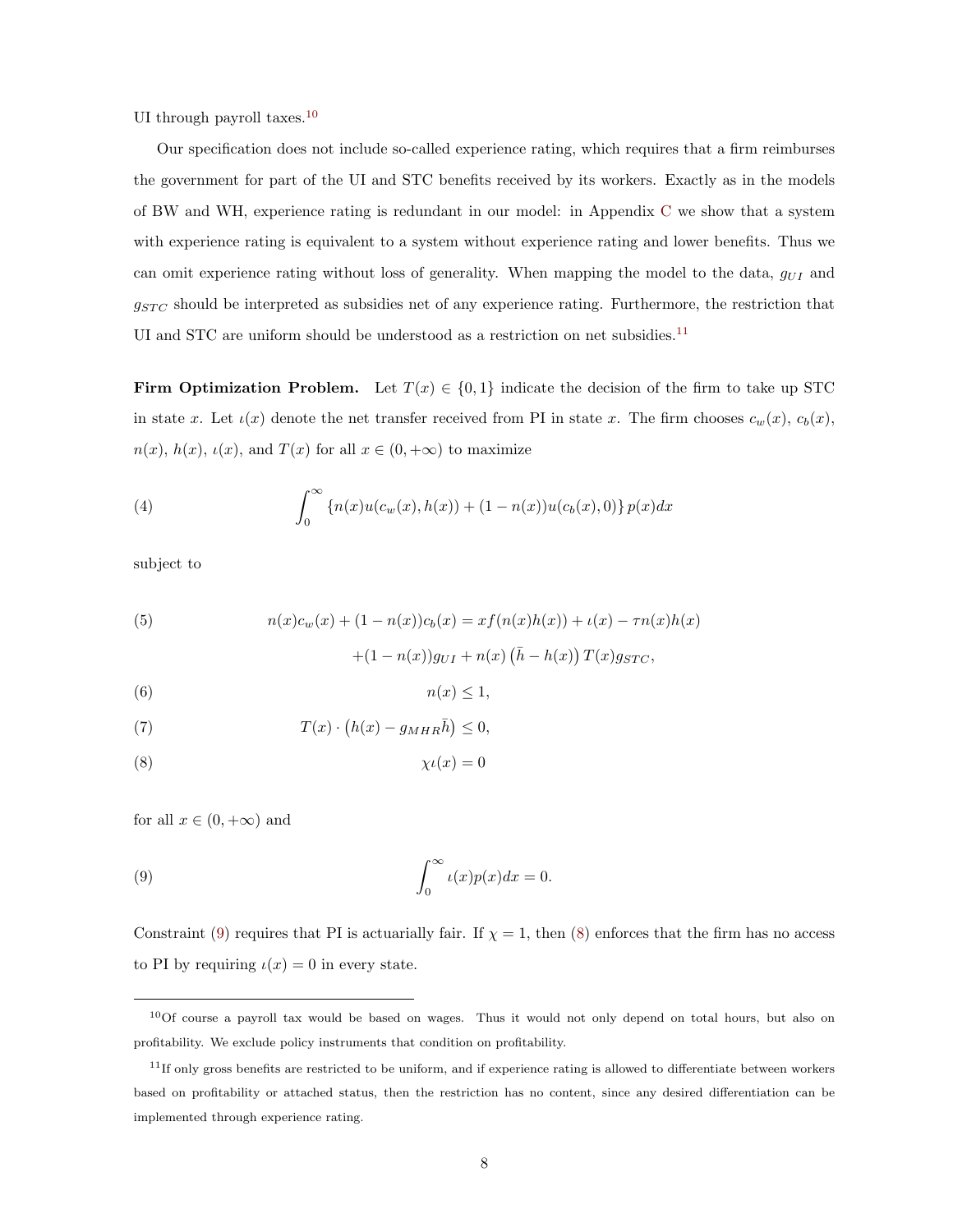Government Optimization Problem. We restrict the government to choose the vector of policy instruments  $g = \{g_{UI}, g_{STC}, g_{MHR}, \bar{h}, \tau\}$  from a set *G*. By varying *G*, we can restrict the set of policy instruments available to the government. In our computational experiments, we consider a sequence of expanding sets *G*, to examine the added value of introducing the policy instrument STC with and without a minimum hours requirement. The objective function of the government is utilitarian welfare, giving weight *v* to unattached workers.<sup>12</sup> Let  $U(g)$  denote the maximized value of the firm optimization problem as a function of the policy vector, and let  $c_w(x, g)$ ,  $c_b(x, g)$ ,  $n(x, g)$ ,  $h(x, g)$ ,  $\iota(x, g)$ , and  $T(x, g)$ denote corresponding maximizers. Given these functions, the government chooses  $g \in \mathcal{G}$  to maximize

(10) 
$$
(1-v)U(g) + vu(g_{UI}, 0)
$$

subject to the government budget constraint

(11) 
$$
\int_0^{\infty} \left\{ (1 - n(x, g))g_{UI} + n(x, g) \left( \bar{h} - h(x, g) \right) T(x, g) g_{STC} - \tau n(x, g) h(x, g) \right\} p(x) dx = 0
$$

and the constraint that normal hours coincide with average hours per worker

(12) 
$$
\bar{h} = \frac{\int_0^\infty n(x, g)h(x, g)p(x)dx}{\int_0^\infty n(x, g)p(x)dx}
$$

**First-Best Optimization Problem.** A useful reference point for the allocations chosen by the government is the first-best allocation. It is obtained by choosing  $c_w(x)$ ,  $c_b(x)$ ,  $n(x)$ ,  $h(x)$ , and unattached workers' consumption  $c_{\nu}$  to maximize utilitarian welfare

*.*

$$
(1 - \nu) \int_0^{\infty} \left\{ n(x)u(c_w(x), h(x)) + (1 - n(x))u(c_b(x), 0) \right\} p(x) dx + \nu u(c_{\nu}, 0)
$$

subject to constraint [\(6](#page-9-2)) and the resource constraint

$$
(1 - \nu) \int_0^\infty \left\{ n(x)c_w(x) + (1 - n(x))c_b(x) - xf(n(x)h(x)) \right\} p(x)dx + \nu c_\nu = 0.
$$

When firms have access to perfect PI, the only reason why the government cannot achieve the firstbest is that attached workers on layoff are not excluded from UI. If firms do not have access to PI, then an additional reason is that the government's policy instruments do not enable it to condition transfers

 $12$ One can also interpret attachment as an initial uninsurable shock. In this interpretation all workers are ex ante identical, and the government simply maximizes expected utility.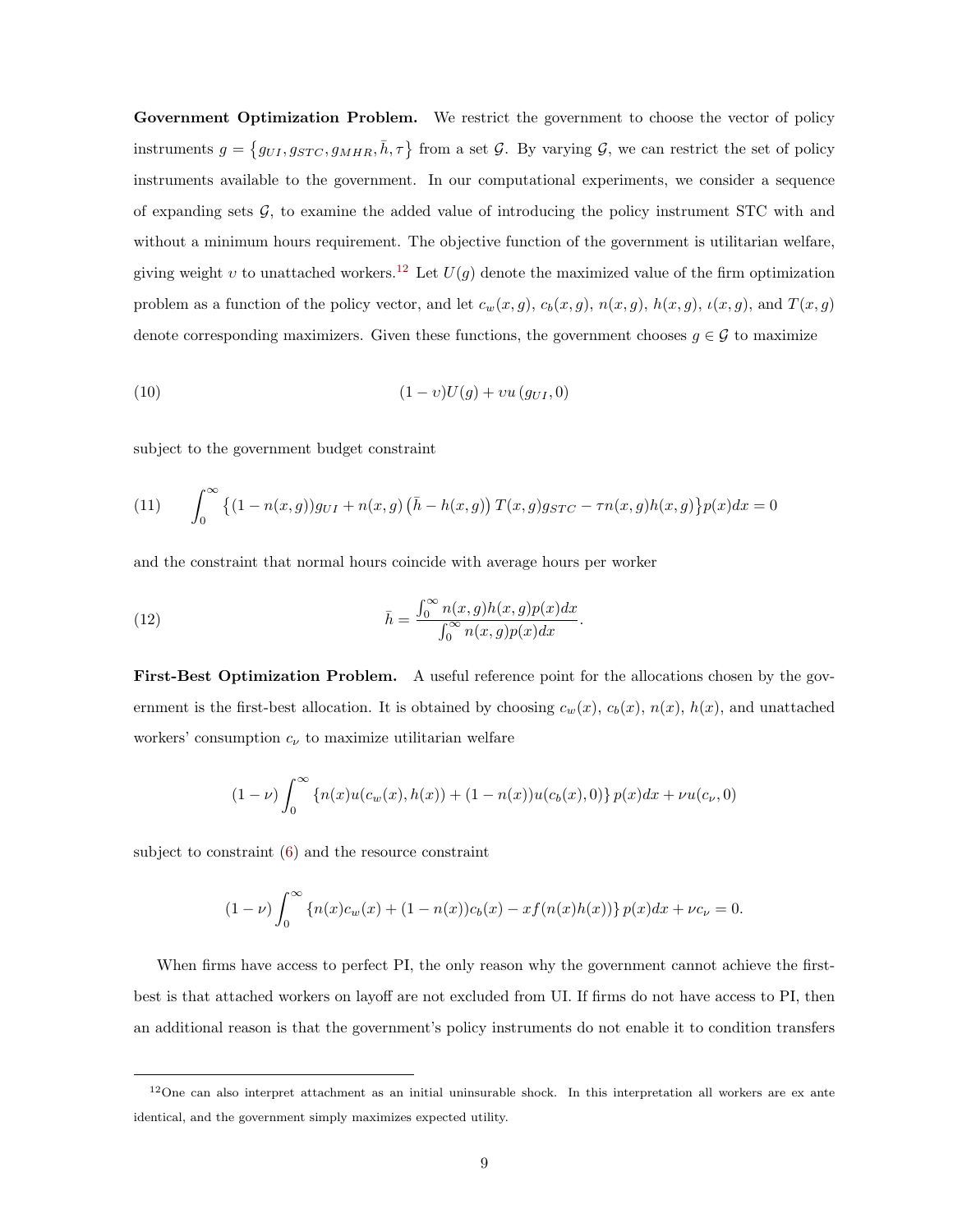directly on profitability *x*.

### <span id="page-11-0"></span>**3 Optimal Firm Behavior**

In this section we analyze the firm optimization problem, proceeding in three steps. In Section [3.1](#page-11-1) we derive first-order conditions and obtain comparative statics properties of optimal hours. In Section [3.2](#page-13-0) we analyze how optimal labor inputs vary with profitability conditional on the decision to take up STC. That is, we fix the take-up decision, and study optimal labor input profiles separately for the cases of take-up and no take-up of STC. In Section [3.3](#page-18-0) we combine these results to discuss the take-up decision.

### <span id="page-11-1"></span>**3.1 First-Order Conditions**

Let $\lambda(x)p(x)$ ,  $\nu(x)p(x)$ ,  $\zeta(x)p(x)$ ,  $\rho(x)p(x)$ , and  $\mu$  denote the multipliers associated with constraints ([5\)](#page-9-3), ([6\)](#page-9-2),([7\)](#page-9-4), [\(8](#page-9-1)), and ([9\)](#page-9-0). The first-order conditions for  $c_w(x)$ ,  $c_b(x)$ ,  $n(x)$ ,  $h(x)$ , and  $\iota(x)$  are

<span id="page-11-3"></span><span id="page-11-2"></span>(13) 
$$
u_c(c_w(x), h(x)) = \lambda(x),
$$

<span id="page-11-4"></span>(14) 
$$
u_c(c_b(x),0) = \lambda(x),
$$

(15) 
$$
u(c_b(x), 0) - u(c_w(x), h(x)) = \lambda(x) \left[ xf'(n(x)h(x))h(x) - c_w(x) + c_b(x) - gy_I + (\bar{h} - h(x)) T(x)g_{STC} - \tau h(x) \right] - \nu(x),
$$

<span id="page-11-6"></span><span id="page-11-5"></span>(16) 
$$
-n(x)u_h(c_w(x),h(x)) = \lambda(x)[xf'(n(x)h(x))n(x) - n(x)T(x)g_{STC} - \tau n(x)] - T(x)\zeta(x),
$$

(17) 
$$
\lambda(x) = \mu + \rho(x)\chi.
$$

Conditions [\(13](#page-11-2))–[\(14](#page-11-3)) imply that consumption levels of employed and unemployed workers are  $c_w(x)$  $c_w^*(\lambda(x), h(x))$  and  $c_b(x) = c_b^*(\lambda(x))$ , respectively, with  $c_w^*(\lambda, h) \equiv \lambda^{-1/\sigma} v(h)^{(1-\sigma)/\sigma}$  and  $c_b^*(\lambda) \equiv \lambda^{-1/\sigma}$ .

Next, we analyze the first-order conditions that determine the optimal level of hours per worker. We first consider the case in which the employment constraint([6\)](#page-9-2) is slack, and then turn to the case in which it binds. In both cases we focus on the case in which constraint [\(7](#page-9-4)) is slack, since its impact on optimal hoursis straightforward. If the constraints ([6](#page-9-2)) and ([7\)](#page-9-4) are slack, that is, if  $\nu(x) = 0$  and  $\zeta(x) = 0$ , then combining first-order conditions([15\)](#page-11-4) and [\(16](#page-11-5)) yields

(18) 
$$
u(c_b(x), 0) - u(c_w(x), h(x)) + u_h(c_w(x), h(x))h(x) = \lambda(x) [c_b(x) - c_w(x) - g_{UI} + \bar{h} \cdot T(x)g_{STC}].
$$

This is the first-order condition for a variation that reduces employment while increasing hours per worker *h* to keep total hours *nh* constant. The left-hand side gives the utility gain from this variation. Each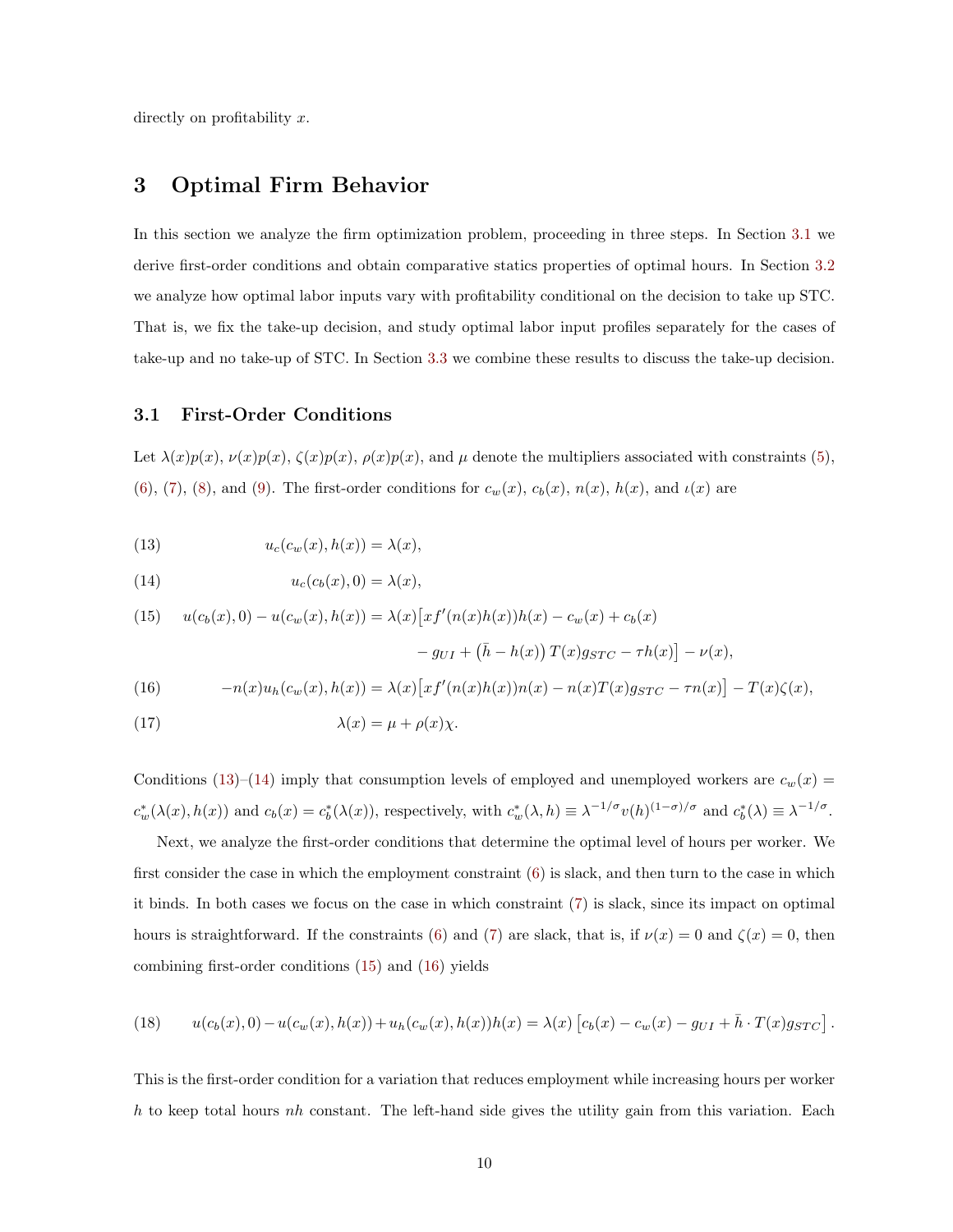worker now has a larger chance of being on layoff, which yields the utility gain  $u(c_b(x), 0) - u(c_w(x), h(x))$ . To keep total hours constant, the additional layoff must be compensated by redistributing  $h(x)$  hours across the remaining workers, which yields a utility loss of  $-\nu_h(c_w(x), h(x))h(x)$ . The right-hand side gives the impact of this variation on the budget constraint. The additional worker on layoff is switched from consumption  $c_w(x)$  to consumption  $c_b(x)$  and collects the UI benefit  $g_{UI}$ . The firm loses  $(\bar{h} - h(x))$ *·*  $T(x)g_{STC}$  in STC for the worker on layoff, and an additional  $h(x) \cdot T(x)g_{STC}$  due to higher hours for remaining workers, for a total of  $\bar{h} \cdot T(x) q_{STC}$ .

<span id="page-12-0"></span>Substituting the functions  $c^*_{w}$  and  $c^*_{b}$ , we obtain a condition linking hours and the multiplier  $\lambda$  which does not directly involve profitability *x*:

$$
(19) \qquad u(c_b^*(\lambda),0)-u(c_w^*(\lambda,h),h)+u_h(c_w^*(\lambda,h),h)h+\lambda\left[c_w^*(\lambda,h)-c_b^*(\lambda)+g_{UI}-\bar{h}T\cdot g_{STC}\right]=0.
$$

<span id="page-12-1"></span>The following proposition establishes that this equation has a unique solution for hours, and characterizes the comparative statics of hours with respect to  $\lambda$  and  $T$ . All proofs are collected in Appendix [A.](#page-38-0)

**Proposition 1** *Equation* [\(19](#page-12-0)) *has a unique solution for h given any*  $\lambda > 0$  *and*  $T \in \{0, 1\}$ *. If*  $g_{STC} > 0$ *, then this solution is strictly decreasing in T. If*  $g_{UI} - \bar{h}T \cdot g_{STC} > 0$ , then it is strictly increasing in  $\lambda$ *. If*  $g_{UI} - \bar{h}T \cdot g_{STC} = 0$ , then it is independent of  $\lambda$ .

Hours are decreasing in *T* if  $g_{STC} > 0$ , since  $g_{STC}$  subsidizes low hours. The relationship between the multiplier  $\lambda$  and hours is less obvious. In the absence of a net payment from the government  $(g_{UI} - \bar{h}T \cdot g_{STC} = 0)$ , hours are determined by the trade-off between the fixed disutility of working positive hours and the increasing marginal disutility of working long hours. Higher fixed costs favor longer hours, while convex disutility favors spreading hours across many workers. With KPR utility, the optimal level of hours determined by this trade-off is not affected by the multiplier  $\lambda$ . UI benefits introduce an additional fixed cost of working positive hours, incurred in terms of the consumption good. A higher multiplier  $\lambda$  indicates that consumption is more valuable. This shifts the trade-off in favor of higher hours. Thus UI distorts the composition of labor inputs in the direction of higher hours and lower employment. If taken up, STC counteracts this distortion and eliminates it entirely if UI and STC are equally generous, that is, if  $\bar{h}g_{STC} = g_{UI}$ .

The property that hours are strictly increasing in  $\lambda$  if  $g_{UI} - hT \cdot g_{STC} > 0$  and independent of  $\lambda$  if  $g_{UI} - hT \cdot g_{STC} = 0$  also holds for other common specifications of utility. In particular, it also holds when utility is additively separable in consumption and hours. With GHH preferences, hours are independent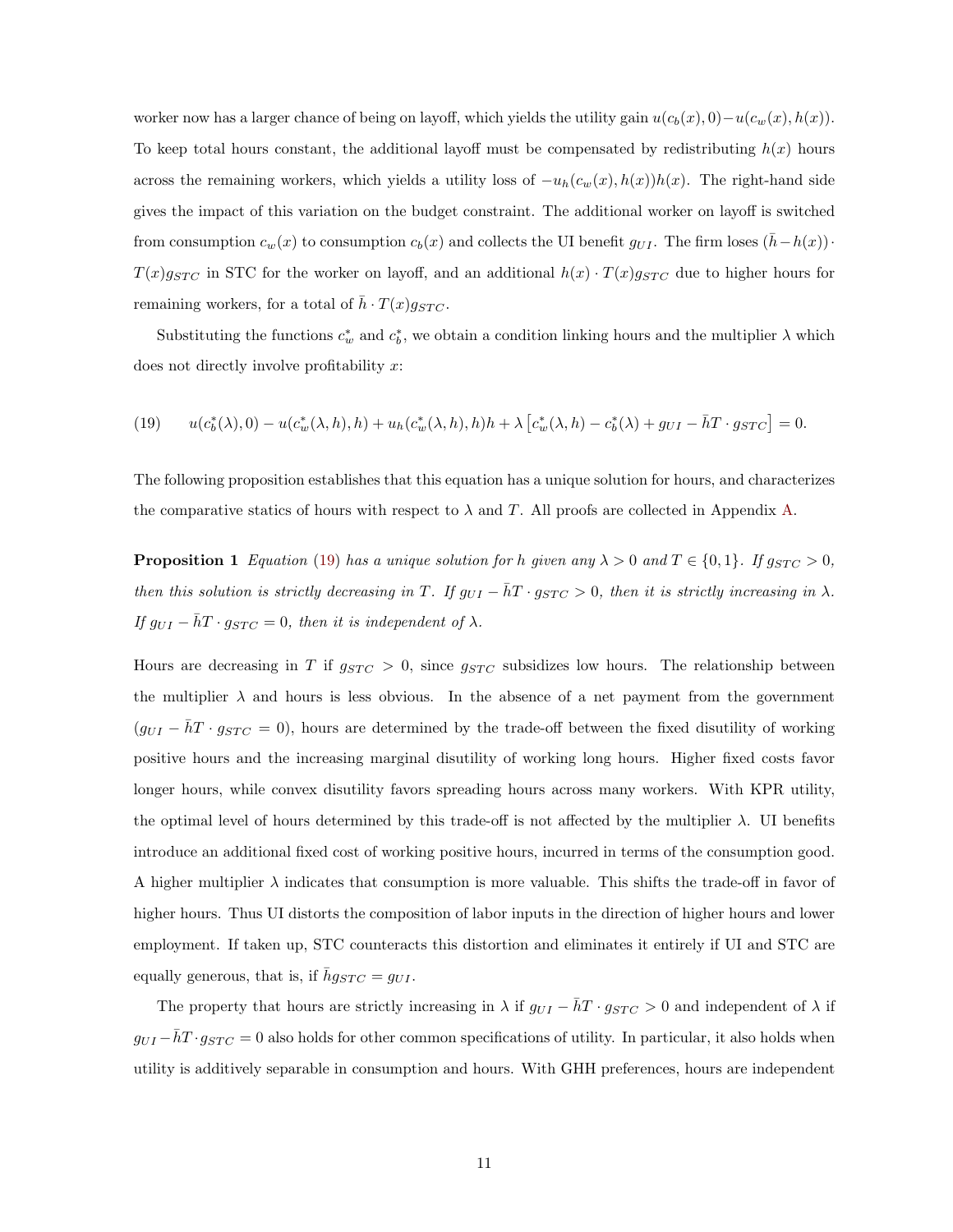of  $\lambda$  even if  $g_{UI} - \bar{h}T \cdot g_{STC} > 0.13$ 

The key implication of equation([19\)](#page-12-0) is that hours are affected by profitability *x* only through the multiplier  $\lambda(x)$ , which is the marginal utility of consumption. With perfect PI,  $\lambda(x)$  does not vary with profitability, hence hours are constant. As we discuss below, without PI  $\lambda(x)$  is decreasing in *x*, hence hours are declining in x. Thus firms experiencing an uninsured decline in profitability and engaging in layoffs have relatively high hours for those workers that remain at work.

Next, consider the case in which the employment constraint is binding. Substituting  $n(x) = 1$  along with the function  $c_w^*$  into first-order condition [\(16](#page-11-5)) yields

<span id="page-13-2"></span><span id="page-13-1"></span>
$$
-u_h(c_w^*(\lambda, h), h) = \lambda [xf'(h) - \tau - T \cdot g_{STC}].
$$

Substituting the functional forms of  $u_h$  and  $c_w^*$  yields

(20) 
$$
V(h) = \lambda^{\frac{1}{\sigma}} \left[ x f'(h) - \tau - T \cdot g_{STC} \right].
$$

The following proposition establishes that this equation has a unique solution for hours, and characterizes the comparative statics of hours with respect to  $x$ ,  $\lambda$ , and  $T$ .

**Proposition 2** *Equation* ([20\)](#page-13-1) *has a unique solution for h given any*  $x > 0$  *and*  $T \in \{0, 1\}$ *. This solution is strictly increasing in x and*  $\lambda$ *, and converges to*  $h_{\text{max}}$  *as x converges to infinity. If*  $g_{STC} > 0$ *, then it is strictly decreasing in T.*

UI does not directly affect the choice of hours when the firm does not engage in layoffs.

### <span id="page-13-0"></span>**3.2 Labor Input Profiles Conditional on STC Take-Up**

In this section we analyze how optimal labor inputs vary with profitability conditional on STC take-up, separately for the cases of perfect PI and no PI. Let  $h^0(x)$  and  $n^0(x)$  denote the levels of hours and employment that would be optimal if STC is not taken up. Here the superscript indicates that  $T = 0$ . Analogously, let  $h^1(x)$  and  $n^1(x)$  denote the corresponding levels if STC is taken up, that is, if  $T = 1$ .

#### <span id="page-13-4"></span>**3.2.1 Perfect Private Insurance**

<span id="page-13-3"></span>**Proposition 3** If  $\chi = 0$ , then the functions  $h^0(x)$ ,  $n^0(x)$ ,  $h^1(x)$ , and  $n^1(x)$  are continuous and have *the following properties.*

<sup>&</sup>lt;sup>13</sup>These claims are established at the end of the proof of Proposition 1.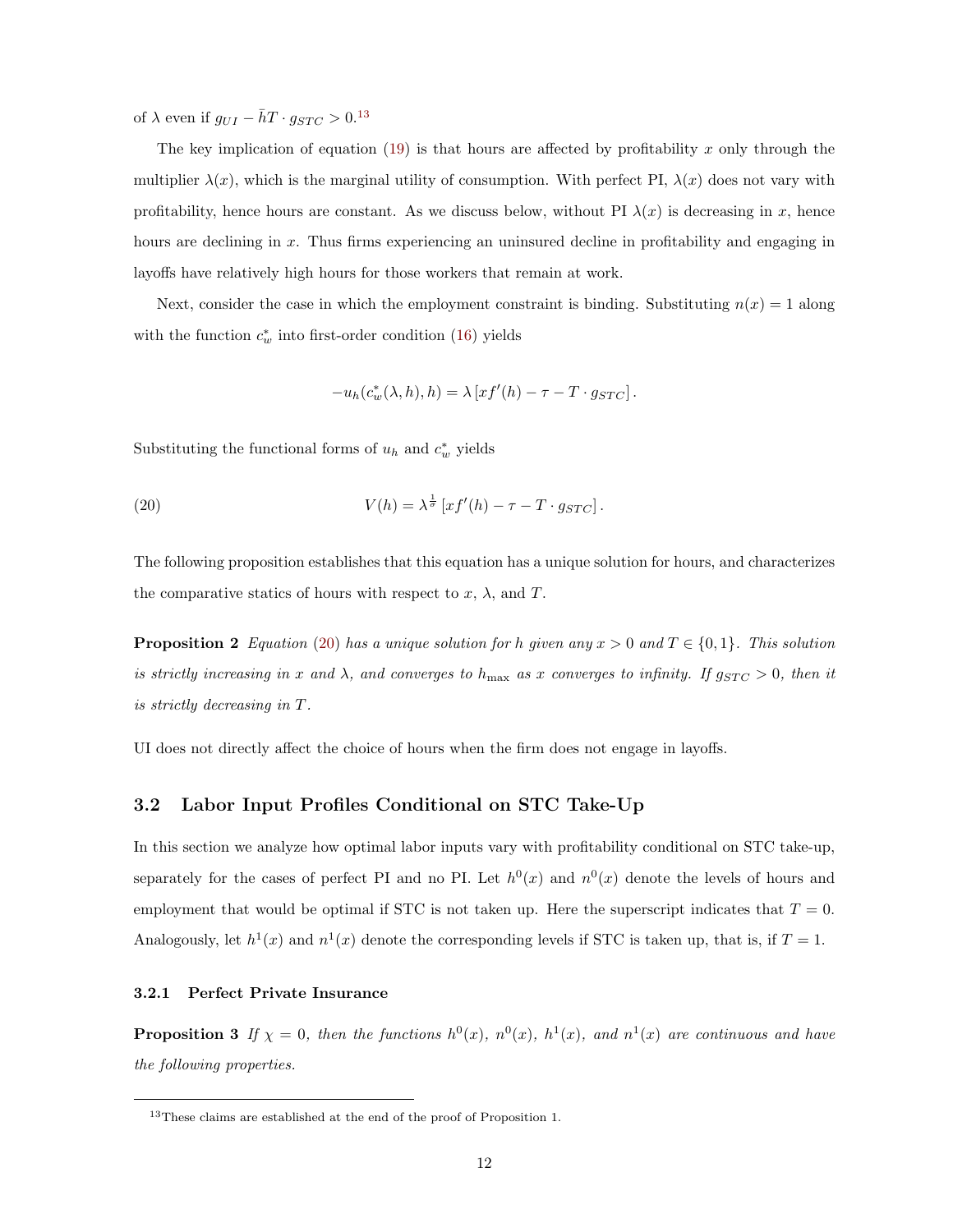- 1. There exists a threshold  $x_N^0 \in (0, +\infty)$  such that  $h^0(x)$  is constant on  $(0, x_N^0)$  and strictly increasing on  $(x_N^0, +\infty)$ , while  $n^0(x)$  is strictly increasing on  $(0, x_N^0)$  and equal to one on  $(x_N^0, +\infty)$ .
- 2. There exist thresholds  $x_N^1 \in (0, +\infty)$  and  $x_{MHR}^1 \in [x_1^N, +\infty]$  such that  $h^1(x)$  is constant on  $(0, x_N^1)$ , strictly increasing on  $(x_N^1, x_{MHR}^1)$ , and constant at  $g_{MHR}$   $\bar{h}$  on  $(x_{MHR}^1, +\infty)$ , while  $n^1(x)$  is strictly *increasing on*  $(0, x_N^1)$  *and equal to one on*  $(x_1^N, +\infty)$ *.*
- *3. If*  $g_{STC} > 0$ *, then*  $h^1(x) < h^0(x)$  *for all*  $x \in (0, +\infty)$ *.*

This proposition is illustrated in Panels (a) and (b) of Figure [1](#page-15-0). Part 1 characterizes  $h^0(x)$  and  $n^0(x)$ . There are two profitability regions across which the qualitative behavior of labor inputs differs, divided by a threshold  $x_N^0$  at which the employment constraint becomes binding. Below this threshold the firm engages in layoffs, and hours per workers are constant. The latter follows directly from Proposition [1,](#page-12-1) which states that hours do not vary with profitability x conditional on the multiplier  $\lambda(x)$ . Perfect PI implies that  $\lambda(x)$  is independent of *x*, hence hours are constant. Employment is strictly increasing over this region. Above  $x_N^0$  the behavior of hours is governed by Proposition 2. Hours are now strictly increasing in profitability as it is no longer possible to take advantage of higher profitability by raising employment. This characterization of labor input profiles in the case of perfect PI is well-known, and can be found in [Rosen](#page-55-3) [\(1985](#page-55-3)), [FitzRoy and Hart](#page-54-6) [\(1985](#page-54-6)), and [Burdett and Wright](#page-54-5) ([1989\)](#page-54-5), among others.

Part 2 of the proposition describes  $h^1(x)$  and  $n^1(x)$ . Again there is a threshold  $x_1^N$  at which the employment constraint becomes binding, and the qualitative behavior of labor inputs above and below this threshold is very similar to the case of no take-up. The only difference stems from the MHR constraint. Above  $x_1^N$ , hours are strictly increasing in profitability until the MHR constraint is binding. It is also possible that the MHR constraint is already binding below  $x_1^N$ , in which case hours do not vary with profitability over the entire profitability range  $(0, +\infty)$ .

Part 3 of the proposition shows that hours under take-up are always below hours under no take-up. In essence, this follows directly from the comparative statics for hours with respect to take-up established in Propositions [1](#page-12-1) and  $2^{14}$  $2^{14}$  Notice that Part 3 is silent on the relative position of the employment schedules  $n^0(x)$  and  $n^1(x)$ . First-order condition [\(15](#page-11-4)) shows that take-up provides an employment subsidy of  $(\bar{h}-h)g_{STC}$  per worker, which by itself increases employment. However, the reduction in hours induced by take-up reduces the marginal product from employing an additional worker. Thus the total effect of take-up on employment is ambiguous.<sup>15</sup> This implies that the relative position of the thresholds  $x_0^N$  and

<sup>&</sup>lt;sup>[1](#page-12-1)4</sup> Proposition 1 implies this result for profitability below  $\min[x_0^N, x_1^N]$ , and Proposition [2](#page-13-2) does so for the region above  $\max[x_0^N, x_1^N]$ . The only extra work in the proof of Part [3](#page-13-3) of Proposition 3 is to establish this result between  $x_0^N$  and  $x_1^N$ .

<sup>15</sup>[Van Audenrode](#page-55-7) (1994, p. 84) notes this ambiguity in a similar model.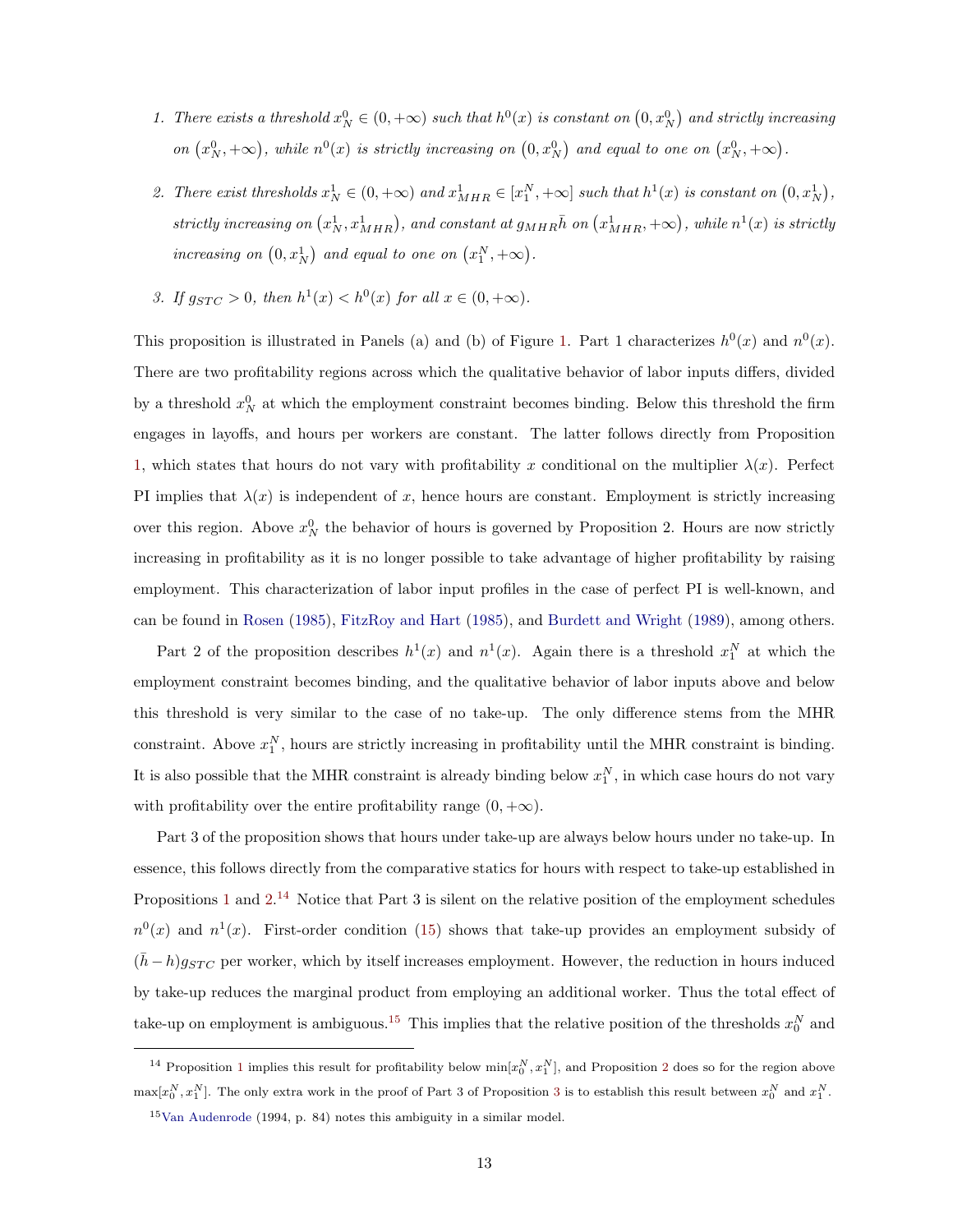

<span id="page-15-0"></span>**Figure 1:** Labor Input Profiles and STC Take-Up with Perfect PI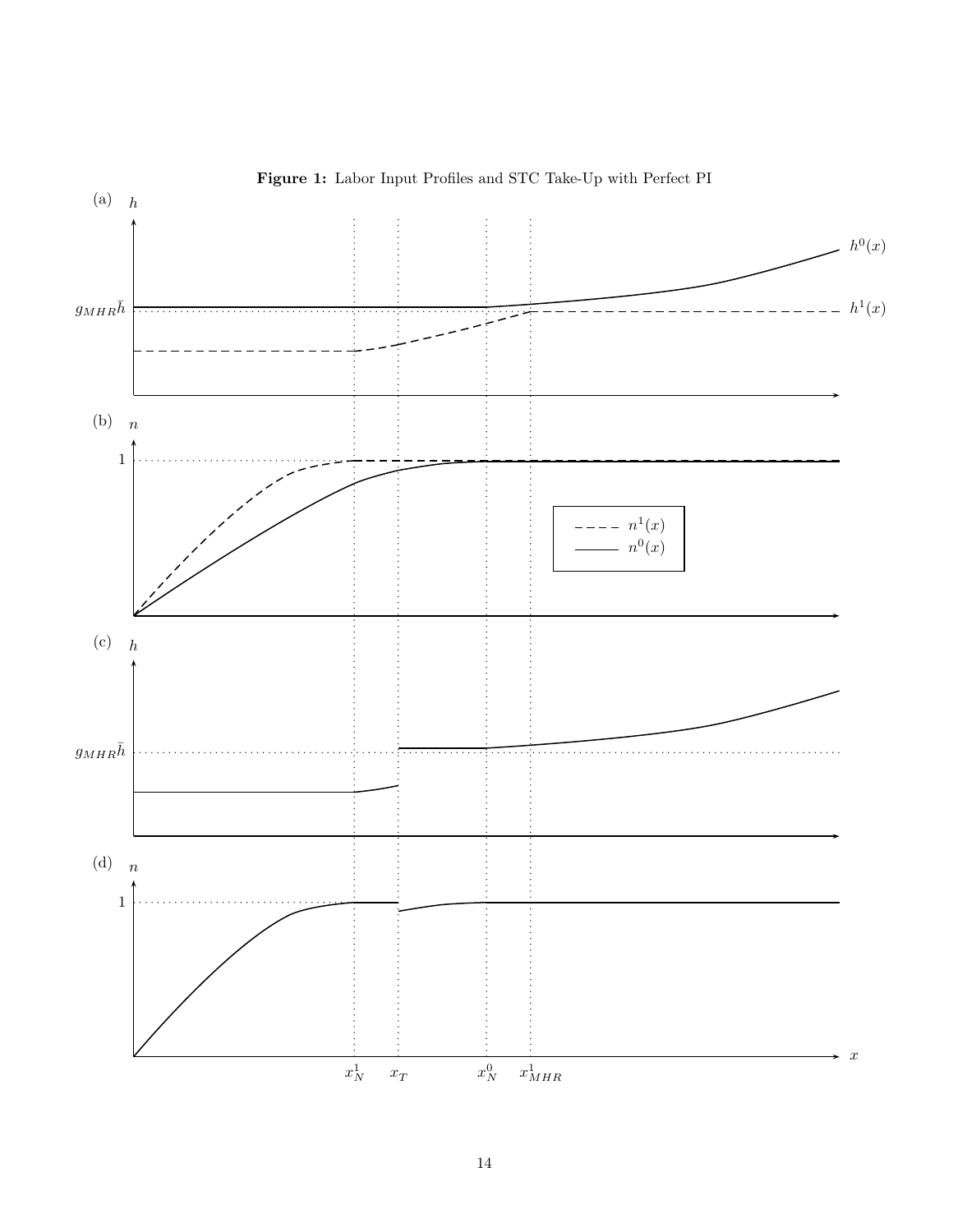$x_1^N$  is also ambiguous. In our computational experiments the case  $n^1(x) < n^0(x)$  always prevails, and in this case  $x_1^N < x_0^N$ . This is the case illustrated in Panel (b) of Figure [1.](#page-15-0)

#### <span id="page-16-1"></span>**3.2.2 No Private Insurance**

<span id="page-16-0"></span>**Proposition 4** If  $\chi = 1$ , then the functions  $h^0(x)$ ,  $n^0(x)$ ,  $h^1(x)$ , and  $n^1(x)$  are continuous and have *the following properties.*

- 1. There exists a threshold  $x_N^0 \in [0, +\infty]$  such that  $h^0(x)$  is strictly decreasing on  $(0, x_N^0)$  and strictly increasing on  $(x_N^0, +\infty)$ , while  $n^0(x)$  is strictly increasing on  $(0, x_N^0)$  and equal to one *on*  $(x_N^0, +\infty)$ .
- 2. There exist thresholds  $x_N^1 \in [0, +\infty]$ ,  $x_{MHR,L}^1 \in [0, x_1^N]$ , and  $x_{MHR,H}^1 \in [x_1^N, +\infty]$  such that  $h^1(x)$ *is constant at*  $g_{MHR}\bar{h}$  on  $(0, x_{MHR,L}^1)$ , weakly decreasing on  $(x_{MHR,L}^1, x_N^1)$ , strictly increasing on  $(x_N^1, x_{MHR,H}^1)$ , and constant at  $g_{MHR}$  on  $(x_{MHR,H}^1, +\infty)$ . It is strictly decreasing on  $(x_{MHR,L}^1,$  $x_N^1$  *if*  $g_{UI} - \bar{h}g_{STC} > 0$ . Employment  $n^1(x)$  *is strictly increasing on*  $(0, x_N^1)$  *and equal to one on*  $(x_1^N, +\infty).$
- <span id="page-16-2"></span>*3. If*  $g_{STC} > 0$ *, then*  $h^1(x) < h^0(x)$  *for all*  $x \in (0, +\infty)$ *.*

This proposition is illustrated in Panels (a) and (b) of Figure [2.](#page-17-0) Employment schedules behave qualitatively as in the case of perfect PI. In contrast, the behavior of hours is different. Consider first the case of no take-up. The profile  $h^0(x)$  is strictly *decreasing* in profitability below the threshold  $x_0^N$ . This is explained by Proposition [1](#page-12-1), according to which hours are strictly increasing in the multiplier  $\lambda$  if  $g_{UI} - \bar{h}T \cdot g_{STC} > 0$ , which holds if STC is not taken up. In the absence of PI the multiplier  $\lambda$ , which coincides with marginal utility of consumption, is strictly decreasing in profitability.16 This carries over to hours. As explained in the discussion of Proposition [1,](#page-12-1)  $\lambda$  affects optimal hours through its interaction with  $g_{UI}$ , which acts like a fixed cost of employment in terms of the consumption good. Consumption is scarce after an uninsured decline in profitability. The optimal response of the firm is to send workers to collect UI benefits, which is one way of obtaining consumption, and to implement longer hours for workers that remain on the job.17 This comparative statics result is new to the implicit contracts literature. In Section [4](#page-19-0) we show that it has important implications for the welfare effects of STC.

Above the full-employment threshold  $x_N^0$ , hours are strictly increasing in profitability. Qualitatively, this is as in the case of perfect PI. But the economic forces underlying this result are somewhat different.

<sup>16</sup>This is established in the course of the proof of Proposition [4](#page-16-0).

 $17$ Notice that we have assumed that all fixed costs of employment accrue in terms of utility, so that UI is the only fixed cost in terms of consumption. If other fixed costs also accrue in terms of consumption, then this strengthens the result.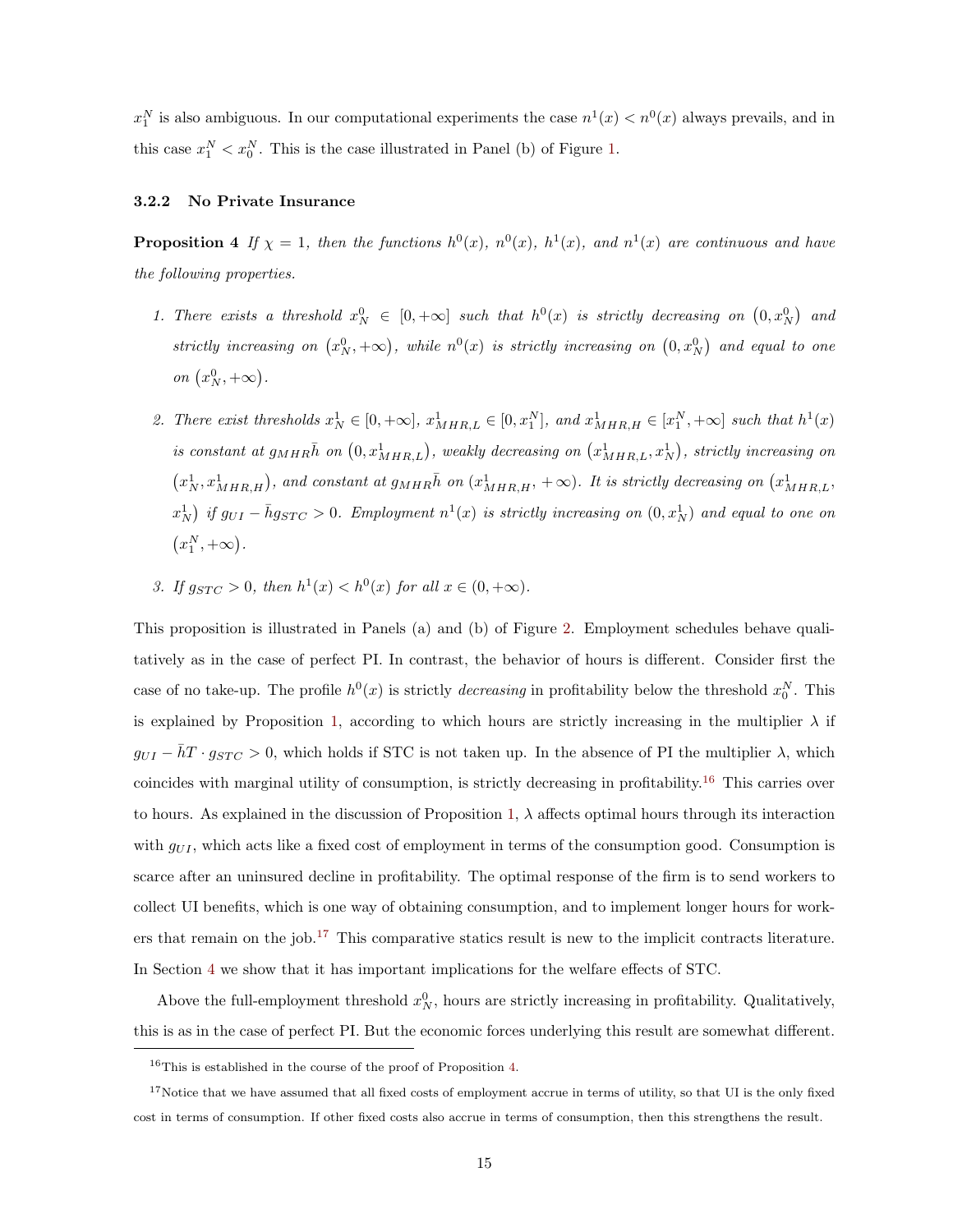

<span id="page-17-0"></span>**Figure 2:** Labor Input Profiles and STC Take-Up without PI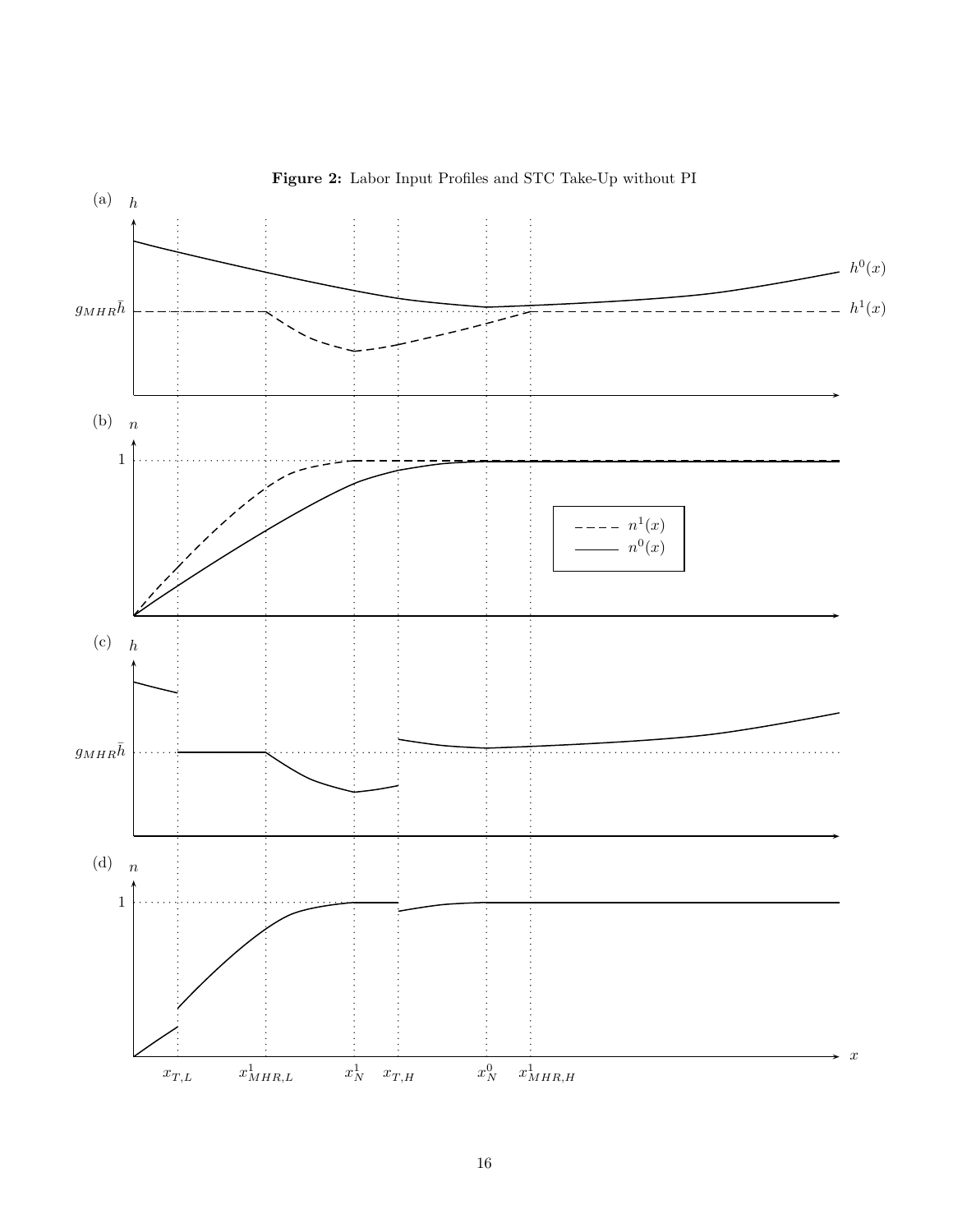With perfect PI, the increase in hours is purely driven by a substitution effect, thus our assumption of KPR preferences is not important for this result. In contrast, here the marginal utility of consumption is decreasing in profitability, hence the response of hours depends on the relative strength of income and substitution effects. KPR preferences imply that these effects would cancel exactly in the absence of policy, that is, if  $\tau = 0$ . The presence of a positive tax  $\tau$  makes the income effect relatively weaker. Thus hours remain strictly increasing in profitability.

The hours profile conditional on take-up of STC  $h^1(x)$  is qualitatively similar to  $h^0(x)$ . As in the case of perfect PI, its shape only differs due to the MHR constraint. However, the hours profile would be *V*-shaped in the absence of the MHR constraint. This implies that in general there are two profitability intervals over which the MHR constraint binds. First, below a threshold  $x_{MHR,L}^1$ , which lies in the profitability range with a slack employment constraint. Second, above a threshold  $x_{MHR,H}^1$ , which lies in the profitability range over which the employment constraint binds.

Part 3 of the proposition establishes that, as in the case of perfect PI, hours under take-up are always below hours under no take-up.

### <span id="page-18-0"></span>**3.3 STC Take-Up**

Having analyzed labor input profiles conditional on take-up, we now discuss optimal take-up. Consider first the case of perfect PI. The next proposition gives sufficient conditions such that take-up is monotone in profitability, occurring at low levels of profitability.

**Proposition 5** *Suppose that*  $\chi = 0$  *and*  $g_{STC} > 0$ *. If*  $f(nh) = (nh)^{\alpha}$  *for some*  $\alpha \in (0,1)$ *, and if*  $x_N^1 < x_N^0$ , then there exists a threshold  $x_T \in [0, +\infty]$  such that the following take-up function is optimal:

<span id="page-18-1"></span>
$$
T^*(x) = \begin{cases} 1 & \text{for } x \in (0, x_T], \\ 0 & \text{for } x \in (x_T, \infty). \end{cases}
$$

The first condition is that the technology is Cobb-Douglas, which we employ in our computational experiments. The second condition is that the employment constraint starts to bind at a lower level of profitability in the case of take-up, that is,  $x_N^1 < x_0^N$ . As discussed in the context of Proposition 3,  $x_1^N < x_0^N$  prevails in all our computational experiments, although the reverse is a theoretical possibility.

The monotonicity of optimal take-up in Proposition [5](#page-18-1) is driven by the complementarity between total hours  $n^T(x)h^T(x)$  and profitability. Take-up is associated with a reduction in hours. Everything else equal, this leads to lower total hours. This can be countered by an increase in employment, but only if the employment constraint is slack. Once profitability is sufficiently high, firms taking up STC run into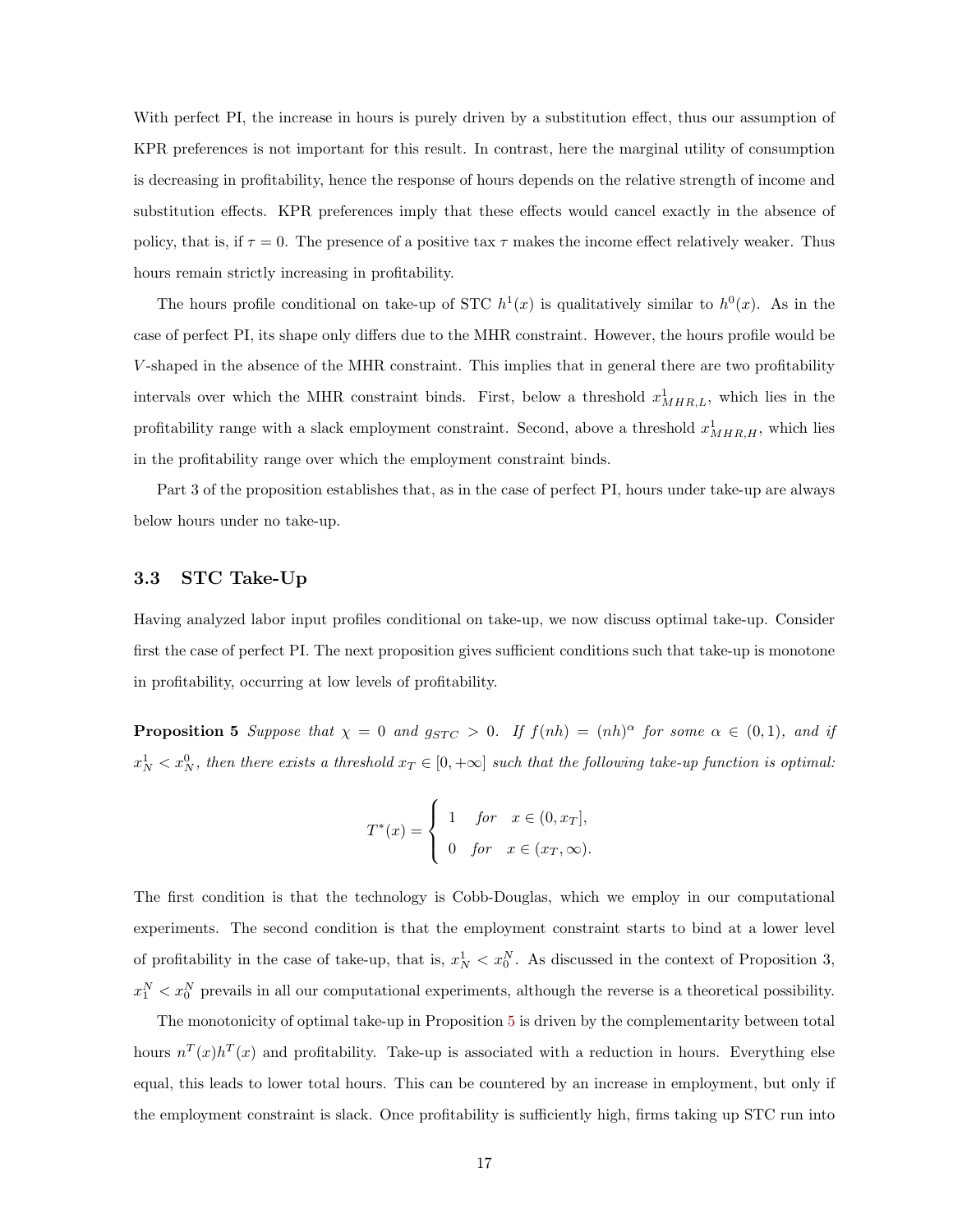the employment constraint. This makes take-up more costly, the more so the higher is profitability.

The take-up threshold  $x_T$  can lie anywhere in  $[0, +\infty]$ . Panels (c) and (d) of Figure [1](#page-15-0) illustrate the optimal labor input profiles for the case in which  $x_T$  lies between the two employment thresholds  $x_N^1$ and  $x_N^0$ . They are generated from Panels (a) and (b) by selecting the take-up schedules  $h^1(x)$  and  $n^1(x)$ to the left of  $x_T$ , and the no take-up schedules  $h^0(x)$  and  $n^0(x)$  to the right of  $x_T$ . As profitability increases, hours are first flat while employment is increasing. Hours start to increase as the employment constraint becomes binding under take-up at  $x_1^N$ . Next, hours jump up and employment jumps down as the take-up threshold  $x<sub>T</sub>$  is reached. After that, hours are once again flat while employment is increasing until the employment constraint becomes binding under no take-up at  $x_0^N$ . Beyond this point, hours are once again increasing.

Next, consider the case of no PI. Here we do not have any theoretical results concerning take-up, as the analysis is substantially complicated by the income effects arising in this case. As in the case of perfect PI, one economic force that remains at work is that taking up STC is more costly if it would be optimal to choose high hours in the absence of STC. In the case of perfect PI, this gave rise to the following property: take-up is monotone in the hours that the firm would choose conditional on no-take up. Since the latter are monotone in profitability, so is take-up. For the sake of illustration, suppose that this force remains dominant in shaping take-up in the case of no PI. The key difference to the case of perfect PI is that hours are not monotone in profitability, but *V* -shaped. Given this, one would expect no take-up to occur in two separate regions of profitability, both at very low levels of profitability and at very high levels of profitability. Panels (c) and (d) of Figure [2](#page-17-0) illustrate such a case with two take-up thresholds, denoted  $x_{T,L}$  and  $x_{T,H}$ . The lower take-up threshold  $x_{T,L}$  is located in the profitability region over which hours conditional on take-up are strictly declining in profitability, both for  $T = 1$  and  $T = 0$ . In the case illustrated here, the second take-up threshold is located between  $x_N^1$  and  $x_N^0$ , when hours are still strictly decreasing in profitability conditional on no take-up, but are already strictly increasing in profitability conditional on take-up due to a binding employment constraint. The labor input schedules in Panels (c) and (d) are generated from Panels (a) and (b) by selecting the no-take schedules  $h^0(x)$  and  $n^0(x)$  to the left and to the right of  $x_{T,L}$  and  $x_{T,H}$ , respectively, and the take-up schedules  $h^1(x)$  and  $n^1(x)$  in between. Hours jump down and employment jumps up at  $x_{T,L}$ , the reverse happens at  $x_{T,H}$ .

### <span id="page-19-0"></span>**4 Computational Experiments**

In this section we carry out computational experiments to examine whether introducing STC can improve on a system restricted to UI in our model. We obtain two main results. First, the ability of STC to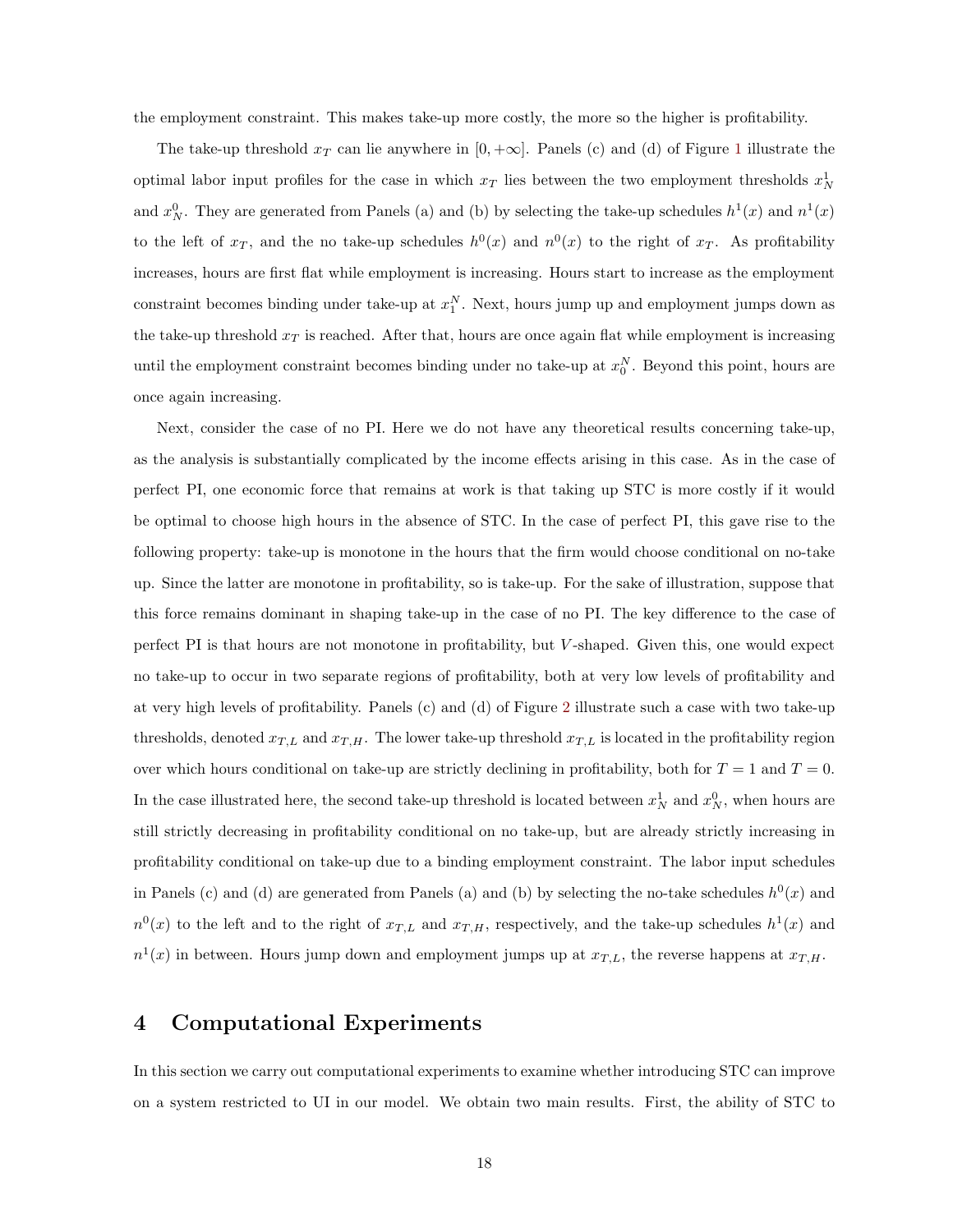improve on UI critically depends on firms' access to PI. STC substantially improves welfare if firms have access to perfect PI, but yields only a negligible improvement when firms lack access to PI. Under perfect PI, STC improves welfare by mitigating labor input distortions induced by UI. This mechanism is greatly diminished if firms lack access to PI, because the most distressed firms prefer long hours over taking up STC. Second, we find that even with perfect PI, the optimal generosity of STC is substantially below that of UI, and that introducing STC with equal generosity results in a large welfare loss in comparison to having no STC at all.

### **4.1 Calibration**

We calibrate the model to match features of the US labor market. The functional form of the production function is

$$
f(nh) = (nh)^{\alpha}.
$$

We set  $\alpha = \frac{2}{3}$ , implicitly assuming that capital cannot be adjusted in response to profitability shocks. For the utility function given in equation([2](#page-7-0)) above, we specify

$$
v(h) = \exp\left(-\eta \frac{h^{1+\psi}}{1+\psi} + \log(v_0) \mathcal{I}[h > 0]\right),\,
$$

where  $\eta$  and  $\psi$  are strictly positive. The parameter  $\eta$  only affects the level of hours, so we can use it to normalize employment-weighted average hours to one. We set the coefficient of relative risk aversion to  $\sigma = 2$ , within the "plausible" range 1–5 indicated by micro estimates, see [Heathcote et al.](#page-55-8) [\(2009\)](#page-55-8). The parameter  $\psi$  governs the Frisch elasticity of labor supply. Based on the recent survey of the microeconomic evidence in [Hall](#page-54-8) ([2009\)](#page-54-8), we target a Frisch elasticity of 0.7.<sup>18</sup> We set  $v = 0.045$ , so that 4.5% of workers are not attached to a firm. Together with the level of temporary layoffs targeted below, this matches the average unemployment rate in the US of about 6%.

The density  $p(x)$  is log-normal. We normalize the mean of  $log(x)$  to zero. As the standard deviation of  $log(x)$  we choose  $\sigma_x = 0.1$ , which is a reasonable order of magnitude for firm-level idiosyncratic shocks for a time horizon between six month and one year, see for example [Comin and Philippon](#page-54-9) ([2006\)](#page-54-9) and [Davis et al.](#page-54-10) ([2007\)](#page-54-10).

We calibrate an economy that has UI but no STC. Thus two parameters remain to be calibrated: the parameter  $v_0$  that governs the fixed utility loss from working strictly positive hours, and the UI benefit  $g_{UI}$ . They are jointly calibrated to match two targets. First, we target that 1.5% of all workers are

<sup>&</sup>lt;sup>18</sup>The Frisch elasticity is  $(\psi + \frac{\sigma - 1}{\sigma} (\eta h^{1+\psi}))^{-1}$ . At average hours, this reduces to  $(\psi + \frac{\sigma - 1}{\sigma} \eta)^{-1}$ .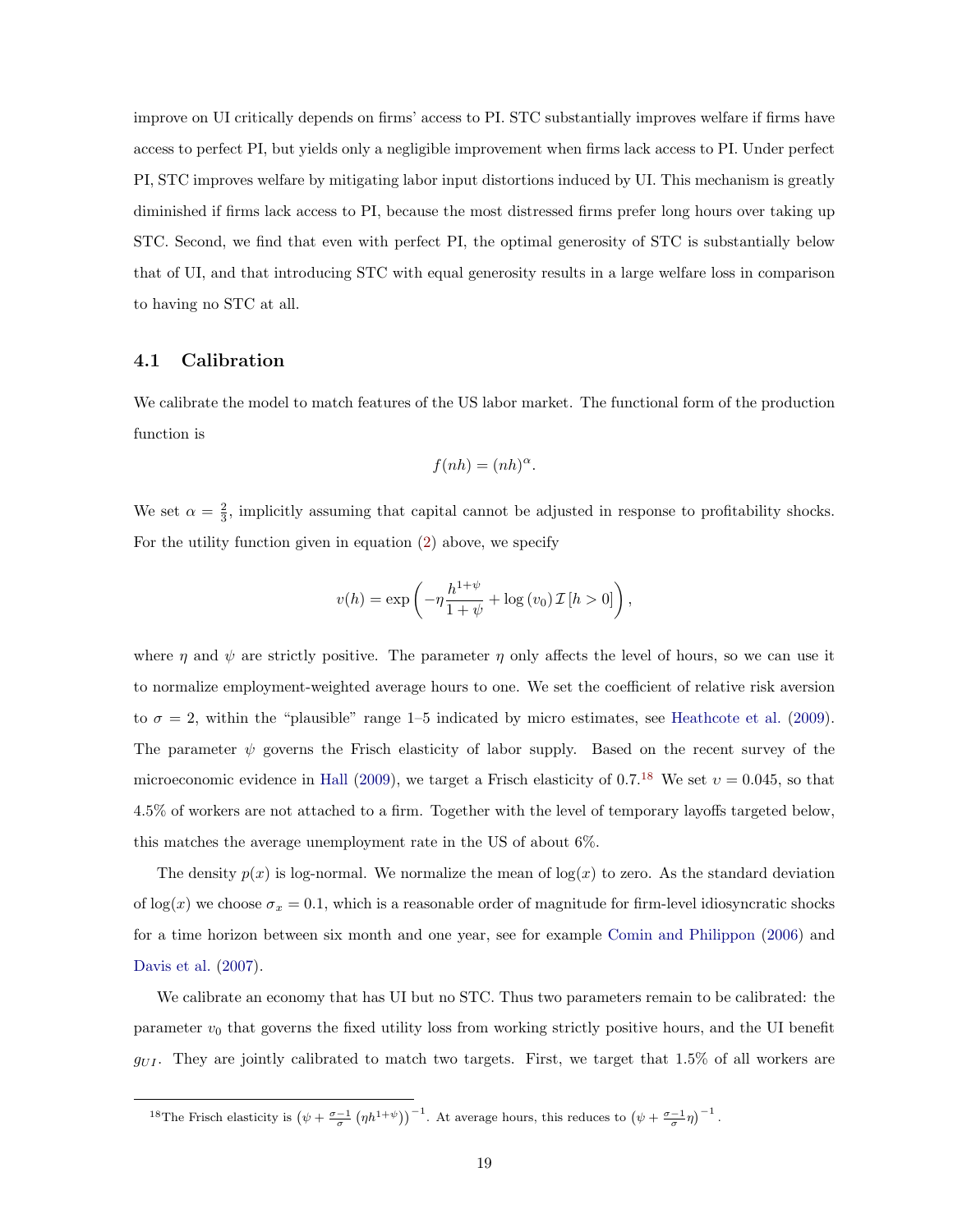| Value                         | Perfect PI      | No PI          | Target                             |
|-------------------------------|-----------------|----------------|------------------------------------|
| $\sigma$                      | $\overline{2}$  | $\overline{2}$ |                                    |
| $\alpha$                      | 0.67            | 0.67           |                                    |
| $\sigma_x$                    | 0.1             | 0.1            |                                    |
| $\psi$                        | 1.1             | 1.1            | Frisch elasticity 0.7              |
| η                             | 0.664           | 0.667          | $\overline{h} = 1$ (Normalization) |
| $\eta$                        | 0.045           | 0.045          | Unattached workers 0.045           |
| $v_0, \, \% \, c, \, \% \, h$ | 0.934, 6.6, 9.8 | 0.89, 11, 16   | Temporary layoffs 0.015            |
| $g_{UI}$                      | 0.247           | 0.247          | Replacement rate 25%               |

<span id="page-21-0"></span>Table 1: Calibration: Perfect PI and No PI

unemployed while attached to a firm. Thus 25% of all the unemployed are attached. We choose this target based on the empirical prevalence of temporary layoffs, defined as unemployment in spells that end with being rehired by the previous employer. In the US Current Population Survey, on average 14% of the unemployed are classified as on temporary layoff.19 Based on the Survey of Income and Program Participation, [Fujita and Moscarini](#page-54-11) ([2013\)](#page-54-11) report that a group of unemployed workers of about equal size is not classified as on temporary layoff, but ultimately returns to the previous employer.<sup>20</sup> Second, we target that the replacement rate of UI is 25%, where we define the replacement rate in the model as *gU I* divided by the average consumption of workers. Recall that experience rating is neutral in our model and  $g_{UI}$  corresponds to the UI subsidy net of experience rating. [Topel](#page-55-9) [\(1983\)](#page-55-9) reports that on average the net subsidy is 31% of earnings. In our model workers jointly own and operate firms, hence implicitly their average consumption reflects income from both wages and profits. This leads us to adopt the somewhat lower target of 25%. These targets pin down  $g_{UI}$  and  $v_0$  as follows. Both  $g_{UI}$  and  $v_0$ act as a fixed cost of working positive hours. The fraction of workers on temporary layoff is increasing in fixed costs, so the corresponding target pins down  $v_0$  for given  $g_{UI}$ . We then vary  $g_{UI}$  to match the target for the replacement rate.

The calibration for both cases, perfect PI and no PI, is summarized in Table [1](#page-21-0). The policy parameter  $g_{UI}$  is pinned down quite directly by the replacement rate target. Only the utility fixed cost  $v_0$  differs substantially between the two calibrations. With perfect PI it is equal to 0*.*934, which corresponds to 6*.*63% in terms of consumption and 9*.*76% in terms of hours.21 Its value is higher in the case of no

<sup>19</sup>The average is taken over the years 1967-2012.

 $^{20}$ Compared with other countries for which evidence is available, the incidence of temporary layoffs in the US is about average. In a survey of the available evidence, [OECD](#page-55-10) ([2002\)](#page-55-10) reports that temporary layoffs account for almost 40% of unemployment in Canada, 20% of unemployment in Austria and Denmark, and fractions closer to 10% in other European countries such as Germany, Norway and Sweden.

<sup>&</sup>lt;sup>21</sup>The cost associated with  $v_0$  is expressed in terms of consumption (hours) by considering a compensating proportional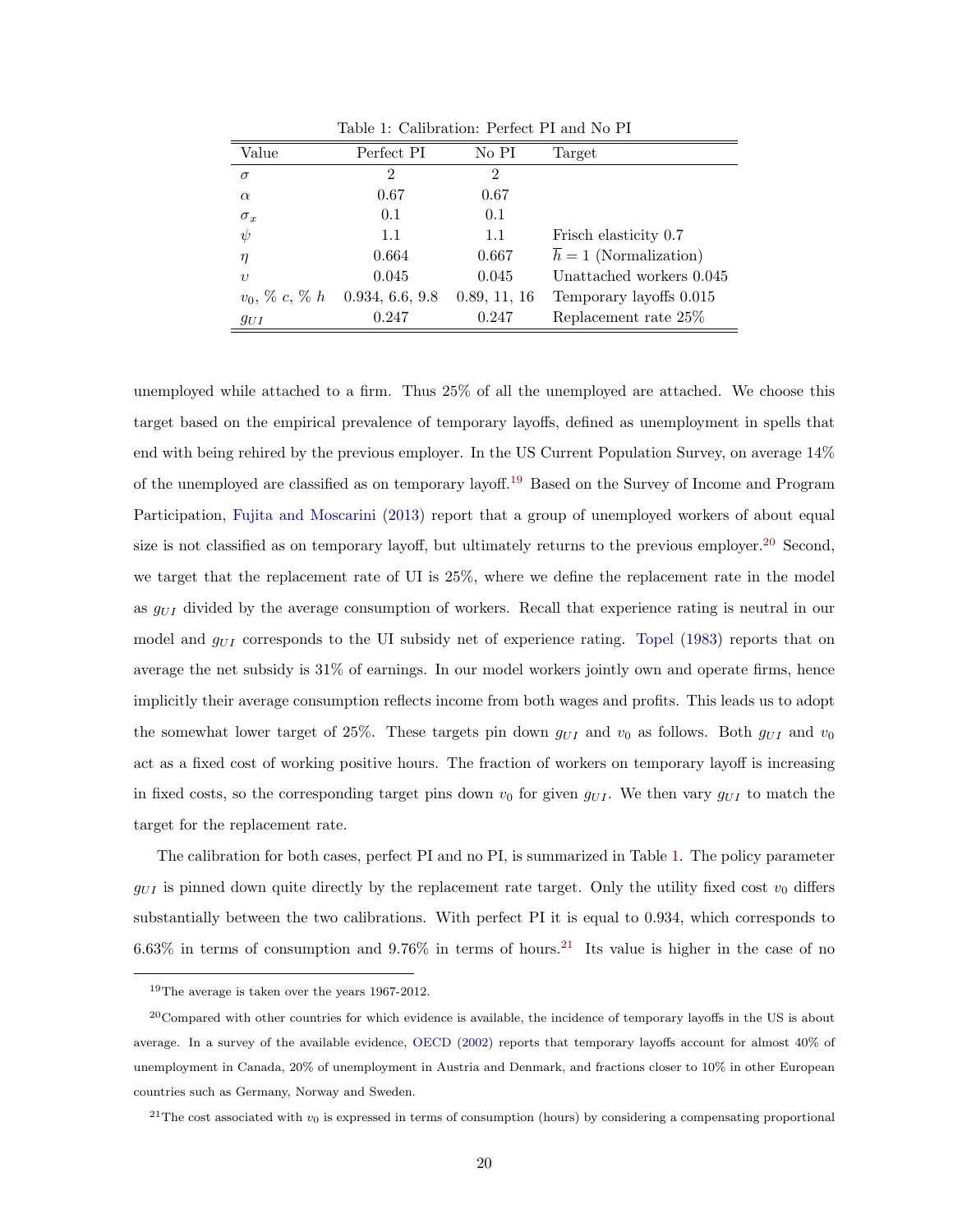<span id="page-22-0"></span>Table 2: Policy Experiments

| Policy Experiment                 | Restrictions on the Set of Policy Instruments $\mathcal G$                                                                                   | Remarks         |
|-----------------------------------|----------------------------------------------------------------------------------------------------------------------------------------------|-----------------|
| $g_{III}^*$                       | $g_{STC} = 0, g_{MHR} = 1$                                                                                                                   |                 |
| $g_{STC}^* g_{UI}^* $             | $g_{UI} = g_{UI}^*$ , $g_{MHR} = 1$                                                                                                          |                 |
| $g_{STC}^{max} g_{III}^* $        | $g_{UI} = g_{UI}^*$ , $g_{STC}$ $\overline{h} = g_{UI}^*$ , $g_{MHR} = 1$                                                                    | Perfect PI only |
| $(g_{UI}, g_{STC})^*$             | $g_{MHR}=1$                                                                                                                                  |                 |
| $(g_{STC}, g_{MHR})^*   g_{UI}^*$ | $g_{UI}=g_{UI}^*$                                                                                                                            |                 |
| $(g_{UI}, g_{STC}, g_{MHR})^*$    | None                                                                                                                                         |                 |
| $\overline{g}_{STC} g_{UI}^* $    | $g_{UI} = g_{UI}^*$ , $g_{STC} \overline{h}/g_{UI}$ takes same value as in<br>experiment $g_{STC}^* g_{III}^*$ under perfect PI, $g_{MHR}=1$ | No PI only      |

PI, corresponding to 11% in terms of consumption. Lack of insurance makes firms more reluctant to carry out layoffs, thus the fixed cost must be higher to match the targeted level of temporary layoffs. In Appendix [B](#page-48-0) we show that the main results obtained in the remainder of this section are insensitive to changes in parameters and targets over a wide range of values.

We use the calibrated model to carry out the following sequence of policy experiments, summarized in Table [2.](#page-22-0) Each experiment is defined by restrictions on the set of policy instruments *G* in the government optimization problem of Section [2](#page-6-0). First, we restrict the set of policy instruments to UI and determine the welfare-maximizing level of  $g_{UI}$ . We denote this level as  $g_{UI}^*$ , and also use  $g_{UI}^*$  to label this experiment. We use  $g_{UI}^*$  rather than the calibrated level of  $g_{UI}$  as the starting point for experiments that introduce STC. Otherwise welfare gains from STC could merely reflect a suboptimal level of  $g_{UI}$ , rather than a genuine added value of  $g_{STC}$  as a policy instrument. The next three experiments introduce short-time compensation, but without a minimum hours requirement, hence  $g_{MHR} = 1$ . In the first, we determine the optimal level of  $g_{STC}$  holding constant  $g_{UI}$  at  $g_{UI}^*$ . By construction, introducing  $g_{STC}$  in this way does not affect the level of consumption of unattached workers. Therefore, to the extent that STC does improve the allocation, it can only do so by mitigating the distortion of labor inputs induced by *UI*. We refer to the corresponding level of STC and also the entire experiment as  $g_{STC}^*|g_{UI}^*$  to indicate that  $g_{STC}^*$ is optimal conditional on fixing the level of UI at  $g_{UI}^*$ . In the second experiment, we introduce a level of  $g_{STC}$  that is as generous as  $g_{UI}^*$ . This level satisfies  $g_{STC}\bar{h} = g_{UI}^*$ , and the corresponding experiment is labeled  $g_{STC}^{\max}|g_{UI}^*|$ . In the next step, we determine the welfare-maximizing combination of  $g_{STC}$  and  $g_{UI}$ denoting this experiment as (*gU I , gST C* ) *∗* . The next two experiments introduce an MHR by allowing  $g_{MHR}$  do differ from one. First, in the experiment  $(g_{STC}, g_{MHR})^*|g_{UI}^*$  we once again fix the level of  $UI$ at  $g_{UI}^*$  while jointly choosing  $g_{STC}$  and  $g_{MHR}$  optimally. Finally, in the experiment  $(g_{UI}, g_{STC}, g_{MHR})^*$ we choose all three policy instruments optimally.

decrease in consumption (increase in hours) that leaves workers with  $v_0 = 0$  as well off as under the calibrated value.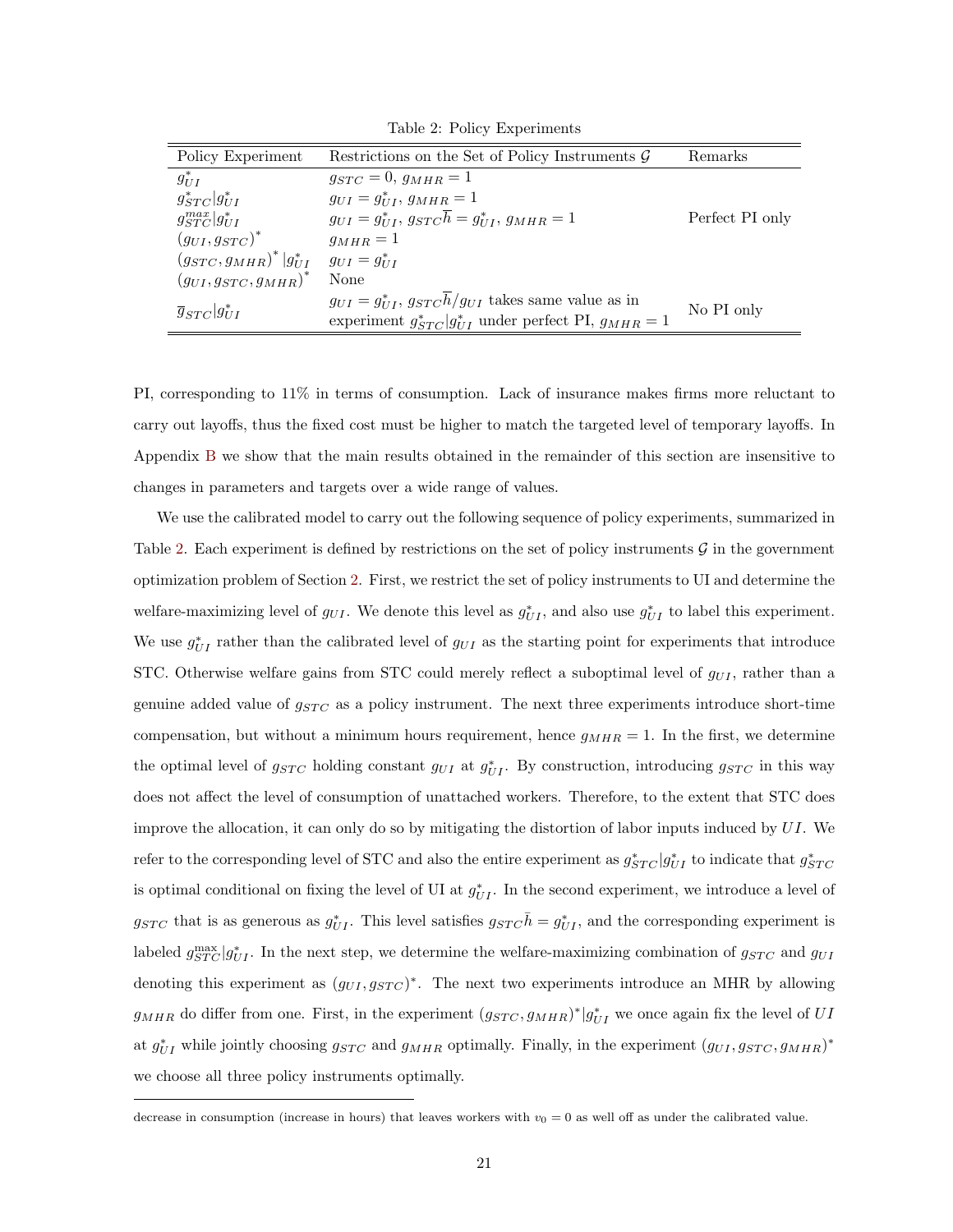<span id="page-23-0"></span>

|                                | Calibr.   | $g_{UI}^*$ | $g_{STC}^* g_{UI}^* $ | $g_{STC}^{max} g_{UI}^* $ | $(g_{UI}, g_{STC})$ | $(g_{STC}, g_{MHR})^*   g_{UI}^*$ | $(g_{UI}, g_{STC}, g_{MHR})$ | FB     |
|--------------------------------|-----------|------------|-----------------------|---------------------------|---------------------|-----------------------------------|------------------------------|--------|
| $g_{UI}$                       | 0.247     | 0.262      | 0.262                 | 0.262                     | 0.284               | 0.262                             | 0.28                         |        |
| $g_{STC}$                      |           |            | 0.08                  | 0.308                     | 0.13                | 0.0643                            | 0.0933                       |        |
| $g_{MHR}$                      |           |            |                       |                           |                     | 0.81                              | 0.82                         |        |
| $\tau$                         | 0.0158    | 0.0214     | 0.0196                | 0.0501                    | 0.0278              | 0.017                             | 0.0237                       |        |
| $REPR_{UI}$ (%)                | 25        | 26.7       | 27.1                  | 29.2                      | 29.9                | 26.8                              | 29.1                         |        |
| $REPR_{STC}$ (%)               |           |            | 7.97                  | 29.2                      | 13                  | 6.43                              | 9.32                         |        |
| STC Take-Up $(\%)$             |           |            | 51.6                  | 49                        | 52.1                | 16.2                              | 28.1                         |        |
| $\bar{n}$                      | 0.984     | 0.968      | 0.988                 |                           | 0.98                | 0.991                             | 0.982                        |        |
| h                              |           |            | 0.965                 | 0.853                     | 0.943               | 0.98                              | 0.963                        | 1.02   |
| $\bar{y}$                      | 0.999     | 0.991      | 0.979                 | 0.911                     | 0.96                | 0.991                             | 0.975                        | 1.02   |
| $\bar{c}$                      | 0.987     | 0.978      | 0.967                 | 0.898                     | 0.947               | 0.978                             | 0.961                        | 0.982  |
| Welf. Rel. to $g_{III}^*$ (%c) | $-0.1886$ |            | 0.30107               | $-1.8582$                 | 0.52629             | 0.4027                            | 0.60792                      | 6.0165 |

Table 3: Policy Experiments: Perfect PI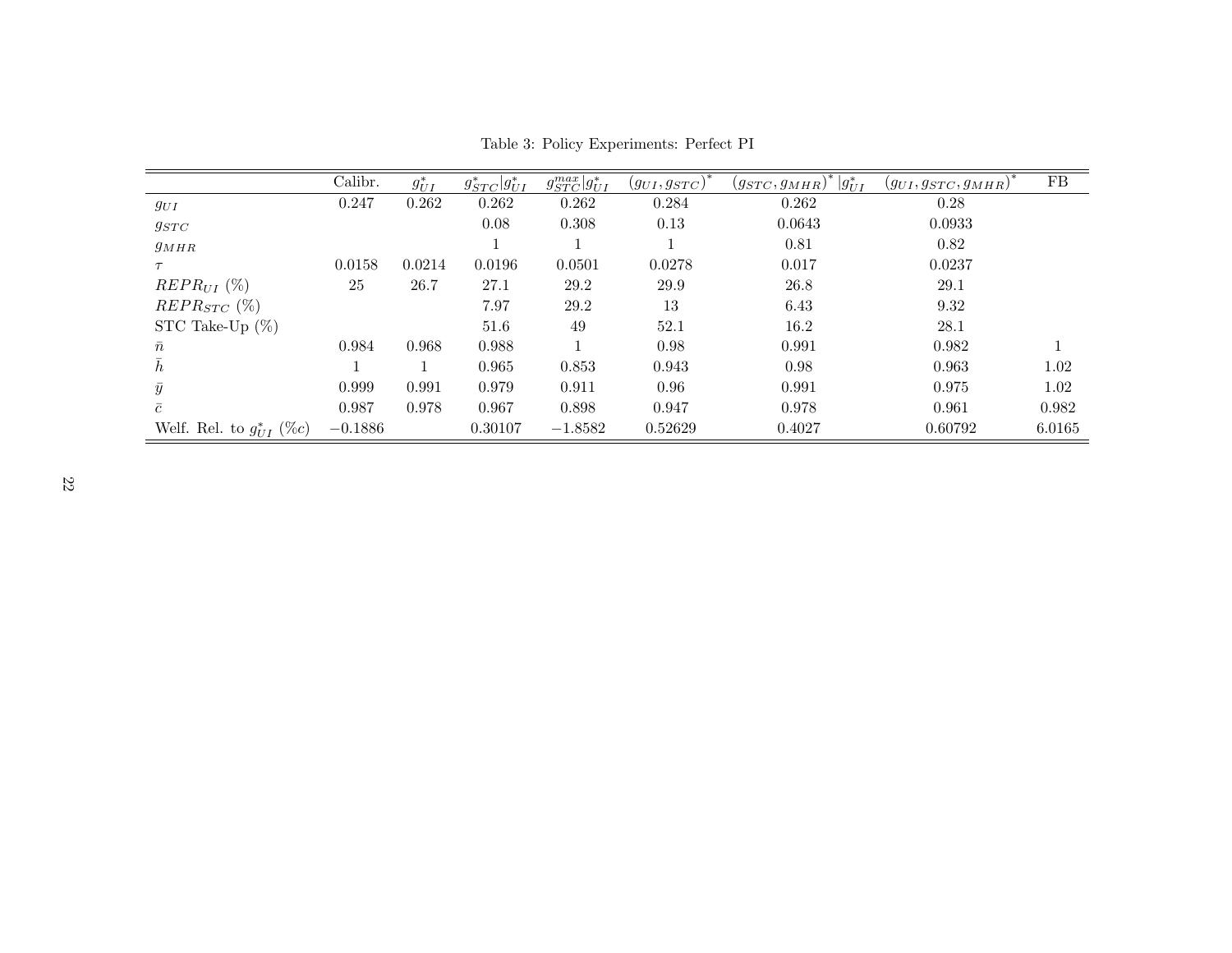<span id="page-24-0"></span>

### <span id="page-24-1"></span>**4.2 Perfect Private Insurance**

Results for the case of perfect PI are displayed in Table [3](#page-23-0). The calibration and the first best (FB) are shown as points of reference. For each experiment, the first six rows show the values of the policy instruments  $g_{UI}$ ,  $g_{STC}$  and  $g_{MHR}$ , and the budget clearing tax  $\tau$ , along with the replacement rates implied by the values of  $g_{UI}$  and  $g_{STC}$ , labeled  $REPR_{UI}$  and  $REPR_{STC}$ , respectively.<sup>22</sup> The next row reports the take-up rate for STC, that is, the average fraction of attached workers receiving *ST C* in percent. The next four rows show the average of employment and average (employment weighted) hours for attached workers, denoted  $\bar{n}$  and  $\bar{h}$ , respectively, along with average output  $\bar{y}$  and consumption  $\bar{c}$  across attached workers. The final row shows, for each allocation, the gain in welfare vis- $\dot{a}$ -vis the experiment  $g_{UI}^*$ . Here and in the remainder of the paper, all welfare gains are expressed in percentage consumption-equivalent terms. Figure [3](#page-24-0) compares labor input profiles for the three experiments  $g_{UI}^*$ ,  $g_{STC}^*|g_{UI}^*|$ , and  $(g_{UI}, g_{STC})^*$  and the first best. These correspond to the theoretical labor input profiles of Figure [1,](#page-15-0) showing hours and employment as a function of profitability *x*. 23 Thick gray segments indicate the region of STC take-up.

 $^{22}REPR_{UI}$  is defined as the ratio between  $g_{UI}$  and average consumption, expressed in percentage terms. Analogously,  $REP R<sub>STC</sub>$  is defined as the ratio between the maximal STC benefit  $g<sub>STC</sub>$ <sup> $h$ </sup> and average consumption. Thus the two replacement rates coincide if  $g_{STC}\bar{h} = g_{UI}$ .

<sup>23</sup>The x-axis is scaled to the distribution of profitability shocks.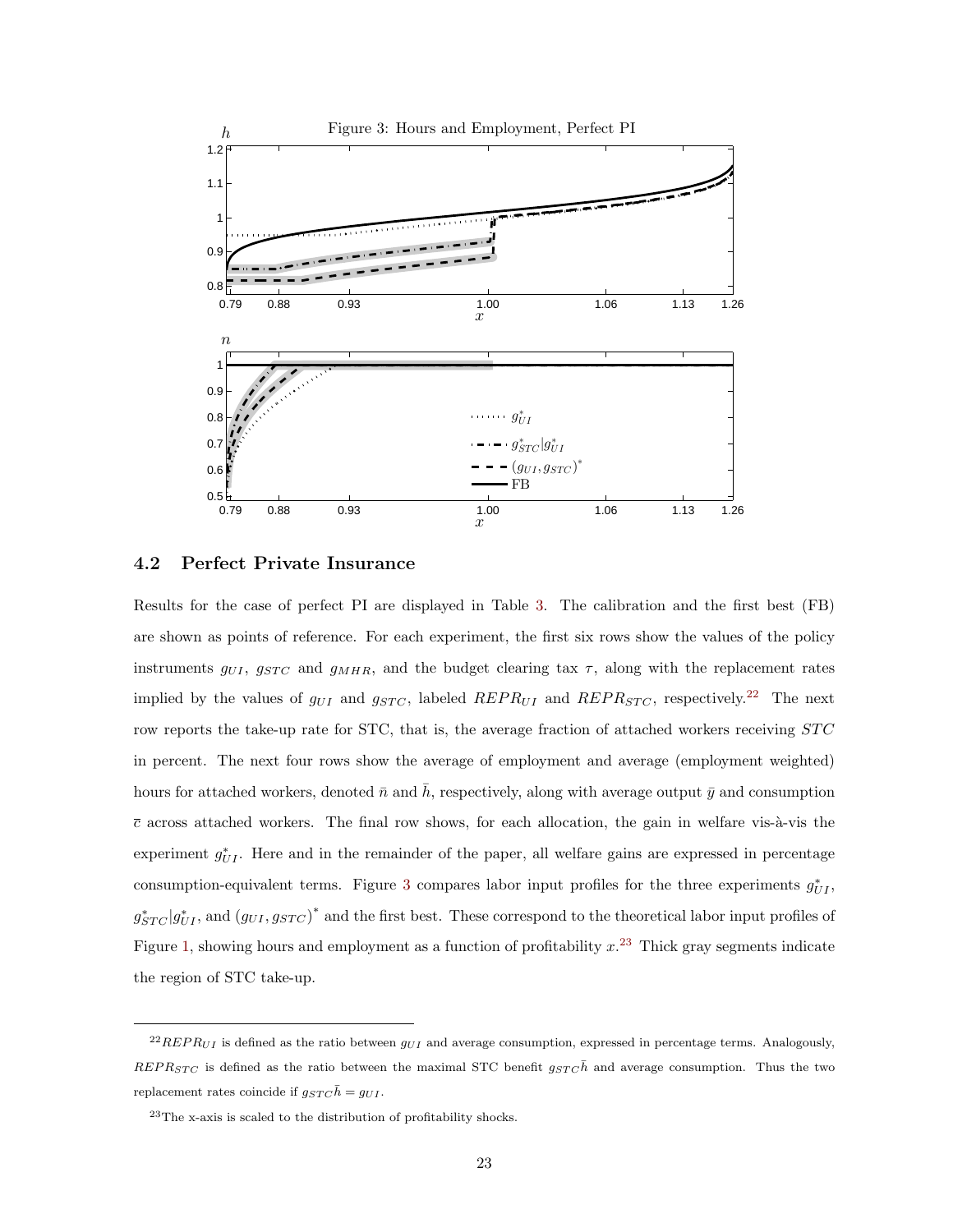<span id="page-25-0"></span>

Experiment  $g_{UI}^*$  shows that optimal UI is somewhat above the calibrated level. The corresponding level of  $\bar{n}$  is 0.968, compared to 0.984 in the calibration. Thus the number of workers on layoff doubles. Hence layoffs respond quite strongly to *gU I* , a point we return to below. Employment is below one at sufficiently low levels of profitability and increasing. Hours are constant over the profitability range with positive layoffs and increasing otherwise, as established in Part 1 of Proposition [3.](#page-13-3) In contrast, first-best employment is one irrespective of profitability, and first-best hours are increasing throughout.

Experiment  $g_{STC}^* | g_{UI}^*$  shows that introducing STC is optimal when UI is fixed at  $g_{UI}^*$ , and it establishes half of our first main result: under perfect PI, STC can substantially improve welfare, here by 0.3%. The optimal level of  $g_{STC}$  is modest: the implied replacement rate for STC is 7.97%, compared to 27.1% for UI. Nevertheless, this level of STC is quite effective, reducing layoffs by more than half. As discussed in Section [3.2.1](#page-13-4), an increase in employment is not implied by our theoretical analysis, but occurs in all of our computational experiments. Hours per worker drop substantially, so that output is lower than in experiment  $g_{UI}^*$ , despite the increase in employment. The reduction in spending on UI outweighs the spending on STC, and government outlays as a percentage of output are reduced from 2.19% under experiment  $g_{UI}^*$  to 2%. The labor input profiles for this experiment conform to Propositions [3](#page-13-3) and [5.](#page-18-1) The take-up threshold  $x_T$  lies above the threshold  $x_0^N$  at which the employment constraint becomes binding under no take-up.<sup>24</sup> Thus some firms taking up STC would have retained all workers even in the absence of STC. For these firms, STC does not have the benefit of reducing layoffs, but it distorts hours. Employment is then continuous at the take-up threshold, while hours jump up. Throughout the take-up region, hours are strictly lower than in the experiment  $g_{UI}^*$  and employment is uniformly higher.

In experiment  $g_{STC}^{\text{max}}|g_{UI}^*|$ , STC eliminates layoffs completely, but induces a very large decline in hours. Overall, this leads to a large welfare loss of 1.85% vis-à-vis experiment  $g_{UI}^*$ . Together with the preceding

 $24$ Thresholds are not labeled in the figure, as it contains multiple experiments.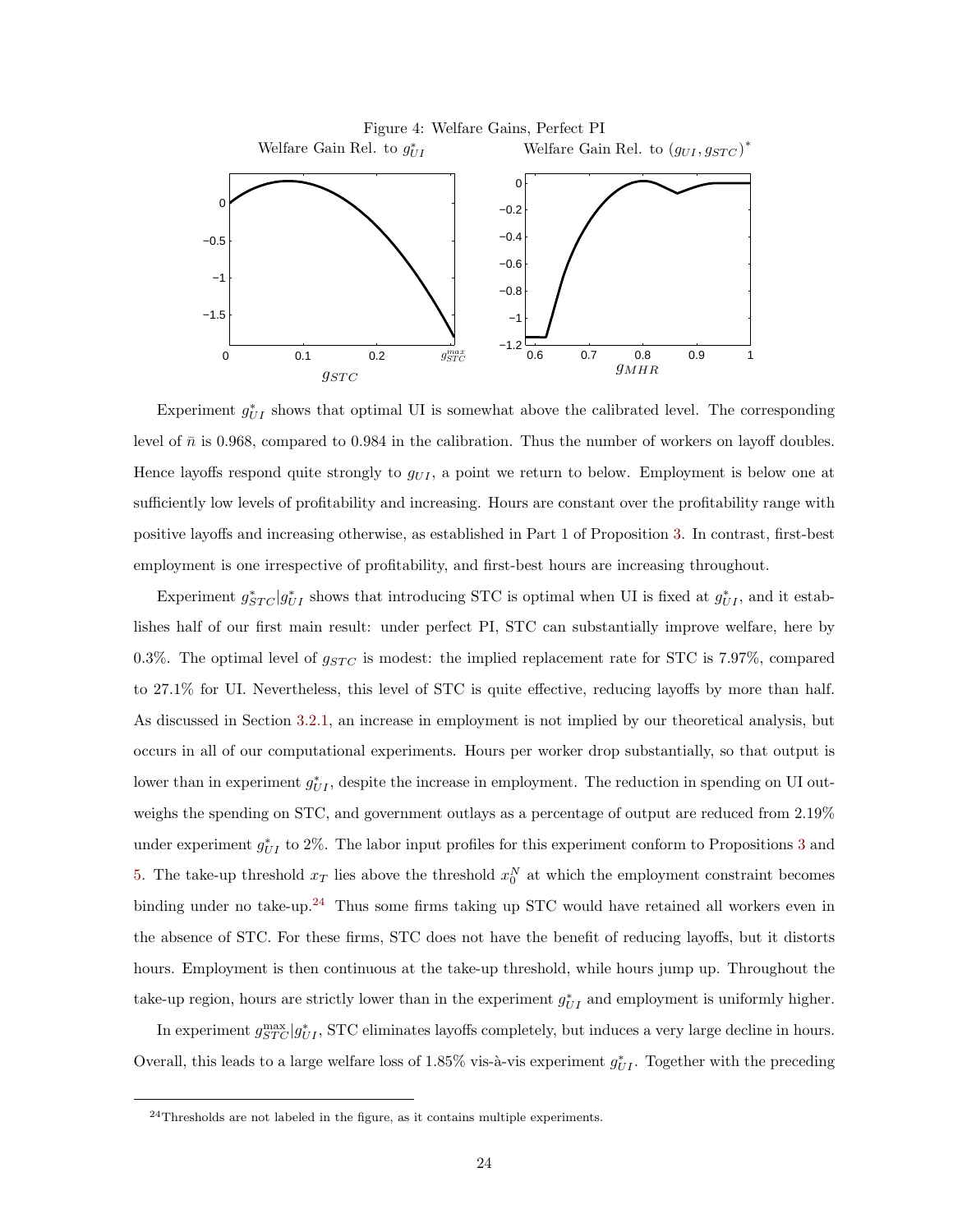<span id="page-26-0"></span>

experiment, this establishes our second main result: Optimal STC is substantially less generous than UI, and introducing STC with equal generosity results in a large welfare loss in comparison to having no STC at all. The left panel of Figure [4](#page-25-0) illustrates this result by plotting the welfare gain as a function of  $g_{STC}$ , with  $g_{UI}$  fixed at  $g_{UI}^*$  and with  $g_{STC}$  varying up to  $g_{STC}^{max}$ . In our model there is no natural reason for UI and STC to be equally generous. The optimal levels of UI and STC are determined by different trade-offs. Optimal UI balances the benefit of making transfers to unattached workers against the cost of distorting the layoff decision of firms. Optimal STC balances mitigation of this distortion against the cost of distorting hours in firms that would abstain from layoffs even in the absence of STC.

Experiment  $(g_{UI}, g_{STC})^*$  shows that the optimal combination of UI and STC involves substantially more generous UI than under experiment  $g_{UI}^*$ : the benefit level  $g_{UI}$  increases by more than 8% (from 0.262 to 0.284), which corresponds to an increase in the replacement rate from 27.1% to 29.9%. STC mitigates the distortions associated with UI, which in turn makes it optimal to offer more generous UI. Thereby the availability of STC improves insurance indirectly. As in experiment  $g^{*}_{STC}|g^{*}_{UI}$ , STC is substantially less generous than UI. The welfare gain of moving from  $g_{UI}^*$  to  $(g_{UI}, g_{STC})^*$  is 0.53%. About half of this gain can be obtained by moving to  $g_{STC}^* | g_{UI}^*$ , indicating that adjusting the level of UI is equally important in order to reap the full benefit of the availability of STC as an additional instrument. Qualitatively the pattern of labor inputs across profitability in Figure [3](#page-24-0) is very similar to the experiment  $g_{STC}^*|g_{UI}^*$ . However, both hours and employment are lower since both UI and STC are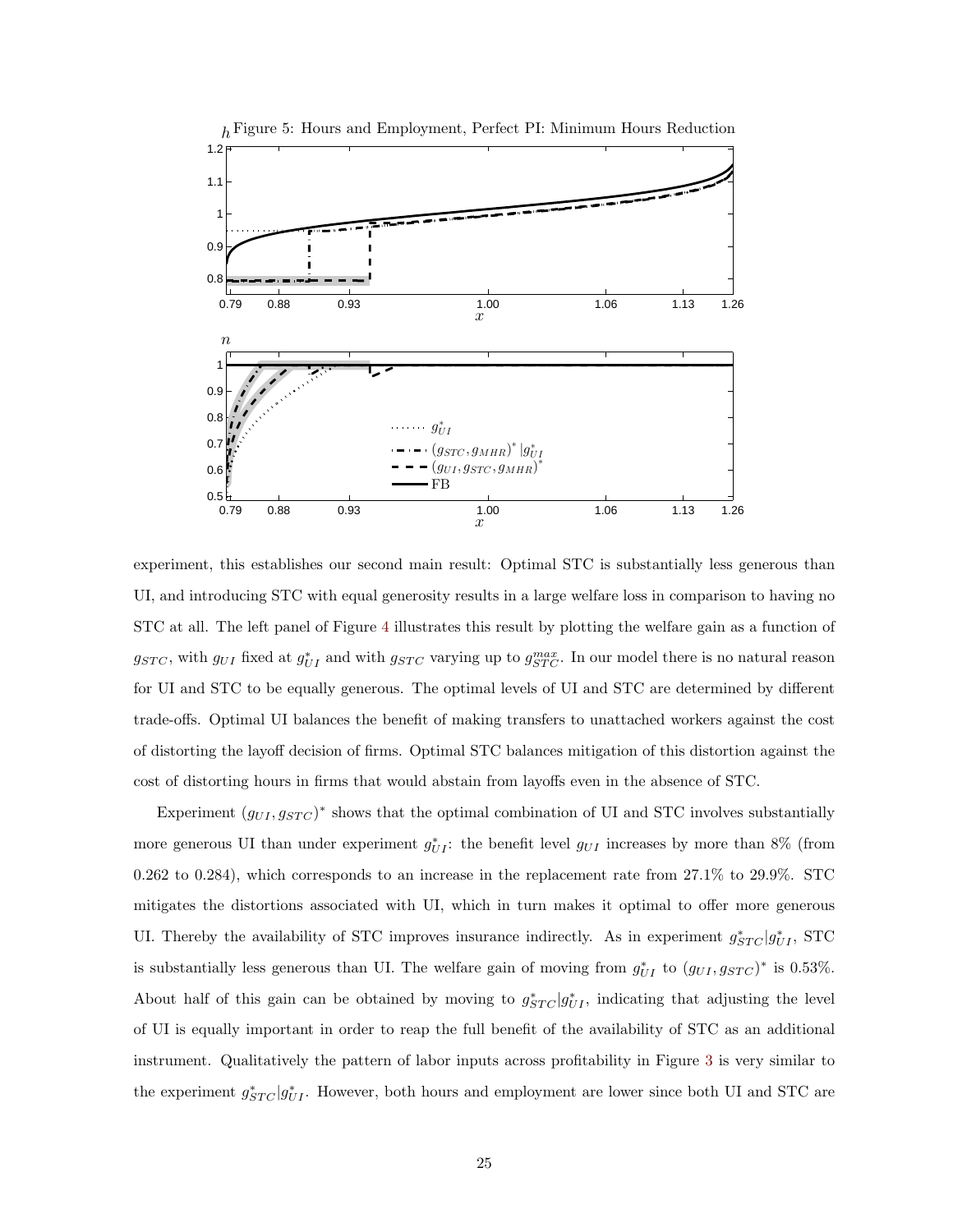more generous.

The next two experiments  $(g_{STC}, g_{MHR})^* | g_{UI}^*$  and  $(g_{UI}, g_{STC}, g_{MHR})^*$  allow the government to impose a minimum hours reduction (MHR), and the results in Table [3](#page-23-0) show that doing so leads to further, albeit small welfare gains. The optimal level of *gMHR* is similar in the two experiments, at 0.81 and 0.82, respectively. As in the previous experiments without an MHR, optimal STC is substantially less generous than UI. In fact, it becomes slightly less generous, as the MHR makes it possible to achieve the same reduction in layoffs with a lower level of  $g_{STC}$ . The corresponding labor input profiles in Figure [5](#page-26-0) show that the MHR binds throughout the take-up region, and that the take-up threshold is substantially lower than in the experiments without an MHR. The latter is reflected in lower take-up rates in Table [3.](#page-23-0) Taxes are lower due to reduced expenditures on STC. Average hours and employment are higher.

To illustrate how the MHR affects welfare, the right panel of Figure [4](#page-25-0) plots welfare gains as a function of  $g_{MHR}$ , holding  $g_{STC}$  and  $g_{UI}$  fixed at  $(g_{UI}, g_{STC})^*$ . Lowering  $g_{MHR}$  from a value of one first leaves welfare unaffected because all firms taking up STC have hours strictly below one. As the constraint becomes binding with further reductions in  $g_{MHR}$ , some firms with  $n = 1$  choose to forgo STC. This effect is desirable since for these firms take-up of STC only distorts hours without any beneficial effect on employment. However, other firms with  $n = 1$  reduce hours even further to meet the MHR. Quantitatively, this negative effect dominates and consequently welfare decreases. For further reductions in  $g_{MHR}$ , the MHR constraint also binds for firms with  $n < 1$ . In contrast to firms with  $n = 1$ , for these firms imposing the MHR has the additional positive effect of reducing layoffs. Due to this effect, welfare now increases as *gMHR* is reduced further. The welfare-maximizing level of *gMHR* is reached in this region. Further reductions in *gMHR* lead to large negative effects due to inefficient hours reductions and because there are now more and more firms with *n <* 1 that do not take up STC. Finally, there is a second flat region at very low levels of *gMHR* for which take-up is zero.

A noteworthy feature of the calibrated model is that the level of unemployment is very sensitive to policy. The local semielasticities of unemployment with respect to the replacement rate are 15.6 and 10.4 at  $g_{UI}^*$  and  $g_{STC}^* | g_{UI}^*$ , respectively. In their empirical analysis [Costain and Reiter](#page-54-12) [\(2008](#page-54-12)) estimate a semielasticity of 3. This suggests that the model may be missing features that reduce the semielasticity. Interestingly, the model implies that STC can play an important role in reducing the semielasticity. Specifically, the impact of an increase in the replacement rate on unemployment is much weaker when STC is adjusted optimally. At  $g_{STC}^*|g_{UI}^*$ , for example, the associated local semielasticity is 4.52.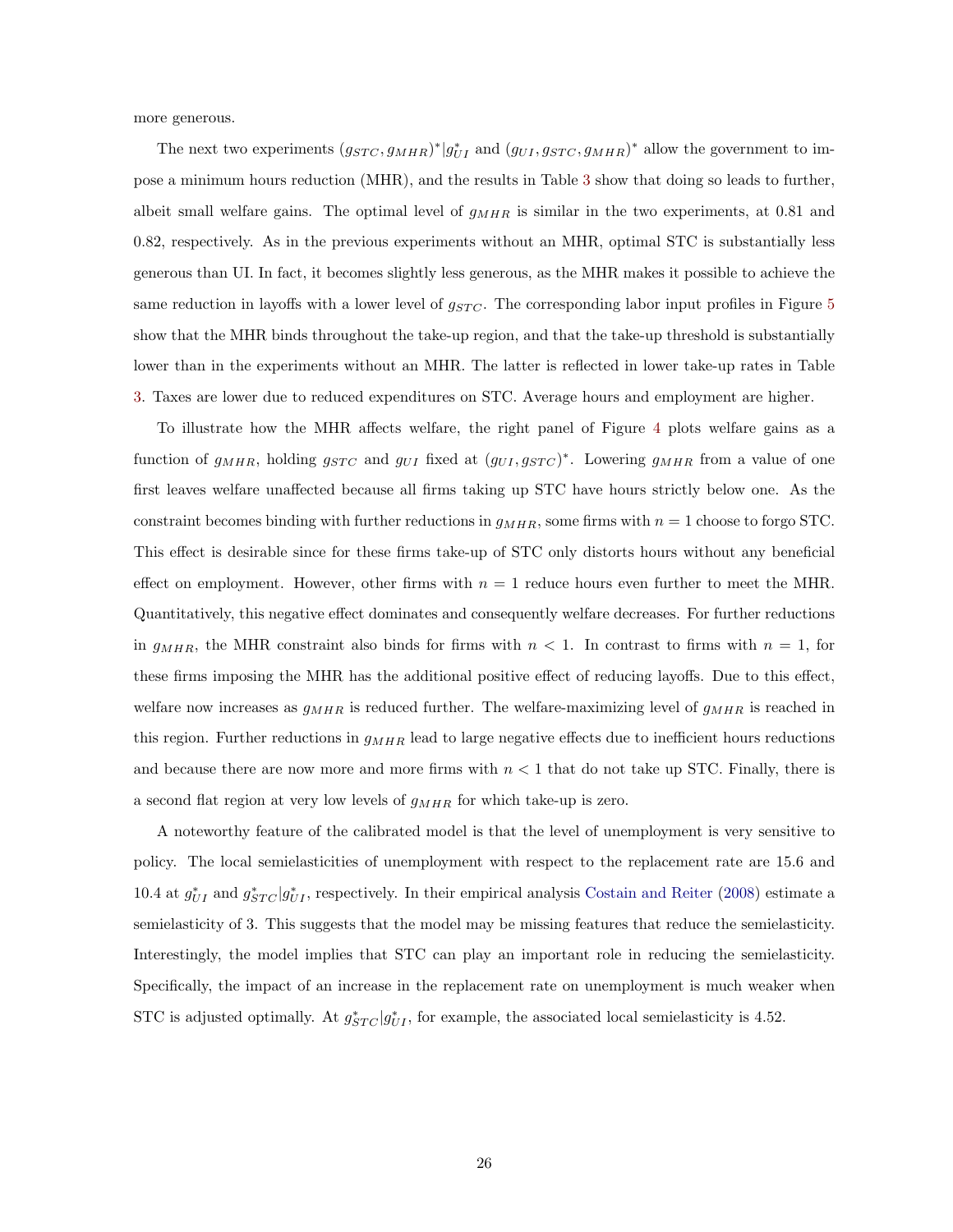|                                | Calibr.     | $g_{UI}^*$ | $g_{STC}^* g_{UI}^* $ | $\overline{g}_{STC} g_{UI}^* $ | $\left(g_{UI}, g_{STC}\right)^*$ | FB     |
|--------------------------------|-------------|------------|-----------------------|--------------------------------|----------------------------------|--------|
| $g_{UI}$                       | 0.247       | 0.25       | 0.25                  | 0.25                           | 0.25                             |        |
| $g_{STC}$                      |             |            | 0.00316               | 0.0758                         | 0.00331                          |        |
| $g_{MHR}$                      |             |            |                       |                                |                                  |        |
| $\tau$                         | 0.0157      | 0.017      | 0.017                 | 0.018                          | 0.0171                           |        |
| $REPR_{UI}$ (%)                | 25          | 25.3       | 25.4                  | 25.8                           | 25.4                             |        |
| $REPR_{STC}$ (%)               |             |            | 0.321                 | 7.6                            | 0.336                            |        |
| STC Take-Up $(\%)$             |             |            | 78.9                  | 51.3                           | 78.8                             |        |
| $\bar{n}$                      | 0.984       | 0.98       | 0.98                  | 0.984                          | 0.98                             | 1      |
| $\bar{h}$                      |             | 1          | 0.999                 | 0.969                          | 0.999                            | 1.02   |
| $\bar{y}$                      | 0.996       | 0.994      | 0.992                 | 0.975                          | 0.992                            | 1.02   |
| $\bar{c}$                      | 0.984       | 0.982      | 0.981                 | 0.963                          | 0.981                            | 0.982  |
| Welf. Rel. to $g_{III}^*$ (%c) | $-0.012572$ |            | 0.00092858            | $-0.076012$                    | 0.0009721                        | 7.0041 |

<span id="page-28-0"></span>Table 4: Policy Experiments: No PI

<span id="page-28-1"></span>

### <span id="page-28-2"></span>**4.3 No Private Insurance**

We now turn to the scenario in which firms have no access to PI. This opens an additional channel through which STC can affect welfare, via a direct insurance effect. At first sight, the analysis in Section [4.2](#page-24-1) may suggest that this effect is positive. In Figure [3](#page-24-0) hours per worker are increasing in profitability (weakly so in the region with positive layoffs). Taking as given this pattern of labor inputs, STC improves insurance by reallocating consumption to less profitable firms. However, the labor input profiles in Figure [3](#page-24-0) are optimal when firms have access to perfect PI. As seen in Section [3,](#page-11-0) labor input profiles are different if firms lack this access. In particular, the hours profile is declining over the profitability region in which firms engage in layoffs. We will see that this has important implications for the welfare effects of STC.

Table [4](#page-28-0) reports the results of the policy experiments. The optimal level of  $g_{STC}$  in experiment  $g_{STC}^*|g_{UI}^*|$  is positive but very close to zero at 0.003, yielding a negligible welfare gain of 0.93 per million. This gain is imperceptible in the left panel of Figure [6,](#page-28-1) which plots welfare gains for levels of STC up to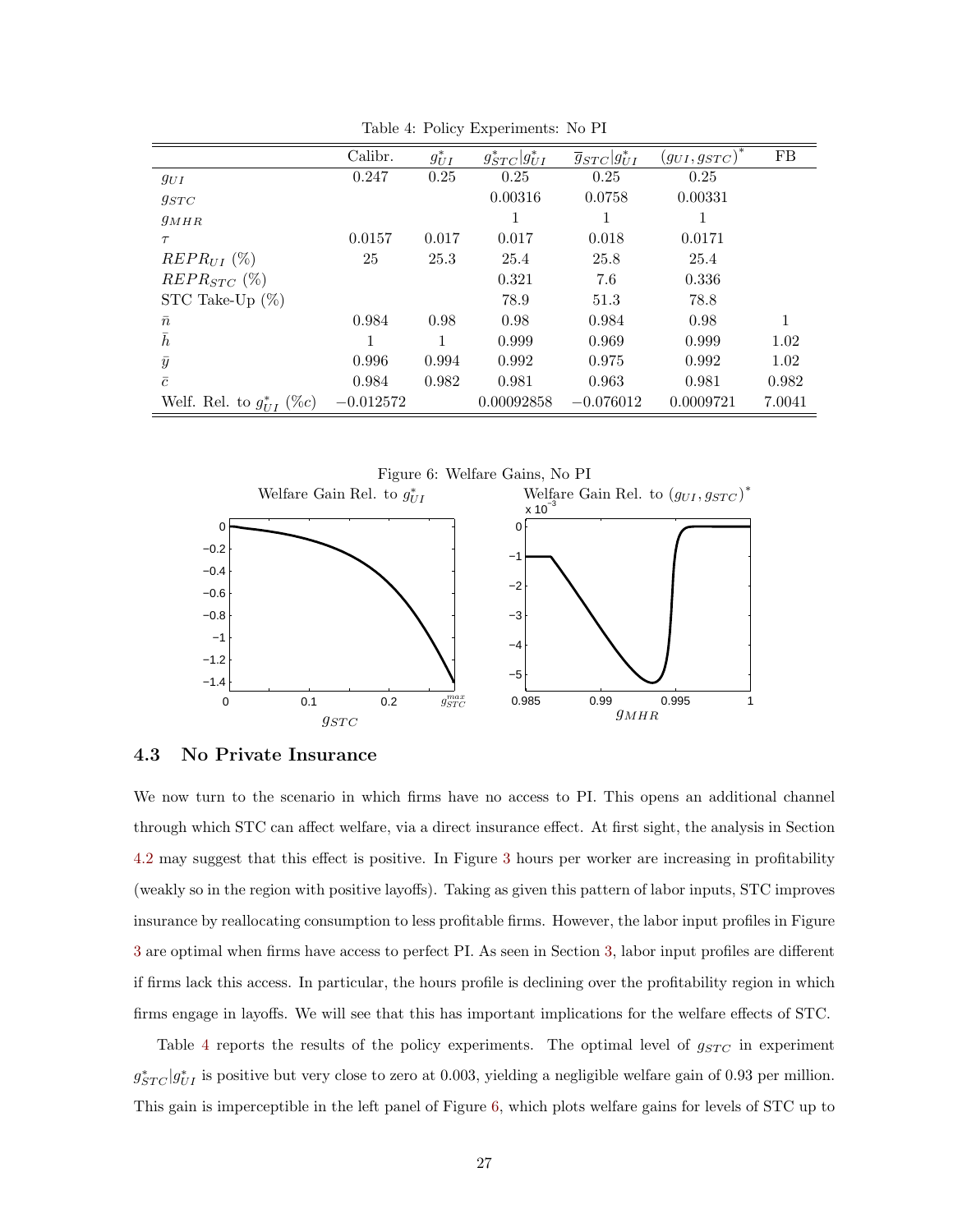<span id="page-29-0"></span>

 $g_{STC}^{max} = g_{UI}^*/\bar{h}$ , given  $g_{UI}^*$ . This finding completes our first main result: STC delivers substantial welfare gains if firms have access to perfect PI, but fails to do so if firms have no access to PI.

Since the optimal level of STC in experiment  $g_{STC}^*|g_{UI}^*|$  is so small, the availability of STC has a negligible impact on the optimal level of UI when both are optimized jointly in experiment  $(g_{UI}, g_{STC})^*$ .

Under perfect PI, a modest level of STC is optimal. To understand why STC of a similar magnitude is not optimal here, we conduct an additional experiment labeled  $\bar{g}_{STC}|g^*_{UI}$ . Here  $\bar{g}_{STC}$  is chosen such that the ratio of STC to UI is the same as in the experiment  $g_{STC}^* | g_{UI}^*$  under perfect PI.

Figure [7](#page-29-0) is the counterpart of Figure [3](#page-24-0), showing labor input profiles for this new experiment, together with the familiar experiments  $g_{UI}^*$  and  $g_{STC}^* | g_{UI}^*$ . Starting with experiment  $g_{UI}^*$ , the key difference in the pattern of labor inputs vis-à-vis Figure [3](#page-24-0) is that hours per worker are strictly decreasing rather than increasing over the profitability range with positive layoffs, in accordance with Proposition [4](#page-16-0). Hours are strictly increasing over the region with  $n = 1$ , in line with Proposition [4,](#page-16-0) yet quantitatively they are virtually flat. Recall from Section [3.2.2](#page-16-1) that with perfect PI the strictly increasing pattern of hours over this region is due to a substitution effect. For the case of no PI, this substitution effect is counteracted by an income effect. Given KPR preferences, the income effect would fully offset the substitution effect, were it not for the presence of the tax. Quantitatively the impact of the tax is small.

Since the optimal level of STC in experiment  $g_{STC}^*|g_{UI}^*$  is very small, labor input profiles lie virtually on top of profiles from experiment  $g_{UI}^*$ . The thick gray segments indicate that take-up of STC occurs at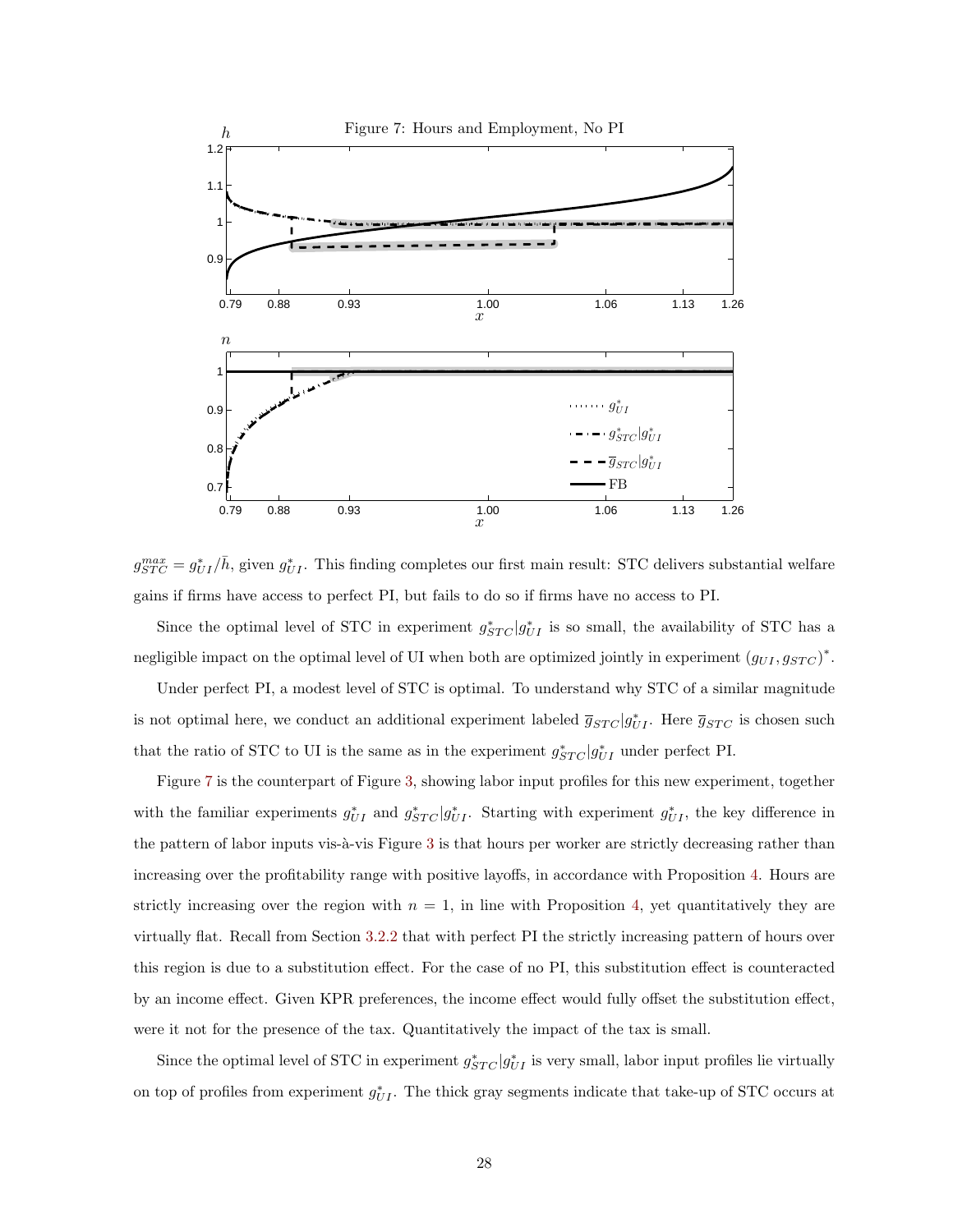<span id="page-30-0"></span>

high levels of profitability, distorting hours without any benefit in terms of reduced layoffs. The effects of STC on labor input profiles are easier to discern for the new experiment  $\overline{g}_{STC}|g^*_{UI}$ . Here only firms with intermediate profitability take up STC, and for most of these firms STC merely distorts hours, without any reduction in layoffs. Firms with very low profitability, which account for most layoffs, forego STC in favor of high hours. Thereby the *V* -shaped pattern of hours severely weakens the positive welfare effect of STC observed in the case of perfect PI. Correspondingly, Table [4](#page-28-0) shows little positive impact on employment, whereas hours and welfare decline significantly in this experiment.

The *V* -shaped pattern of hours not only undermines STC's ability to reduce layoffs, it also works against its ability to improve welfare through the new effect arising in this scenario, namely the direct insurance effect. The most distressed firms forego STC, thus STC reallocates consumption away from this group. STC does shift consumption in the right direction within the group of firms with the highest levels of profitability, those that employ all workers and take up STC, since hours are strictly increasing over this profitability region. This effect is small, however, since hours are virtually flat over this region.

To quantify the overall direct insurance effect of STC, we fix labor input decisions at those from experiment  $g_{UI}^*$  and calculate net government transfers induced by the levels of STC from experiment  $g_{STC}^*|g_{UI}^*|$  in conjunction with a corresponding budget clearing tax *τ*. Figure [8](#page-30-0) plots the difference between the resulting net-transfer schedule and the net-transfer schedule from experiment  $g_{UI}^*$ . Clearly, net transfers worsen for the group of low profitability firms who do no take-up STC. Within the group of firms that take up STC, those with lower profitability gain more. The welfare effect of this change in net transfers is negative, and very small quantitatively at 0*.*79 per million. Of course this reflects in part that  $g_{STC}$  is very small. The direct insurance effect in experiment  $\bar{g}_{STC}|g_{UI}^*|$  is  $-0.002\%$ . This is negligible in comparison to the welfare gain of 0*.*3% induced by a similar STC level in the case of perfect PI. Thus the failure to substantially improve welfare is explained by the weakened ability to mitigate labor input distortions, rather than a negative direct insurance effect.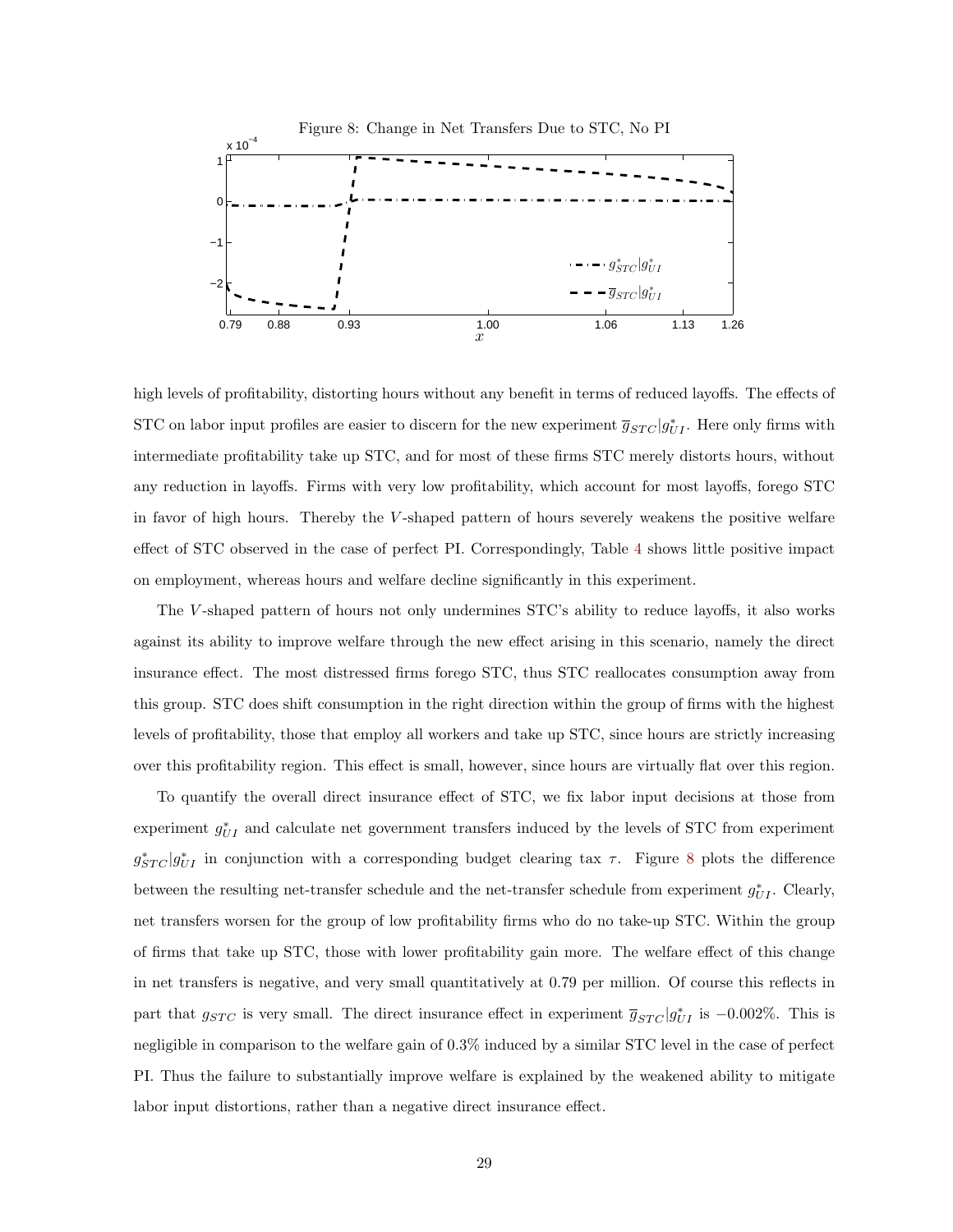The finding of small direct insurance effects of STC does not mean that STC can be evaluated in a model with risk neutral firms, when firms do in fact lack access to PI. The degree of access to financial markets shapes how firms adjust labor inputs in response to shocks, and this matters for the ability of STC to affect labor input decisions. Thus taking into account firms' access to financial markets is important, independent of whether STC has small or large direct insurance effects.

The option to combine STC with an MHR does not yield any additional welfare gains, that is,  $g_{MHR} = 1$  is optimal. Thus experiments  $(g_{STC}, g_{MHR})^* | g_{UI}^*$  and  $(g_{UI}, g_{STC}, g_{MHR})^*$  are omitted from Table [4](#page-28-0). The right panel of Figure [6](#page-28-1) is the counterpart of the corresponding panel of Figure [4](#page-25-0), and illustrates that the introduction of an MHR does not improve welfare in the experiment  $(g_{STC}, g_{UI})^*$ . As in Figure [4](#page-25-0) the impact of reducing *gMHR* is non-monotone. Once the MHR is low enough to bind, welfare first decreases and then increases, but never exceeds the level obtained for  $g_{MHR} = 1.25$ 

### <span id="page-31-0"></span>**5 Intensive-Margin Technology**

Up to now, we have focused on a specification of technology in which hours of different workers are perfectly substitutable. Of course, the welfare effects of STC may vary with features of technology, such as the substitutability of hours. In this section we take a first step in analyzing the role of technology. We consider a specification that, in terms of the substitutability of hours of different workers, lies at the opposite end of the spectrum in that there is no substitutability at all. A firm then either produces with  $n = 1$  or shuts down entirely, and all adjustment of labor inputs occurs along the intensive margin. We refer to this as the *intensive-margin case* in short.

We find that our main results also hold for this specification. First, STC yields substantial welfare gains only in the case with perfect PI. In fact, optimal STC is zero under no PI. Second, optimal STC is substantially less generous than optimal UI, and equally generous STC results in a large welfare loss.

Two main differences emerge vis-à-vis the standard technology. First, welfare gains of STC under perfect PI are smaller. This is because STC can mitigate the distortions caused by UI only via the shutdown margin, which is not very responsive to STC. Second, STC has a positive direct insurance effect in the no-PI scenario. This does not happen under the standard technology because the most distressed firms adjust by choosing layoffs in conjunction with high hours. In contrast, here hours per worker are the only way to adjust, short of shutting down. Nevertheless, the direct insurance effect is too small to make STC worthwhile.

To put both the standard technology and the intensive-margin technology in a common framework,

<sup>&</sup>lt;sup>25</sup>The kink in Figure [6](#page-28-1) is not present here, as all firms adopting STC have employment  $n = 1$ .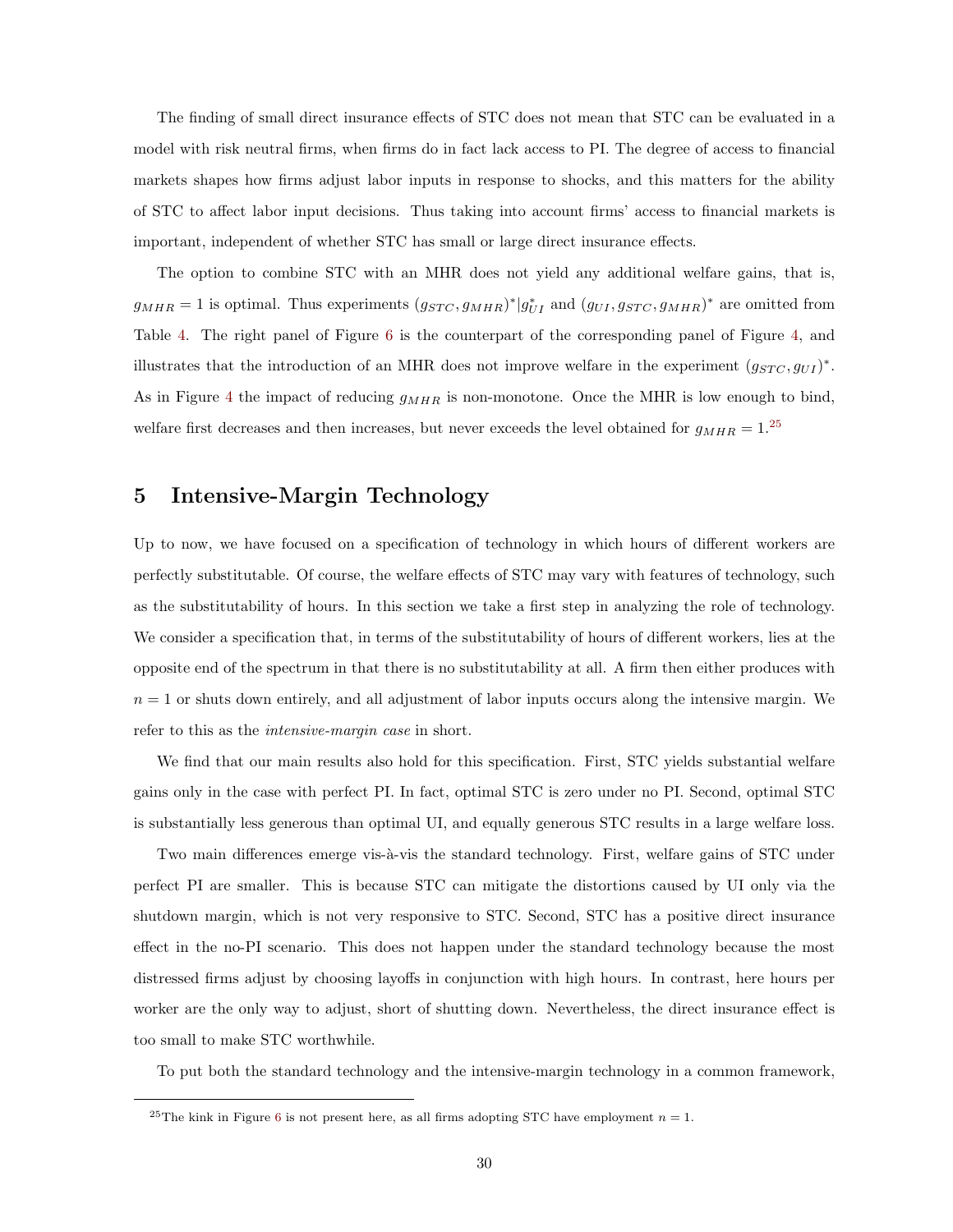| Value                         | Perfect PI    | No PI          | Target                             |
|-------------------------------|---------------|----------------|------------------------------------|
| $\sigma$                      | 2             | $\overline{2}$ |                                    |
| $\alpha$                      | 0.67          | 0.67           |                                    |
| $\sigma_x$                    | 0.1           | 0.1            |                                    |
| $\psi$                        | 1.1           | 1.1            | Frisch elasticity 0.7              |
| η                             | 0.663         | 0.661          | $\overline{h} = 1$ (Normalization) |
| $\eta$                        | 0.045         | 0.045          | Unattached workers 0.045           |
| $v_0, \, \% \, c, \, \% \, h$ | 0.712, 29, 41 | 0.425, 57, 87  | Temporary layoffs 0.015            |
| $g_{UI}$                      | 0.246         | 0.245          | Replacement rate 25%               |

<span id="page-32-0"></span>Table 5: Calibration: Intensive-Margin Case

we start with the more general specification used by BW:  $l(n, h)$  is a function that combines employment and hours into a labor-input index, and output is given by  $xf(l(n, h))$ . The standard case is  $l(n, h) = nh$ . The intensive-margin case is

(21) 
$$
l(n,h) = \begin{cases} h & \text{for } n = 1, \\ 0 & \text{for } n < 1. \end{cases}
$$

The labor-input index is zero whenever employment falls short of one, hence adjusting hours per worker is the only possible response to a profitability shock, apart from shutting down production. This case and the standard case are at the two ends of the spectrum of specifications exhibiting a property which BW refer to as Assumption *L*. This assumption requires that technology is not biased against work sharing, in the sense that reducing hours per worker while keeping total hours constant does not reduce output.<sup>26</sup> Work sharing is neutral under the standard technology: reducing hours per worker given constant total hours has no effect on output. The intensive-margin case is most favorable to work sharing: reducing employment for given total hours results in a complete loss of output.

We do not need to revisit the theoretical analysis of Section [3](#page-11-0) for this specification. The only change is that there is no longer a region in which employment lies strictly between zero and one. The analysis of the behavior of hours per worker when the employment constraint binds carries over directly. Thus we immediately turn to the sequence of computational experiments described in Section [4.](#page-19-0)

The calibration for the two scenarios of perfect and no PI is shown in Table [5.](#page-32-0) Parameters are essentially unchanged, with exception of the fixed-cost parameter  $v_0$ . Layoffs are much less attractive in the intensive-margin case, as they result in a complete loss of output. Matching the target for temporary layoffs then requires a substantially higher fixed cost of working positive hours. For the case of perfect

<sup>&</sup>lt;sup>26</sup> Formally, the function  $l(n, h)$  satisfies Assumption *L* if  $n_2h_2 = n_1h_1$  and  $n_2 > n_1$  imply  $l(n_2, h_2) \ge l(n_1, h_1)$ .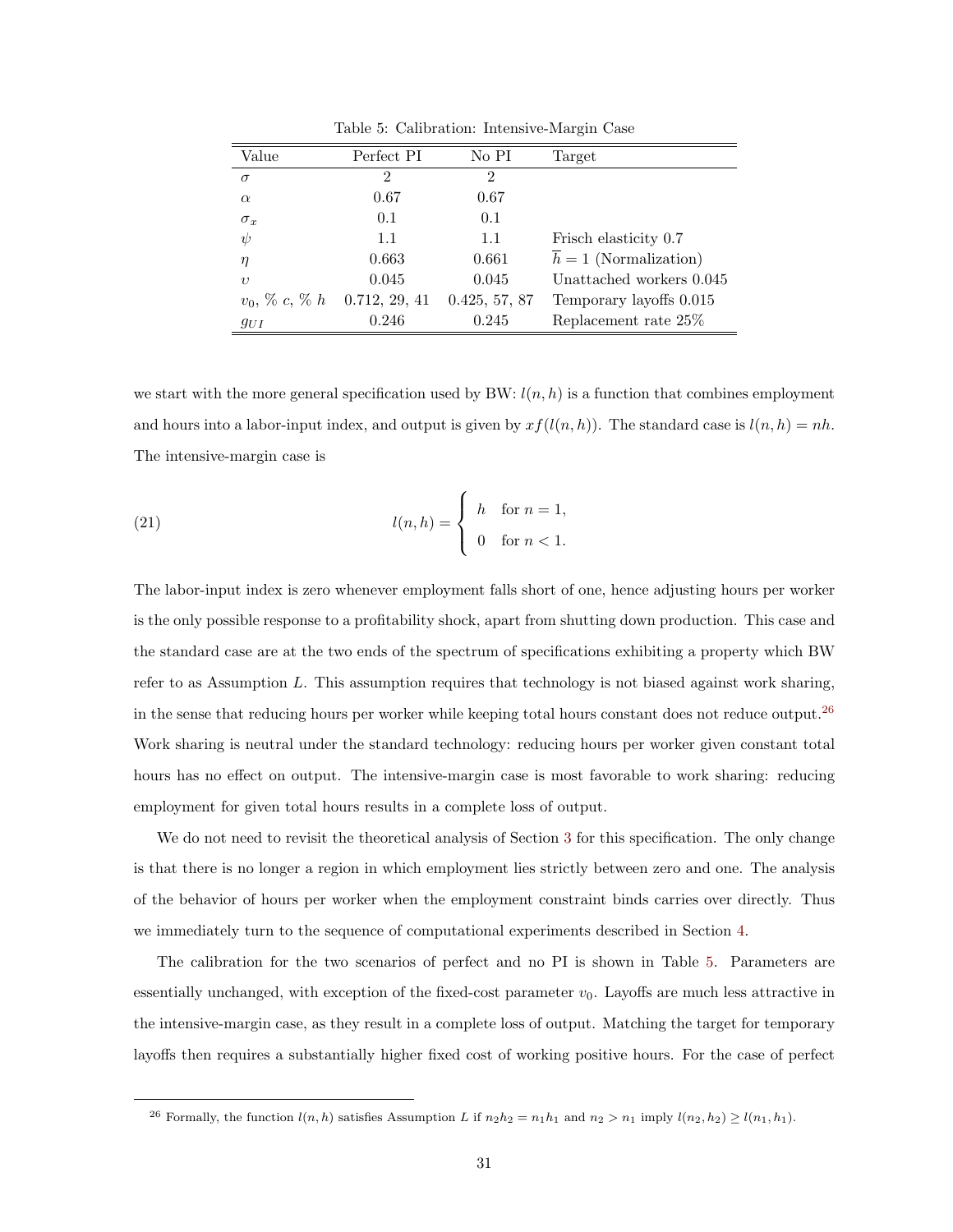|                                | Calibr.    | $g_{UI}^*$ | $g_{STC}^* g_{UI}^* $ | $g_{STC}^{max} g_{UI}^* $ | $(g_{UI}, g_{STC})$ | FB    |
|--------------------------------|------------|------------|-----------------------|---------------------------|---------------------|-------|
| $g_{UI}$                       | 0.246      | 0.268      | 0.268                 | 0.268                     | 0.272               |       |
| $g_{STC}$                      |            |            | 0.0516                | 0.315                     | 0.0566              |       |
| $g_{MHR}$                      |            |            |                       |                           |                     |       |
| $\tau$                         | 0.0157     | 0.0218     | 0.0221                | 0.0542                    | 0.0236              |       |
| $REPR_{UI}$ (%)                | 25         | 27.6       | 27.8                  | 30                        | 28.3                |       |
| $REPR_{STC}$ (%)               |            |            | 5.25                  | 30                        | 5.76                |       |
| STC Take-Up $(\%)$             |            |            | 49.6                  | 48.8                      | 49.5                |       |
| $\bar{n}$                      | 0.984      | 0.968      | 0.975                 | 0.994                     | 0.972               | 1     |
| $\bar{h}$                      |            | 1          | 0.979                 | 0.85                      | 0.977               | 1.02  |
| $\bar{y}$                      | 0.996      | 0.984      | 0.975                 | 0.904                     | 0.972               | 1.02  |
| $\bar{c}$                      | 0.984      | 0.971      | 0.963                 | 0.892                     | 0.959               | 0.986 |
| Welf. Rel. to $g_{III}^*$ (%c) | $-0.21582$ |            | 0.074817              | $-2.2137$                 | 0.082714            | 4.138 |

<span id="page-33-0"></span>Table 6: Intensive-Margin Case, Perfect PI

PI, it amounts to a consumption-equivalent value of 28*.*8% as opposed to 6*.*63% for the standard case. Similarly, for the case of no PI, this cost increases from 11% to 57.5% in consumption equivalents.<sup>27</sup>

### **5.1 Perfect Private Insurance**

Table [6](#page-33-0) contains the results for the case of perfect PI. The left panel of Figure [9](#page-34-0) shows welfare as a function of  $g_{STC}$  with UI fixed at  $g_{UI}^*$ . Introducing STC is optimal, yet comparison with the left panel of Figure [4](#page-25-0) shows that the ability of STC to improve welfare is more limited. Welfare is maximized at a level that is lower relative to  $g_{UI}^*$ , and the welfare gain of 0.075% is relatively small. The reason is that STC is less effective in mitigating the distortion of employment levels caused by UI. The employment profiles in Figure [10](#page-34-1) exhibit a shutdown region with  $n = 0$  for low profitability, immediately followed by an operating region with  $n = 1$ . There is no intermediate region with employment strictly between zero and one. Thus STC cannot raise employment at the margin for a given level of profitability *x*, and affects employment only by shrinking the shutdown region. In proportion to  $g^{*}_{STC} = 0.052$ , the increase in employment from 0.968 to 0.975 is small when compared to the response observed under the standard technology. Yet STC once again reduces hours over a range of profitability levels that would have chosen  $n = 1$  even in the absence of STC. This adverse effect is about as strong as under the standard technology. Taken together, this explains the lower level of optimal STC. The results for

<sup>&</sup>lt;sup>27</sup> By targeting the aggregate rate of temporary layoffs, we implicitly impose that all firms have the intensive-margin technology. If the technology of some sectors is close to the standard case, while other sectors are closer to the intensivemargin case, then one may expect a higher rate of temporary layoffs in the former. In future research, it would be interesting to consider sector-specific calibrations of the model.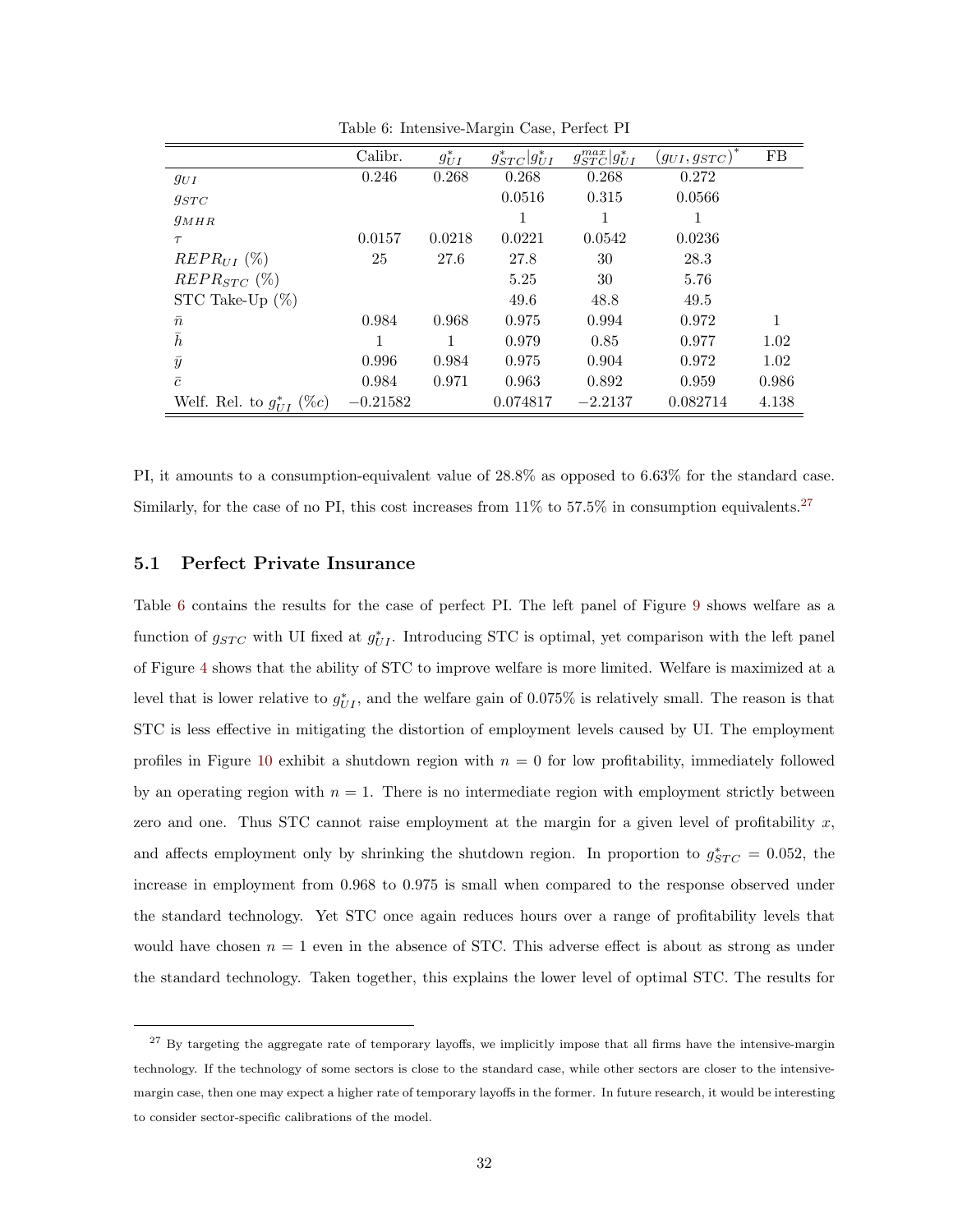

<span id="page-34-1"></span><span id="page-34-0"></span>Figure 9: Welfare Gains, Intensive-Margin Case, Perfect PI

 $\exp$  experiment  $g_{STC}^{\max}|g_{UI}^*|$  show that as in the standard case, making STC as generous as UI results in a large welfare loss. In experiment  $(g_{UI}, g_{STC})^*$ , the availability of STC again improves insurance indirectly by allowing for more generous UI. Yet the associated welfare gains are negligible, while in the standard case this effect accounts for about half of the gains of introducing STC.

Table [6](#page-33-0) omits experiments involving *gMHR*, because imposing an MHR is not optimal. This is illustrated in the right panel of Figure [9](#page-34-0), which shows that an MHR cannot increase welfare further in experiment  $(g_{UI}, g_{STC})^*$ . As in Figure [4,](#page-25-0) at first there is a flat segment as  $g_{MHR}$  is reduced below one because the MHR does not yet bind. As *gMHR* is reduced further, the usual trade-off arises as some firms forego STC and other firms reduce hours further to meet the MHR. The effect on welfare is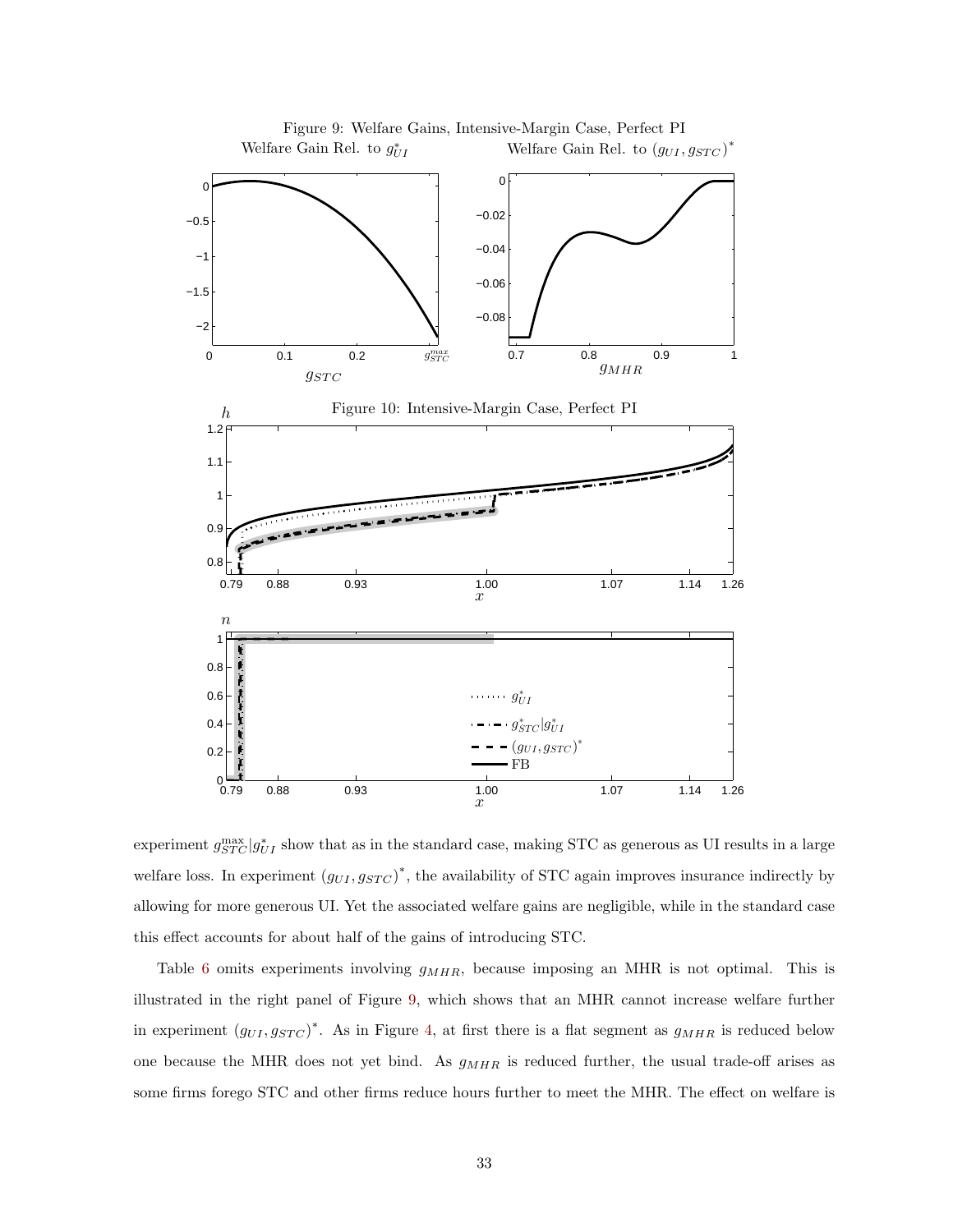|                                | Calibr.     | $g_{UI}^*$ | $\overline{g}_{STC} g_{UI}^*$ | FB     |
|--------------------------------|-------------|------------|-------------------------------|--------|
| $g_{UI}$                       | 0.245       | 0.239      | 0.239                         |        |
| $g_{STC}$                      |             |            | 0.0723                        |        |
| $g_{MHR}$                      |             |            | 1                             |        |
| $\tau$                         | 0.0157      | 0.0131     | 0.0146                        |        |
| $REPR_{UI}$ (%)                | 25          | 24.2       | 24.6                          |        |
| $REPR_{STC}$ (%)               |             |            | 7.24                          |        |
| STC Take-Up $(\%)$             |             |            | 45.4                          |        |
| $\bar{n}$                      | 0.984       | 0.993      | 0.992                         | 0.94   |
| $\bar{h}$                      | 1           | 1          | 0.973                         | 1.03   |
| $\bar{y}$                      | 0.993       | 1          | 0.983                         | 0.978  |
| $\bar{c}$                      | 0.981       | 0.989      | 0.972                         | 0.953  |
| Welf. Rel. to $g_{III}^*$ (%c) | $-0.063892$ |            | $-0.13709$                    | 3.4684 |

<span id="page-35-0"></span>Table 7: Intensive-Margin Case, No PI

non-monotone. In contrast to Figure [4,](#page-25-0) welfare always remains below the level at  $g_{MHR} = 1$ .

#### **5.2 No Private Insurance**

STC has a direct insurance effect in the absence of PI. For the standard technology this effect is negative. This is driven by declining hours over the profitability region where some but not all workers are laid off. This region is absent in the intensive-margin case. All operating firms have  $n = 1$ , and thus Proposition [4](#page-16-0) implies a strictly increasing hours profile, which ensures a positive direct insurance effect of STC.

Introducing STC is not optimal, despite this positive insurance effect. This echoes the case of no PI under the standard technology, where optimal STC is very small. Here STC is less desirable, due to a relatively low optimal level of UI. In all preceding experiments, optimal UI exceeds its calibrated level, which in turn implies that the associated level of layoffs exceeds the calibration target. In contrast, here  $g_{UI}^*$  falls short of the calibrated level, and at 0.7% the corresponding level of layoffs is much lower than the calibration target. This leaves little room for STC to reduce layoffs. To illustrate what this means for the effects of STC, we again conduct experiment  $\overline{g}_{STC}|g^*_{UI}$ , introducing a level of STC that is as generous as the optimal level under perfect PI. The results are displayed along with the experiment  $g_{UI}^*$  and the first best in Table [7](#page-35-0). Introducing STC even reduces employment slightly. The top panel of Figure [11](#page-36-0) shows that STC still leads to a strong reduction of hours. Without a strong positive response of employment, there cannot be a sufficient reduction in UI payments to offset the costs of STC. Thus the tax rate  $\tau$  must increase, inducing the perverse employment effect. This emphasizes the importance of the magnitude of layoffs for the welfare benefits of STC.

The low level of  $g_{UI}^*$ , in turn, is due to a high marginal welfare loss from increasing the tax rate  $\tau$ . This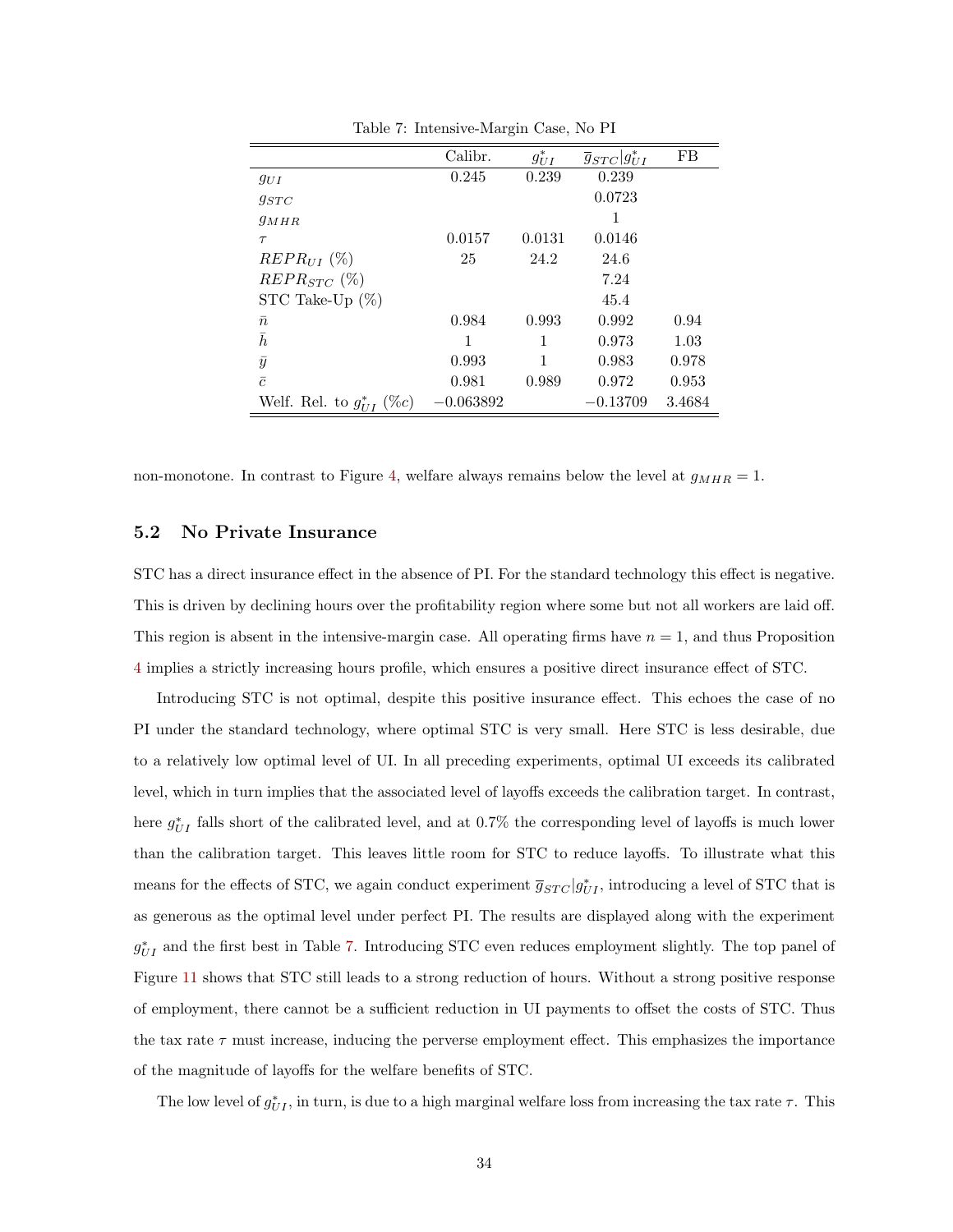<span id="page-36-0"></span>

<span id="page-36-1"></span>

is generated by the interaction between the intensive-margin technology and the lack of insurance, which puts firms with low profitability in an especially adverse position. Under the standard technology, firms can smoothly adjust to profitability shocks through layoffs. This smooth adjustment is not possible here. As a consequence, the average marginal utility from consumption across firms is substantially higher than in the standard case, making it very costly to raise revenue for financing UI.

While the direct insurance effect is positive, it is too small to matter. Figure [12](#page-36-1) is constructed in the same way as Figure [8,](#page-30-0) and shows that the net transfers induced by STC in experiment  $\bar{g}_{STC}|g^*_{UI}$  shift consumption towards low profitability states. The magnitude of these transfers is very small, because the hours profile is virtually flat for the reason discussed in Section [4.3.](#page-28-2) Consequently, the direct insurance effect on welfare, computed as in Section [4.3](#page-28-2), is very small at 0.00023%. Overall, then, STC does not directly improve insurance in the settings we have studied in this paper. It only has the potential to do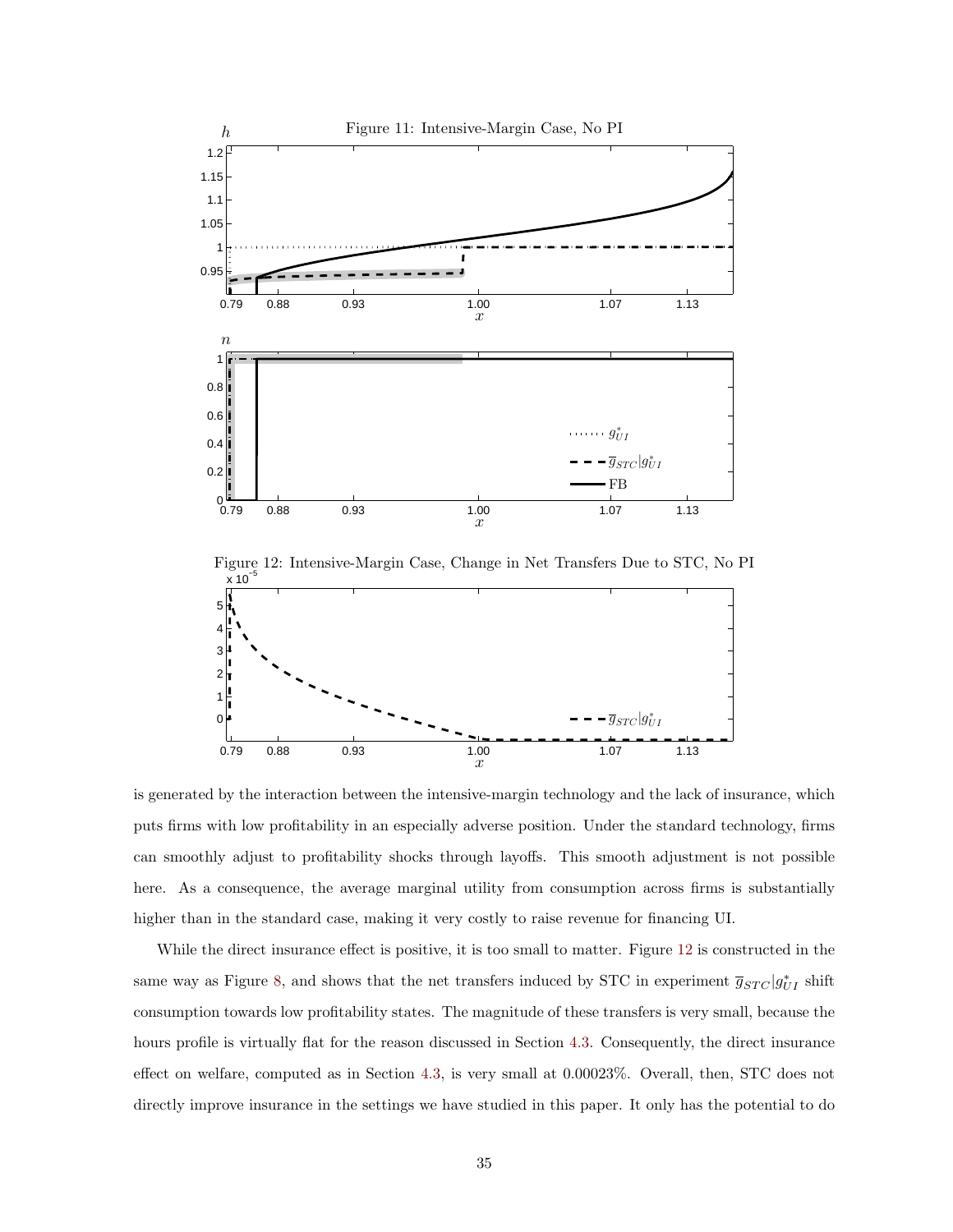so in the absence of perfect PI. Yet the shape of the hours profile precludes substantial positive effects.

### <span id="page-37-0"></span>**6 Conclusion**

We have studied the welfare effects of short-time compensation (STC), departing from previous work by considering a setting in which unemployment insurance (UI) is socially optimal, and obtained two main results. First, STC can substantially improve welfare compared to a system that only relies on UI, but only when firms have access to private insurance. Second, optimal STC is substantially less generous than UI even when firms do have access to private insurance, and equally generous STC is worse than not offering STC at all.

In the course of this analysis, the paper also contributes a new comparative statics result to the implicit contracts literature: lacking access to private insurance, firms engaging in layoffs respond to a further decline in profitability by reducing employment and *increasing* hours per worker. This property is a key determinant of the welfare effects of STC and a testable implication of the model. Thus a natural next step is to investigate this implication empirically.

We see our analysis as groundwork for studying the welfare effects of STC in dynamic models of the labor market. As discussed in the introduction, dynamic models capturing all the features which make implicit contract models a natural choice for studying STC have not yet been developed. Given this, a potentially fruitful next step is to consider a variety of dynamic models, each retaining some of the features of the static model. The findings of the present paper can help to identify which models are likely to be interesting, as well has indicate potential pitfalls.

A relatively straightforward dynamic extension is a model in which firms face credit constraints and self-insure against fluctuations in profitability. Here one could maintain the simplification that attached agents are homogeneous, and assume that attachment is permanent. This setting would be especially interesting for revisiting the direct insurance effect of STC. In our static setting, the lack of private insurance affects low and high profitability levels symmetrically. This generates a flat hours profile across high profitability states without layoffs, as firms cannot save. The option to save would make STC less attractive for highly profitable firms and hours would rise more strongly in response to a temporary increase in profitability, potentially increasing the direct insurance effect of STC.

This extension still does not permit an evaluation of potential adverse effects of STC on worker reallocation. Introducing mobility of workers while maintaining incomplete markets may be intractable, however. Proceeding with complete markets and assuming exogenous UI would yield an interesting setting for studying the trade-off between STC's ability to mitigate distortions caused by UI, and potential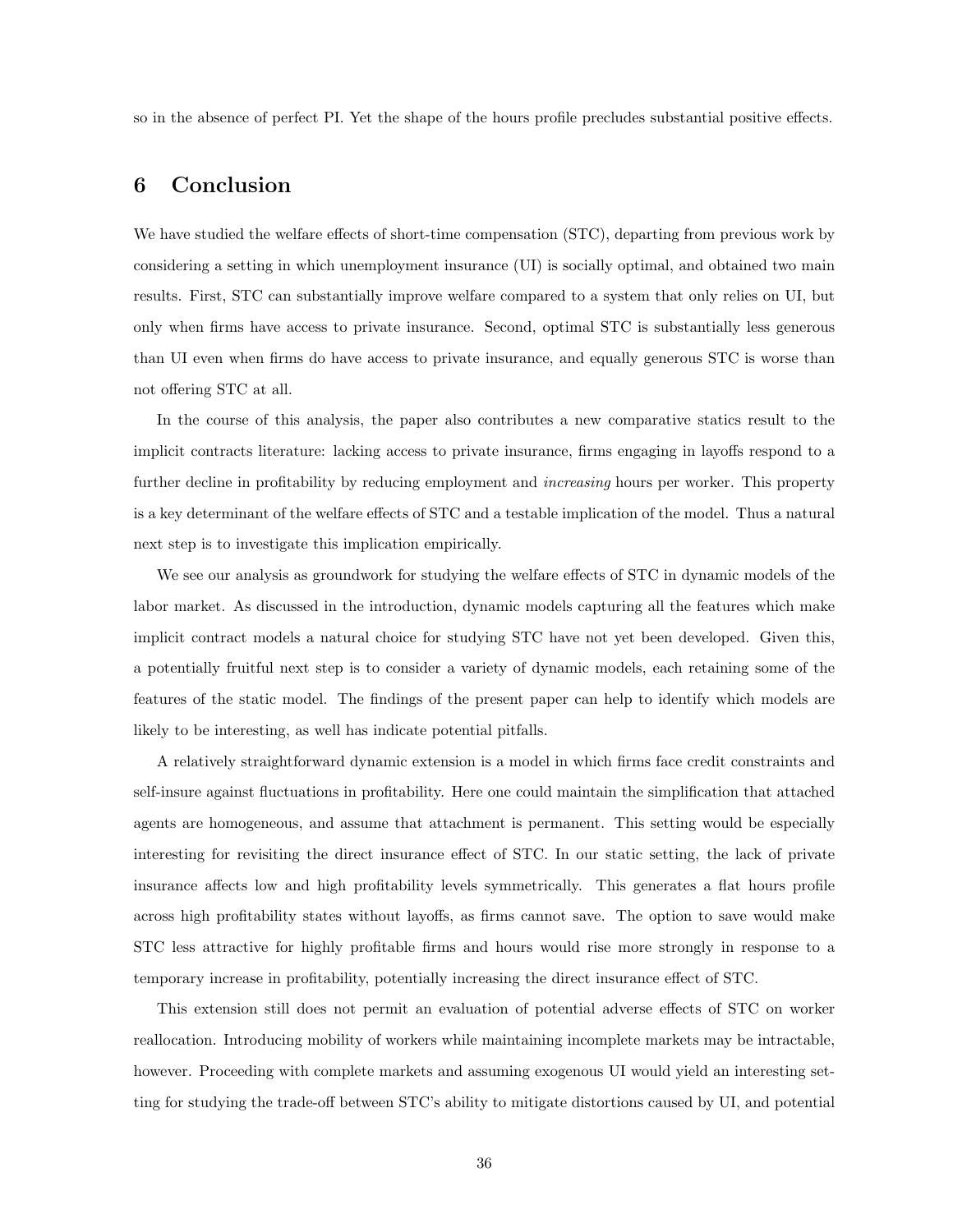reallocation effects. When interpreting results from this exercise, however, one should keep in mind that such a model may not capture well the STC take-up behavior of firms facing credit constraints.

### <span id="page-38-0"></span>**A Proofs**

### **Proposition [1](#page-12-1)**

Substituting the functions  $c_w^*$  and  $c_b^*$  into equation [\(19](#page-12-0)) and using functional form [\(2](#page-7-0)) yields

$$
\frac{\lambda^{-\frac{1-\sigma}{\sigma}}}{1-\sigma}-\frac{\lambda^{-\frac{1-\sigma}{\sigma}}v(h)^{\frac{1-\sigma}{\sigma}}}{1-\sigma}+\lambda^{-\frac{1-\sigma}{\sigma}}v(h)^{\frac{1-\sigma}{\sigma}}\frac{v'(h)h}{v(h)}=\lambda^{-\frac{1-\sigma}{\sigma}}\left[1-v(h)^{\frac{1-\sigma}{\sigma}}\right]-\lambda\left[ g_{UI}-\bar{h}T\cdot g_{STC}\right].
$$

Dividing both sides by  $\lambda^{-\frac{1-\sigma}{\sigma}}$  and rearranging terms, we obtain

(22) 
$$
\frac{\sigma}{1-\sigma} + v(h)^{\frac{1-2\sigma}{\sigma}} \left[ v'(h)h - \frac{\sigma}{1-\sigma}v(h) \right] + \lambda^{\frac{1}{\sigma}} \left[ g_{UI} - \bar{h}T \cdot g_{STC} \right] = 0.
$$

Evaluating the left-hand side (LHS) at  $h = 0$  gives

<span id="page-38-1"></span>
$$
\frac{\sigma}{1-\sigma}\left(1-v_0^{\frac{1-\sigma}{\sigma}}\right) + \lambda^{\frac{1}{\sigma}}\left[ g_{UI} - \bar{h}T \cdot g_{STC} \right] > 0.
$$

This term captures the fixed cost of employing an additional worker. The first summand reflects the utility fixed cost, and is strictly positive since  $v_0 \in (0,1)$ . The second term reflects the fixed cost in terms of the consumption good, induced by policy. It is nonnegative since  $\bar{h}g_{STC} \leq g_{UI}$ . Let

$$
\tilde{V}(h) \equiv v(h)^{\frac{1-2\sigma}{\sigma}} \left[ v'(h)h - \frac{\sigma}{1-\sigma}v(h) \right].
$$

Straightforward differentiation yields  $\tilde{V}'(h) = -hV'(h)$ , where  $V(h)$  is defined in Section [2.](#page-6-0) As  $V'(h)$ 0,the LHS of equation ([22\)](#page-38-1) is strictly decreasing in *h*. Furthermore,  $\lim_{h\to h_{\text{max}}} \tilde{V}(h) = -\infty$  since lim<sub>*h*→*h*<sub>max</sub> $V(h) = ∞$ . Thus the LHS of equation ([22\)](#page-38-1) converges to  $-\infty$  as *h* converges to *h*<sub>max</sub>. Hence</sub> equation([22\)](#page-38-1) has a unique solution in  $(0, h_{\text{max}})$ . If  $g_{STC} > 0$ , then the LHS of equation [\(22](#page-38-1)) is strictly decreasing in *T*, and thus the solution for hours is strictly decreasing in *T*. If  $g_{UI} - \bar{h}T \cdot g_{STC} > 0$ , then the LHS of equation [\(22](#page-38-1)) is strictly increasing in  $\lambda$ , hence the solution for hours is strictly increasing in *λ*. If  $g_{UI} - hT \cdot g_{STC} = 0$ , then the solution for hours is independent of  $λ$ .

As discussed in the text, the result that hours are increasing in  $\lambda$  if  $g_{UI} - \bar{h}T \cdot g_{STC} > 0$  and independent of  $\lambda$  if  $g_{UI} - \bar{h}T \cdot g_{STC} = 0$  also holds for other common specifications of utility besides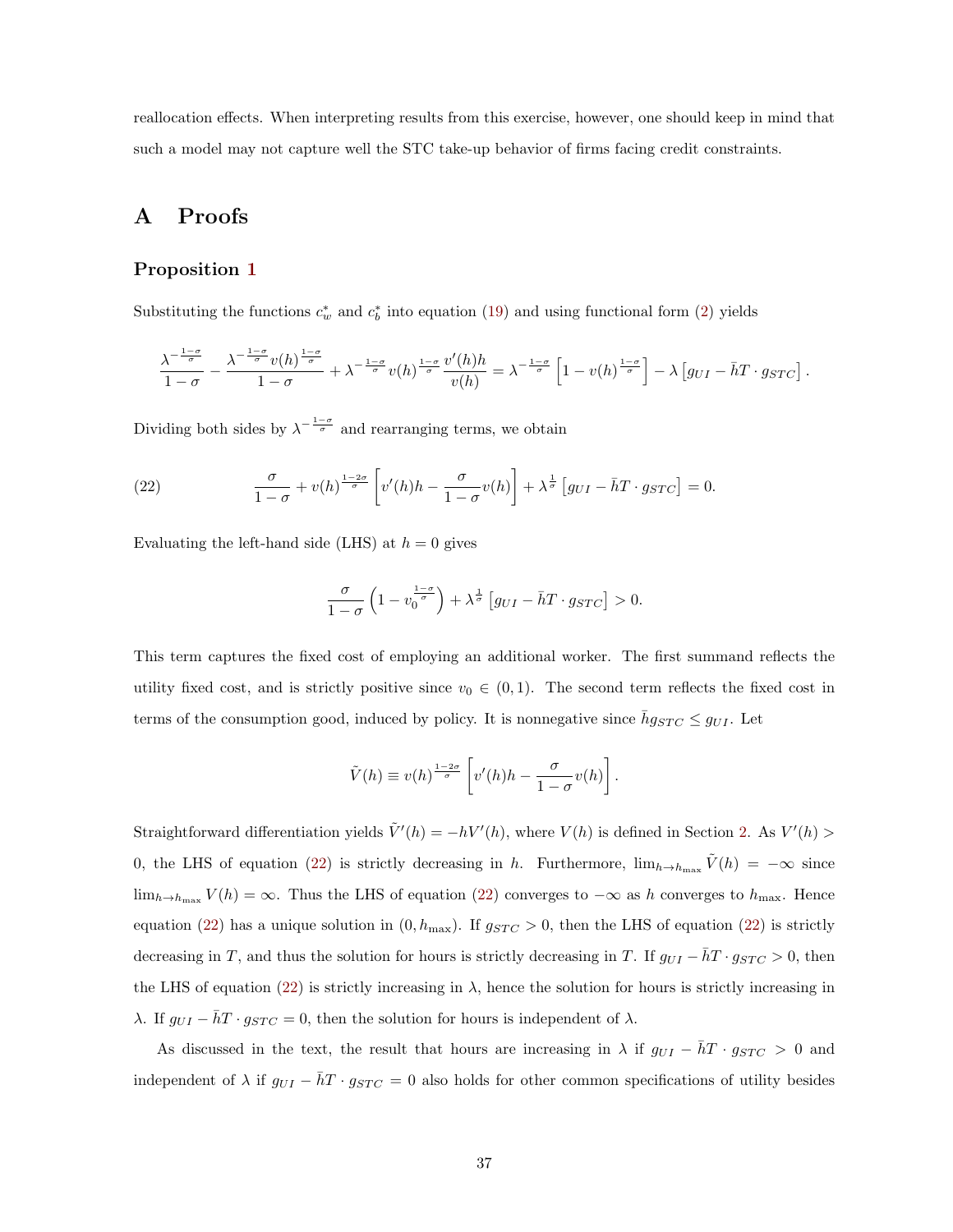KPR. If preferences are additively separable, that is,  $u(c, h) = \frac{c^{1-\sigma}}{1-\sigma} + v(h)$ , then equation [\(19](#page-12-0)) becomes

$$
v'(h)h - [v(h) - v(0)] + \lambda [g_{UI} - \bar{h}T \cdot g_{STC}] = 0.
$$

Once again hours are strictly increasing in  $\lambda$  if  $g_{UI} - \bar{h}T \cdot g_{STC} > 0$  and independent of  $\lambda$  otherwise. If utilitytakes the GHH form  $u(c, h) = \frac{(c+v(h))^{1-\sigma}-1}{1-\sigma}$ , then equation ([19\)](#page-12-0) becomes

$$
\lambda v'(h)h - \lambda \left[ v(h) - v(0) \right] + \lambda \left[ g_{UI} - \bar{h}T \cdot g_{STC} \right] = 0.
$$

In this case hours are independent of  $\lambda$  for any value of  $g_{UI} - \bar{h}T \cdot g_{STC}$ .

### **Proposition [2](#page-13-2)**

Since  $V(h)$  is strictly increasing on  $(0, h_{\max})$ , it follows that  $\lim_{h\to 0} V(h)$  is finite. Since  $\lim_{h\to 0} f'(h) =$ +*∞*, the right-hand side (RHS) of equation([20\)](#page-13-1) strictly exceeds the left-hand side (LHS) as *h* converges to0. Since  $\lim_{h\to h_{max}} V(h) = +\infty$  while  $f'(h_{max})$  is finite, the LHS of equation ([20\)](#page-13-1) strictly exceeds the RHS as *h* converges to  $h_{\text{max}}$ . Since *V* is strictly increasing while  $f'$  is strictly decreasing, equation ([20\)](#page-13-1) has a unique solution in  $(0, h_{\text{max}})$ . The RHS is strictly increasing in *x*, hence the solution is strictly increasing in  $x$ . Suppose that the solution does not converge to  $h_{\text{max}}$  as  $x$  converges to infinity. Then the LHS converges to a finite value while the RHS converges to infinity as *x* converges to infinity, a contradiction. If  $g_{STC} > 0$ , then the RHS is strictly decreasing in *T*, hence the solution is strictly decreasing in *T*. Finally, note that at the solution the term in square brackets on the RHS is strictly positive. Thus the RHS is strictly increasing in  $\lambda$ , which implies that the solution for hours is strictly increasing in *λ*.

### **Proposition [3](#page-13-3)**

We start with preliminary steps that apply to both  $T = 0$  and  $T = 1$ . Let  $\tilde{h}^{T}(\lambda)$  denote the level of hoursthat solves equation ([19\)](#page-12-0), which is well defined according to Proposition [1.](#page-12-1) Let  $\tilde{h}^T_N(x,\lambda)$  denote the level of hours that solves equation([20\)](#page-13-1), which is well defined according to Proposition [2](#page-13-2).

With $\chi = 0$ , first-order condition ([17\)](#page-11-6) implies that  $\lambda(x)$  does not vary with x at the solution. Let  $\lambda^*$ denoteits constant value. Substituting the functions  $c_w^*$  and  $c_b^*$  into equation ([15\)](#page-11-4), we can solve explicitly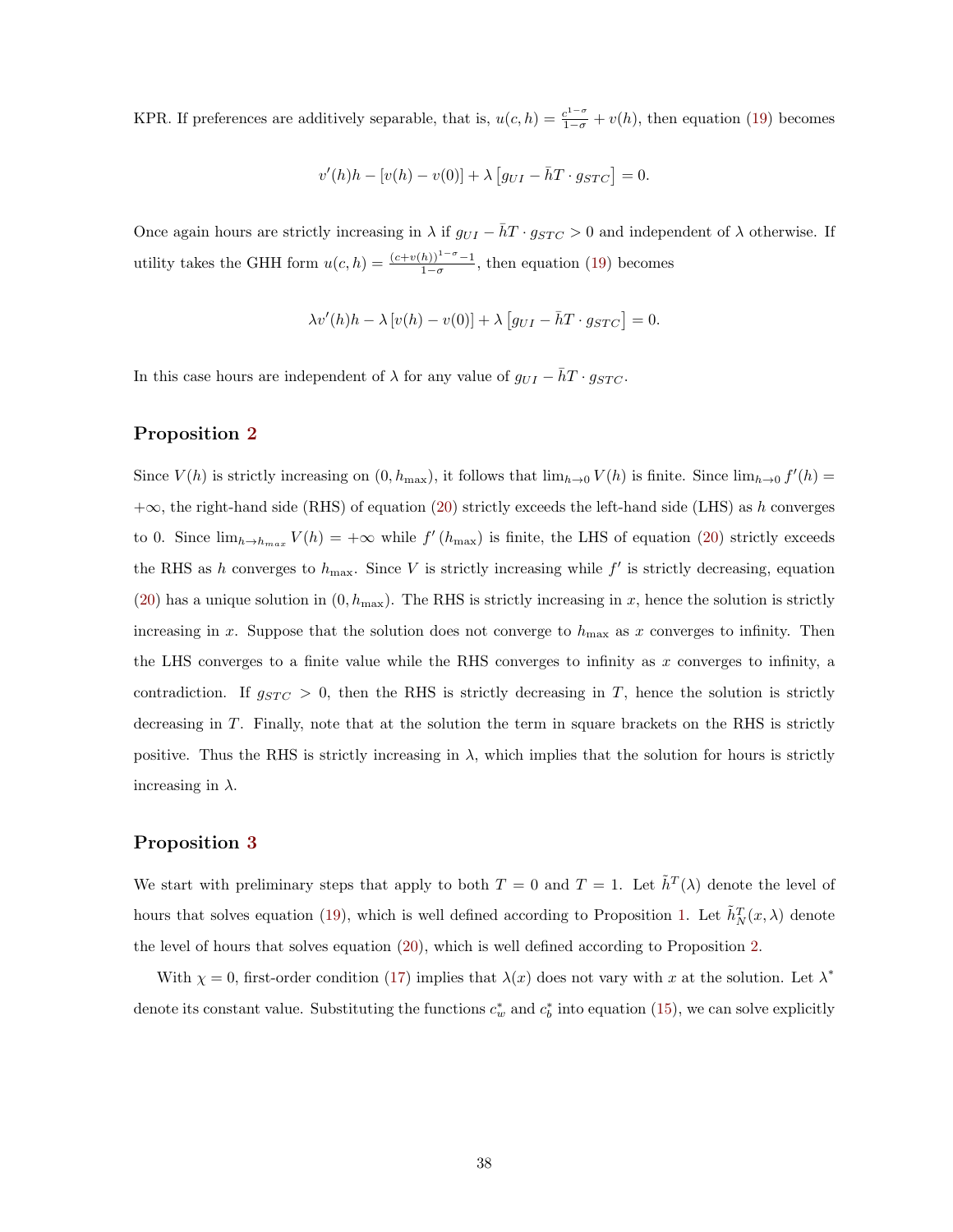for the value that employment would have to take if constraint  $(6)$  is slack:

(23)  

$$
\hat{n}^{T}(x,h) \equiv (f')^{-1} \left( \frac{1}{xh} \left\{ \frac{1}{\lambda^{*}} \left[ u(c_{b}^{*}(\lambda^{*}),0) - u(c_{w}^{*}(\lambda^{*},h),h) \right] + g_{UI} - \bar{h}T \cdot g_{STC} + (\tau + T \cdot g_{STC})h + c_{w}^{*}(\lambda^{*},h) - c_{b}^{*}(\lambda^{*}) \right\} \right) \cdot \frac{1}{h}
$$

As a function of x for given h,  $\hat{n}^T(x, h)$  is strictly increasing, and the Inada conditions on  $f'$  imply that  $\hat{n}^T(x,h)$  converges to infinity as *x* converges to infinity, and converges to zero as *x* converges to zero. It follows that there exists a unique threshold  $\hat{x}_N^T(h)$  such that  $\hat{n}^T(\hat{x}_N^T(h), h) = 1$ . We are now ready to prove the two parts of the proposition.

<span id="page-40-0"></span>*.*

- 1.Across profitability levels with a slack constraint ([6\)](#page-9-2), hours are constant at  $h^0(x) = \tilde{h}^0(\lambda^*)$ , while employmentis  $n^0(x) = \hat{n}^0(x, \tilde{h}^0(\lambda^*))$  and thus strictly increasing in *x*. Hence constraint ([6\)](#page-9-2) becomes binding at  $x_N^0 \equiv \hat{x}_N^0 \left( \tilde{h}^0(\lambda^*) \right)$ , thus it is slack on  $(0, x_N^0)$  and binding on  $(x_N^0, +\infty)$ . On the latter interval, hours are  $h^0(x) = \tilde{h}^0_N(x, \lambda^*)$  and thus strictly increasing.
- 2. The proof for  $T = 1$  is similar to the one for  $T = 0$  in Part 1. The only difference is that constraint ([7\)](#page-9-4) may bind. Let  $\tilde{h}_{MHR}^1 \equiv \min \left[ \tilde{h}^1(\lambda^*) , g_{MHR} \bar{h} \right]$ . Then, across profitability levels with a slack constraint([6\)](#page-9-2), hours are constant at  $h^1(x) = \tilde{h}_{MHR}^1$ , while employment is  $n^1(x) = \hat{n}^1(x, \tilde{h}_{MHR}^1)$ and thus strictly increases in *x*. Hence constraint [\(6](#page-9-2)) becomes binding at  $x_N^1 \equiv \hat{x}_N^1 \left( \tilde{h}_{MHR}^1 \right)$ . Thus it is slack on  $(0, x_N^1)$  and binding on  $(x_N^1, +\infty)$ . On the latter interval, hours are  $h^1(x)$  $\min\left[\tilde{h}_N^1(x,\lambda^*),g_{MHR}\bar{h}\right].\;\;\text{If}\;\;\tilde{h}_N^1\left(x_N^1,\lambda^*\right)\;\geq\;g_{MHR}\bar{h},\;\text{set}\;\;x_{MHR}^1\;=\;x_N^1.\;\;\;\text{If}\;\lim_{x\to\infty}\tilde{h}_N^1(x,\lambda^*)\;\leq\;x_N^1\bar{h}_N^2\bar{h}_N^2.$  $g_{MHR}\bar{h}$ , set  $x_{MHR}^1 = +\infty$ . Otherwise, set  $x_{MHR}^1$  to the unique value of *x* that satisfies  $\tilde{h}_N^1(x, \lambda^*) =$  $g_{MHR}\bar{h}$ . With this definition of  $x_{MHR}^1$ , hours  $h^1(x)$  are strictly increasing on  $(x_N^1, x_{MHR}^1)$ , and constant at  $g_{MHR}\bar{h}$  on  $(x_{MHR}^1, +\infty)$ .
- 3. There are four cases. First, suppose  $x \le \min[x_N^0, x_N^1]$ . Then  $h^0(x) = \tilde{h}^0(\lambda^*)$  and  $h^1(x) =$  $\min\left[\tilde{h}^1(\lambda^*), g_{MHR}\bar{h}\right]$  $\min\left[\tilde{h}^1(\lambda^*), g_{MHR}\bar{h}\right]$  $\min\left[\tilde{h}^1(\lambda^*), g_{MHR}\bar{h}\right]$ . The desired result follows immediately from Proposition 1, which implies  $\tilde{h}^1(\lambda^*) \leq \tilde{h}^0(\lambda^*)$ . Second, consider  $x \geq \max[x_N^0, x_N^1]$ . Then  $h^0(x) = \tilde{h}^0_N(x, \lambda^*)$  and  $h^1(x) =$  $\min\left[\tilde{h}_{N}^{1}(x,\lambda^{*}),g_{MHR}\bar{h}\right]$ . The desired result follows immediately from Proposition [2,](#page-13-2) which implies  $\tilde{h}_N^1(x, \lambda^*) < \tilde{h}_N^0(x, \lambda^*)$ . Third, suppose  $x_N^1 < x_N^0$  and consider  $x \in [x_N^1, x_N^0]$ . Now  $h^0(x) = \tilde{h}^0(\lambda^*)$ and  $h^1(x) = \min \left[ \tilde{h}_N^1(x, \lambda^*)$ ,  $g_{MHR} \overline{h} \right]$ . The desired result follows from

$$
\tilde{h}^1_N(x,\lambda^*)\leq \tilde{h}^1_N(x^0_N,\lambda^*)<\tilde{h}^0_N(x^0_N,\lambda^*)=\tilde{h}^0(\lambda^*)
$$

where the first inequality uses that  $\tilde{h}^1_N(x, \lambda^*)$  is increasing in *x*, the second uses Proposition [2,](#page-13-2) and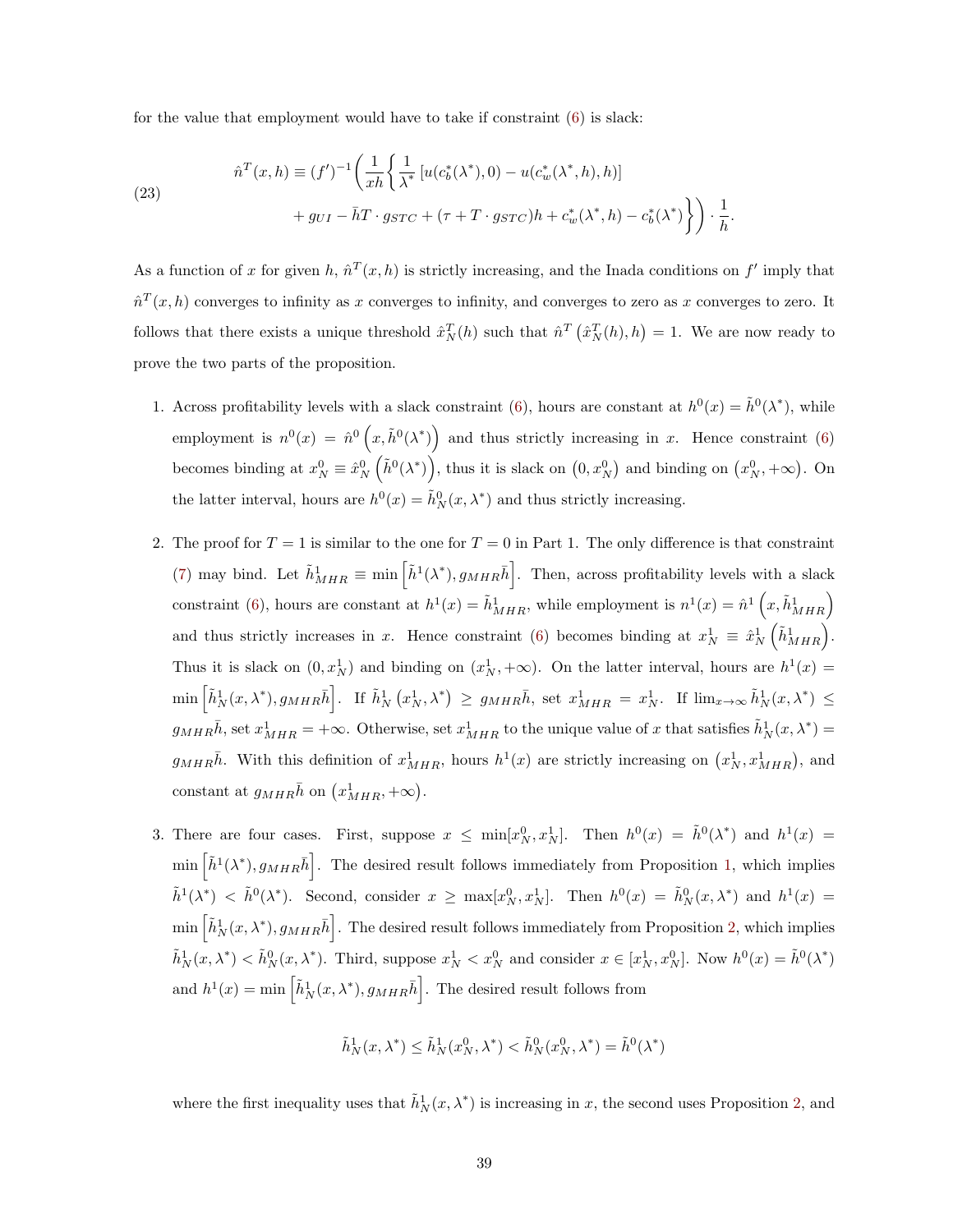the final equality uses the definition of  $x_N^0$ . Fourth, suppose  $x_N^0 < x_N^1$  and consider  $x \in [x_N^0, x_N^1]$ . Here  $h^0(x) = \tilde{h}_N^0(x, \lambda^*)$  and  $h^1(x) = \min \left[ \tilde{h}^1(\lambda^*)$ ,  $g_{MHR} \overline{h} \right]$ . The desired result follows from

$$
\tilde{h}^0_N(x,\lambda^*)\geq \tilde{h}^0_N(x^0_N,\lambda^*)=\tilde{h}^0(\lambda^*)>\tilde{h}^1(\lambda^*)
$$

where the first inequality uses that  $\tilde{h}^0_N(x, \lambda^*)$  is strictly increasing in *x*, the equality uses the definition of  $x_N^0$ , and the second inequality uses Proposition [1](#page-12-1).

### **Proposition [4](#page-16-0)**

We start with preliminary steps that apply to both  $T = 0$  and  $T = 1$ . First, we analyze the comparative statics of hours and employment with respect to profitability in a relaxed problem without constraints ([6\)](#page-9-2)and ([7\)](#page-9-4). Let  $\tilde{n}^T(x)$  and  $\tilde{h}^T(x)$  denote the optimal levels of employment and hours in this problem. Since $\chi = 1$ , constraint ([9\)](#page-9-0) is irrelevant, thus there is no interdependence of the optimization problem across across profitability levels, so we can solve the problem separately for each level of *x*. Only the constraints([5\)](#page-9-3) and([8\)](#page-9-1) remain, and we reduce the problem for given *x* to an unconstrained problem of choosing hours and employment. To do so, substitute the functions  $c_w^*$  and  $c_b^*$  along with  $\iota = 0$  into the budget constraint. Solving the resulting equation for  $\lambda^{-\frac{1-\sigma}{\sigma}}$  yields

(24) 
$$
\lambda^{-\frac{1-\sigma}{\sigma}} = \left[ \frac{xf(nh) + (1-n)g_{UI} + n(\bar{h} - h)T \cdot g_{STC} - \tau nh}{nv(h)^{\frac{1-\sigma}{\sigma}} + (1-n)} \right]^{1-\sigma}.
$$

Substituting the functions  $c^*_{w}$  and  $c^*_{b}$  along with  $\iota = 0$  into the objective yields

$$
nu(c_w, h) + (1 - n) u(c_b, 0) = \frac{1}{1 - \sigma} \lambda^{-\frac{1 - \sigma}{\sigma}} \left[ (nv(h)^{\frac{1 - \sigma}{\sigma}} + (1 - n)) \right] - \frac{1}{1 - \sigma}
$$

<span id="page-41-0"></span>*.*

Using equation [\(24](#page-41-0)) to replace  $\lambda^{-\frac{1-\sigma}{\sigma}}$  and dropping the constant  $-\frac{1}{1-\sigma}$ , the objective can be written as

$$
\frac{1}{1-\sigma}\left[xf(nh) + (1-n)g_{UI} + n(\overline{h}-h)T \cdot g_{STC} - \tau nh\right]^{1-\sigma}\left[nv(h)^{\frac{1-\sigma}{\sigma}} + (1-n)\right]^{\sigma}.
$$

The optimal labor input levels  $\tilde{n}^T(x)$  and  $\tilde{h}^T(x)$  must maximize this objective. Since  $\sigma > 1$ , this is equivalent to maximizing  $G(n, h, x) \equiv \log [\Omega(n, h, x)] - \frac{1}{\psi} \log [\Gamma(n, h)]$  where  $\psi \equiv \frac{\sigma - 1}{\sigma} \in (0, 1)$  and

$$
\Omega(n, h, x) \equiv xf(nh) + (1 - n)g_{UI} + n(\overline{h} - h)T \cdot g_{STC} - \tau nh,
$$
  

$$
\Gamma(n, h) \equiv nv(h)^{-\psi} + (1 - n).
$$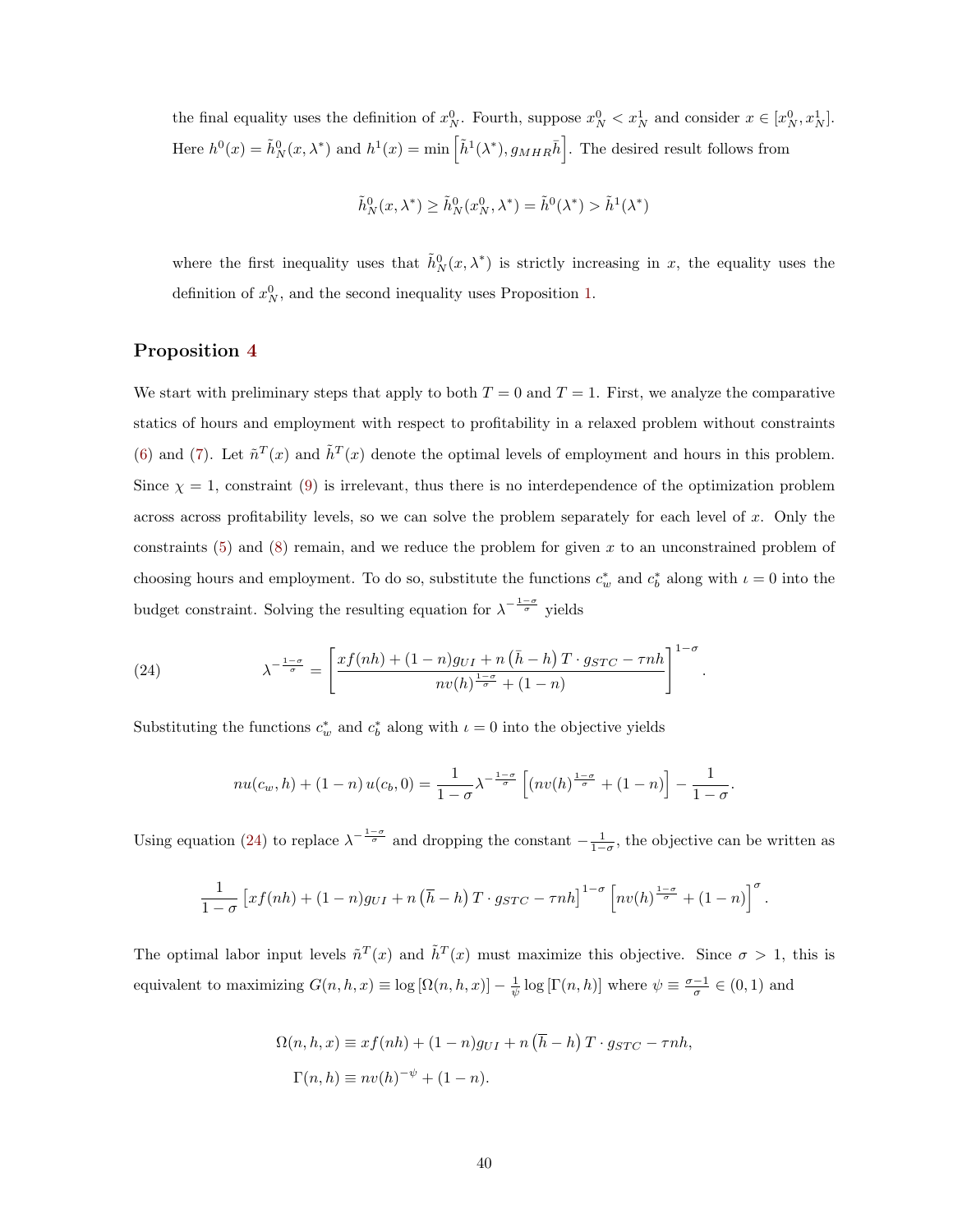To simplify notation, we suppress arguments of functions in what follows. The functions  $\Omega$  and  $\Gamma$  satisfy

<span id="page-42-0"></span>(25) 
$$
\Omega_{nh} = -x[f''|nh + \frac{1}{n}\Omega_h,
$$

<span id="page-42-1"></span>(26) 
$$
\Gamma_{hh} = -n\psi v^{-(2+\psi)} \left[ v v'' - (1+\psi)(v')^2 \right] > 0.
$$

The first-order conditions are

$$
G_n = \frac{\Omega_n}{\Omega} - \frac{1}{\psi} \frac{\Gamma_n}{\Gamma} = 0 \quad \text{and} \quad G_h = \frac{\Omega_h}{\Omega} - \frac{1}{\psi} \frac{\Gamma_h}{\Gamma} = 0.
$$

From now on, all second derivatives are evaluated at the solution to these first-order conditions. Using that  $\Omega_x = f$ ,  $\Omega_{nx} = f'h$ , and  $\Omega_{hx} = f'h$ , the second derivatives involving profitability are

$$
G_{nx} = \frac{f'h\Omega - \Omega_nf}{\Omega^2} \quad \text{and} \quad G_{hx} = \frac{f'n\Omega - \Omega_nf}{\Omega^2}.
$$

Usingthat  $\Omega_{nn} = -x|f''|h^2$ ,  $\Omega_{hh} = -x|f''|n^2$ , and equation ([25\)](#page-42-0), second derivatives for labor inputs are

$$
G_{nn} = -\frac{x|f''|h^2\Omega + (\Omega_n)^2}{\Omega^2} - \frac{1}{\psi} \frac{\Gamma_{nn}\Gamma - \Gamma_n^2}{\Gamma^2},
$$
  
\n
$$
G_{hh} = -\frac{x|f''|n^2\Omega + (\Omega_h)^2}{\Omega^2} - \frac{1}{\psi} \frac{\Gamma_{hh}\Gamma - \Gamma_h^2}{\Gamma^2},
$$
  
\n
$$
G_{nh} = -\frac{x|f''|nh\Omega - \frac{1}{n}\Omega_h\Omega + \Omega_n\Omega_h}{\Omega^2} - \frac{1}{\psi} \frac{\Gamma_{nh}\Gamma - \Gamma_n\Gamma_h}{\Gamma^2}
$$

Usingequations ([25\)](#page-42-0)–[\(26](#page-42-1)),  $\Gamma_{nh} = n^{-1}\Gamma_h$ ,  $\Gamma_{nn} = 0$ , and the first-order conditions, they can be written as

<span id="page-42-2"></span>*.*

$$
G_{nn} = -\frac{x|f''|h^2\Omega + (1-\psi)(\Omega_n)^2}{\Omega^2},
$$
  
\n
$$
G_{hh} = -\frac{x|f''|n^2\Omega + (1-\psi)(\Omega_h)^2}{\Omega^2} - \frac{1}{\psi}\frac{\Gamma_{hh}}{\Gamma},
$$
  
\n
$$
G_{nh} = -\frac{x|f''|nh\Omega + (1-\psi)\Omega_n\Omega_h}{\Omega^2}.
$$

The sign of  $\frac{d}{dx}\tilde{h}^T(x)$  equals the sign of  $-G_{nn}G_{hx} + G_{nh}G_{nx}$ . Dropping the denominator  $\Omega^2$ , which appears in all four second derivatives involved in this expression, we see that it has the same sign as

(27) 
$$
(x|f''|h^{2}\Omega + (1-\psi)(\Omega_{n})^{2}) (f'n\Omega - \Omega_{h}f) - (x|f''|nh\Omega + (1-\psi)\Omega_{n}\Omega_{h}) (f'h\Omega - \Omega_{n}f).
$$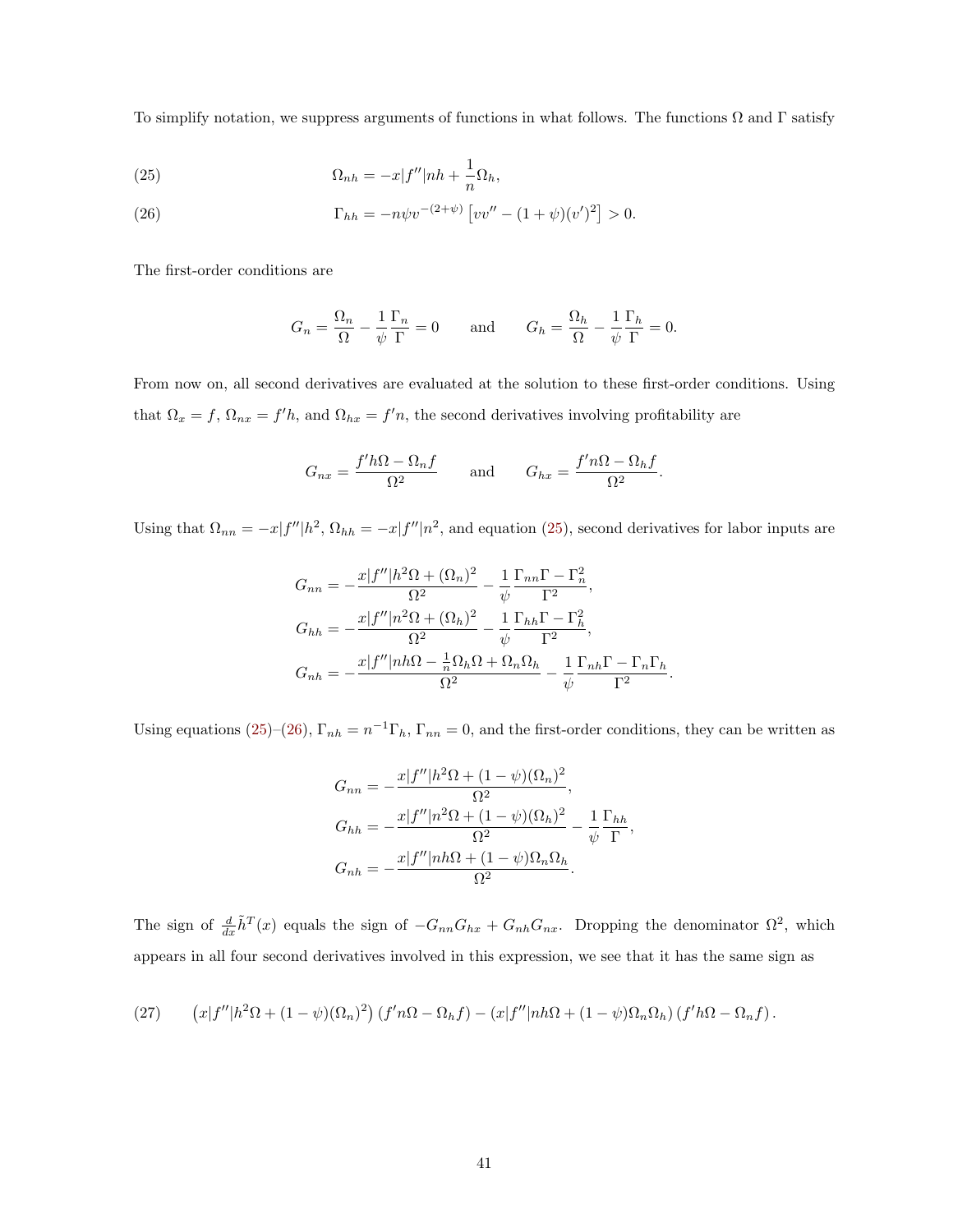<span id="page-43-0"></span>Exploiting cancelations, this reduces to

(28) 
$$
- [x]f''|h\Omega f + (1 - \psi)\Omega \Omega_n f'] \cdot [h\Omega_h - n\Omega_n].
$$

<span id="page-43-1"></span>Since, from the definition of  $\Omega$ ,

(29) 
$$
h\Omega_h - n\Omega_n = n \left[ g_{UI} - \bar{h}T \cdot g_{STC} \right],
$$

the expression in equation [\(28](#page-43-0)) is strictly negative if  $g_{UI} - \bar{h}T \cdot g_{STC} > 0$  and zero if  $g_{UI} - \bar{h}T \cdot g_{STC} = 0$ .

The sign of  $\frac{d}{dx} \tilde{n}^T(x)$  equals the sign of  $-G_{hh}G_{nx} + G_{nh}G_{hx}$ , and thus the sign of

$$
(x|f''|n^2\Omega + (1-\psi)(\Omega_h)^2) (f'h\Omega - \Omega_nf) - (x|f''|nh\Omega + (1-\psi)\Omega_n\Omega_h) (f'n\Omega - \Omega_hf) + \frac{\Omega^4}{\psi} \frac{\Gamma_{hh}}{\Gamma} G_{nx}.
$$

Apart from the last term, this expression is symmetric to equation [\(27](#page-42-2)), with switched roles of *n* and *h*. Thus it simplifies to

$$
[x|f''|n\Omega f + (1-\psi)\Omega\Omega_h f'] \cdot [h\Omega_h - n\Omega_n] + \frac{\Omega^4}{\psi} \frac{\Gamma_{hh}}{\Gamma} G_{nx}.
$$

Equation [\(29](#page-43-1)) implies that the first summand is nonnegative. Next, we show that  $G_{nx}$  is strictly positive, which allows us to conclude that  $\tilde{n}^T(x)$  is strictly increasing in *x*. Using the definition of  $\Omega$ , we have

$$
G_{nx} = \frac{f'hg_{UI} + (f - f'nh) \cdot [g_{UI} - \bar{h}T \cdot g_{STC} + (T \cdot g_{STC} + \tau)h]}{\Omega^2}.
$$

This is strictly positive as  $g_{UI} - \bar{h}T \cdot g_{STC} \geq 0$ , and since strict concavity of *f* ensures  $f - f'nh > 0$ .

So far we have shown that  $\tilde{n}^T(x)$  is strictly increasing in *x*, and that  $\tilde{h}^T(x)$  is weakly decreasing in *x*, strictly so if  $g_{UI} - \bar{h}T \cdot g_{STC} > 0$ . Next, we derive the result mentioned in Footnote [16](#page-16-2): the marginal utility of consumption, which is equal to the Lagrange multiplier associated with the budget constraint, is strictly decreasing in *x* in the relaxed problem. Let  $\tilde{\lambda}^T(x)$  denote the value of this multiplier at the optimal solution. For the case  $g_{UI} - \bar{h}T \cdot g_{STC} > 0$ , Proposition [1](#page-12-1) establishes a strictly increasing relationship between  $\tilde{\lambda}^T(x)$  and  $\tilde{h}^T(x)$ . Since  $\tilde{h}^T(x)$  is strictly decreasing, so is  $\tilde{\lambda}^T(x)$ . Next, consider the case  $g_{UI} - \bar{h}T \cdot g_{STC} = 0$ . Equation [\(24](#page-41-0)) implies  $\log(\lambda) = \sigma \log(\Gamma) - \log(\Omega)$ . Since hours are independent of *x* in this case, we have

$$
\frac{d}{dx}\log\left(\tilde{\lambda}^T(x)\right) = \sigma\left[\frac{\Gamma_n}{\Gamma} - \frac{\Omega_n}{\Omega}\right] \frac{d}{dx}\tilde{n}^T(x) - \sigma\frac{\Omega_x}{\Omega} = -\sigma\frac{1-\psi}{\psi}\frac{\Gamma_n}{\Gamma}\frac{d}{dx}\tilde{n}^T(x) - \sigma\frac{\Omega_x}{\Omega},
$$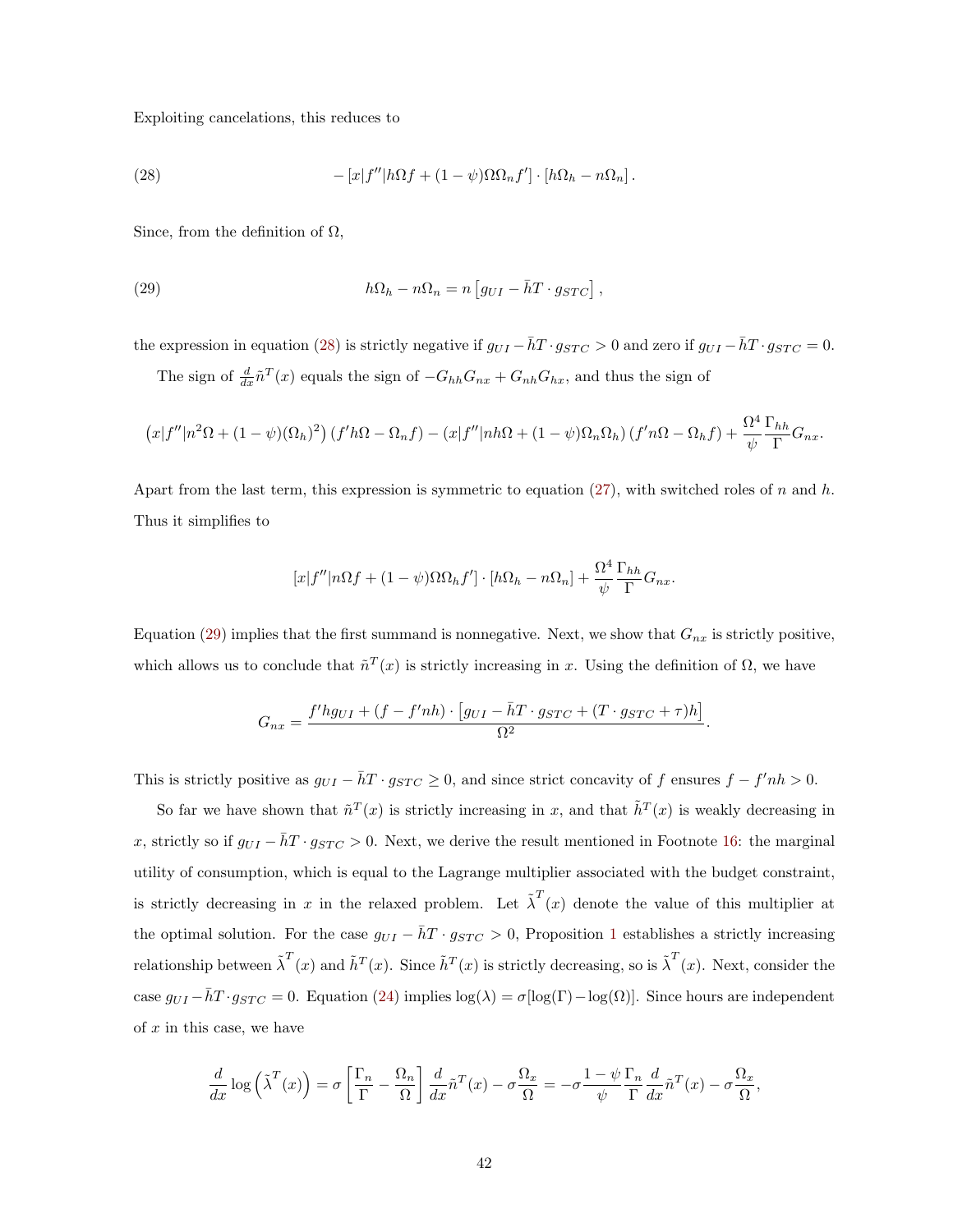where the second equality uses the first-order condition  $G_n = 0$ . This expression is strictly negative, since  $\Omega_x > 0$ ,  $\psi \in (0, 1)$ ,  $\Gamma_n > 0$ , and  $\frac{d}{dx} \tilde{n}^T(x) > 0$ .

Since  $\tilde{n}^T(x)$  is strictly increasing, we can determine the unique threshold profitability level  $x_N^T$  at which constraint [\(6](#page-9-2)) becomes binding. If  $\lim_{x\to 0} n^T(x) \ge 1$ , let  $x_N^T = 0$ . If  $\lim_{x\to \infty} n^T(x) \le 1$ , let  $x_N^T$  = +*∞*. Otherwise, let  $x_N^T$  be the unique level of *x* that satisfies  $\tilde{n}^T(x) = 1$ .

So far we have studied the relaxed problem without constraints([6\)](#page-9-2) and [\(7](#page-9-4)). Next, we modify this problemby imposing constraint ([6\)](#page-9-2) with equality. Let  $\tilde{h}_N^T(x)$  denote the level of hours that maximizes *G*(1, *h*, *x*). It is strictly increasing if  $G_{hx} > 0$ . Evaluated at  $n = 1$ , the sign of  $G_{hx}$  equals the sign of

$$
f'\Omega - \Omega_h f = f'\left[xf - \tau h + (\bar{h} - h)g_{STC}\right] - \left[xf' - \tau - g_{STC}\right]f = f'\bar{h}g_{STC} + \left[f - f'h\right] \cdot \left[\tau + g_{STC}\right],
$$

where the first equality substitutes  $\Omega$  and  $\Omega_h$ , and the second equality exploits cancelations. The resulting expression is strictly positive, thus  $\tilde{h}_N^T(x)$  is strictly increasing in *x*.

As the final preliminary step, we need to determine how employment varies when constraint([7](#page-9-4)) is binding. Let  $\hat{n}^T(x, h)$  denote the level of employment that maximizes  $G(n, h, x)$  for a given level of hours *h*. Above we established that  $G_{nx} > 0$ , hence  $\hat{n}^T(x, h)$  is strictly increasing in *x*.

Using these preliminary results, we are ready prove the first two parts of the proposition.

- 1. Across profitability levels with a slack constraint [\(6](#page-9-2)), hours and employment are  $h^0(x) = \tilde{h}^0(x)$ and  $n^0(x) = \tilde{n}^0(x)$ , respectively. Constraint [\(6](#page-9-2)) becomes binding at  $x_N^0$ . Hours  $h^0(x)$  are strictly decreasing since the condition  $g_{UI} - hT \cdot g_{STC} > 0$  is satisfied for  $T = 0$ , as  $g_{UI} > 0$ . Employment  $n^0(x)$  is strictly increasing on  $(0, x_N^0)$ . On  $(x_N^0, +\infty)$ , employment  $n^0(x)$  equals one. Hours are  $h^0(x) = \tilde{h}^0_N(x)$  on this interval and thus strictly increasing.
- 2. First, we determine  $x_{MHR,L}^1$ . Consider the decreasing function  $\tilde{h}^1(x)$ . If  $\lim_{x\to x_N^1} \tilde{h}^1(x) \ge g_{MHR}\tilde{h}$ ,  $x_{MHR,L}^1 = x_N^1$ . If  $\lim_{x\to 0} \tilde{h}^1(x) \leq g_{MHR}\bar{h}$ , set  $x_{MHR,L}^1 = 0$ . Otherwise, let  $x_{MHR,L}^1$  be the unique level of  $x \in (0, x_N^1)$  that satisfies  $\tilde{h}^1(x) = g_{MHR}\overline{h}$ . Next, we determine  $x_{MHR,H}^1$ . Consider the strictly increasing function  $\tilde{h}_N^1(x)$ . If  $\lim_{x\to x_N^1} \tilde{h}_N^1(x) \ge g_{MHR} \bar{h}$ , let  $x_{MHR,H}^1 = x_N^1$ . If  $\lim_{x\to\infty} \tilde{h}_N^1(x) \leq g_{MHR}\bar{h}$ , let  $x_{MHR,H}^1 = \infty$ . Otherwise, let  $x_{MHR,H}^1$  be the unique level of  $x \in (x_N^1, \infty)$  that satisfies  $\tilde{h}_N^1(x) = g_{MHR}\overline{h}$ . Having constructed these thresholds, we have

$$
(h^{1}(x), n^{1}(x)) = \begin{cases} (g_{MHR}\bar{h}, \hat{n}^{1}(x, g_{MHR}\bar{h})) & \text{for } x \in (0, x_{MHR,L}^{1}), \\ (\tilde{h}^{1}(x), \tilde{n}^{1}(x)) & \text{for } x \in (x_{MHR,L}^{1}, x_{N}^{1}), \\ (\tilde{h}_{N}^{1}(x), 1) & \text{for } x \in (x_{N}^{1}, x_{MHR,H}^{1}), \\ (g_{MHR}\bar{h}, 1) & \text{for } x \in (x_{MHR,H}^{1}, +\infty). \end{cases}
$$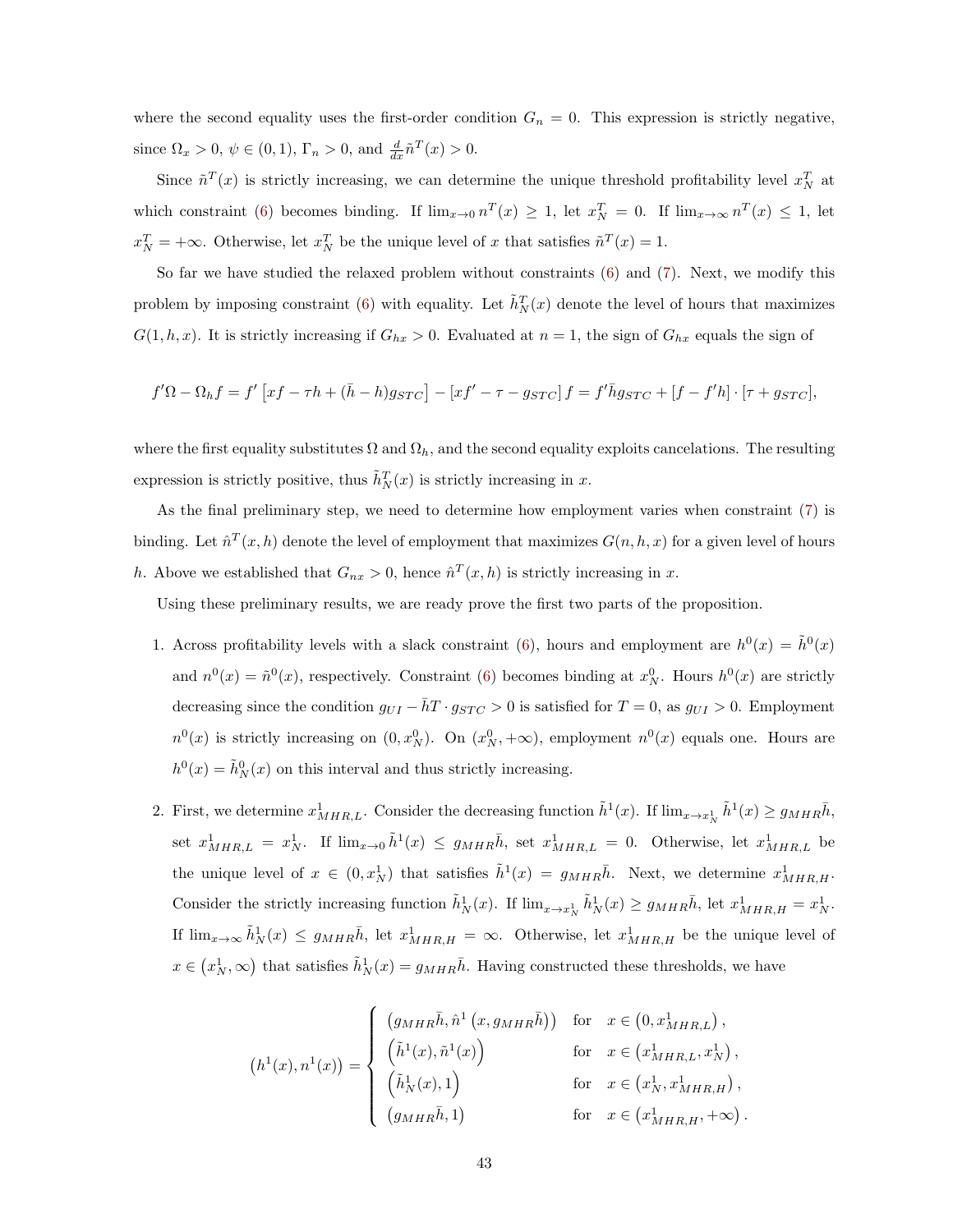The properties of the functions  $\hat{n}^1(x, g_{MHR}\overline{h})$ ,  $\tilde{h}^1(x)$ ,  $\tilde{n}^1(x)$ , and  $\tilde{h}^1_N(x)$  imply that  $h^1(x)$  and  $n<sup>1</sup>(x)$  vary with profitability as stated in the proposition.

For Part 3 of the proposition, we begin by establishing two preliminary results, once again starting with thesolution to the relaxed problem without the constraints ([6\)](#page-9-2) and [\(7](#page-9-4)), that is, the functions  $\tilde{h}^T(x)$ and  $\tilde{n}^T(x)$ . So far, we have only defined these functions for  $T \in \{0,1\}$ . We now extend this definition to  $T \in [0, 1]$ , letting take-up vary continuously. Using  $\Omega_T = n(\bar{h} - h)g_{STC}$ ,  $\Omega_{nT} = (\bar{h} - h)g_{STC}$ , and  $\Omega_{hT} = -ng_{STC}$ , second derivatives involving take-up are

$$
G_{nT} = \frac{\Omega - \Omega_n n}{\Omega^2} (\bar{h} - h) g_{STC} \quad \text{and} \quad G_{hT} = -\frac{\Omega + \Omega_h (\bar{h} - h)}{\Omega^2} n g_{STC}.
$$

Hours  $\tilde{h}^T(x)$  are strictly decreasing in *T* if  $-G_{nn}G_{hT} + G_{nh}G_{nT}$  is strictly negative. Substituting the second derivatives into this expression, dropping  $\Omega^2$ , and exploiting cancelations, we obtain

$$
-g_{STC}\left\{x|f''|hn\Omega\left[(\bar{h}-h)(\Omega_h h-\Omega_n n)+\Omega\bar{h}\right]+(1-\psi)\Omega\Omega_n\left[\Omega_n n+\Omega_h(\bar{h}-h)\right]\right\}.
$$

Equation [\(29](#page-43-1)) implies  $h\Omega_h - n\Omega_n \geq 0$ . Thus the preceding expression is strictly negative if  $h \leq \bar{h}$ . If  $\tilde{h}^{0}(x) \leq \bar{h}$ ,  $\tilde{h}^{T}(x)$  is then strictly decreasing in *T* at *T* = 0. This ensures that  $\tilde{h}^{T}(x)$  remains below  $\bar{h}$  as *T* increases towards one. This yields a first preliminary result:  $\tilde{h}^0(x) \leq \bar{h}$  implies  $\tilde{h}^1(x) < \tilde{h}^0(x)$ .

Next, we modify the relaxed problem by imposing constraint([6](#page-9-2)) with equality. The optimal level of hours in this problem is  $\tilde{h}_N^T(x)$ , now defined for  $T \in [0,1]$ . Hours  $\tilde{h}_N^T(x)$  are strictly decreasing in *T* if  $G_{hT} < 0$ . If  $\tilde{h}^0_N(x) \leq \bar{h}$ , then  $G_{hT} < 0$  is satisfied at  $T = 0$ . Thus  $\tilde{h}^T_N(x)$  remains below  $\bar{h}$  as T increases towards one. This yields a second preliminary result:  $\tilde{h}_N^0(x) \leq \bar{h}$  implies  $\tilde{h}_N^1(x) < \tilde{h}_N^0(x)$ .

Using these preliminary results, we can prove Part 3 of the proposition:

3. If  $h^0(x) > g_{MHR}\overline{h}$ , then the result follows immediately from the MHR, which implies  $h^1(x) \leq$  $g_{MHR}\bar{h}$ . So suppose  $h^0(x) \leq g_{MHR}\bar{h}$ . There are four cases. First, suppose  $x \leq \min[x_N^0, x_N^1]$ . Then  $h^0(x) = \tilde{h}^0(x)$ . Since  $\tilde{h}^0(x) \leq g_{MHR}\overline{h} \leq \overline{h}$ , the first preliminary result implies  $\tilde{h}^1(x) < \tilde{h}^0(x)$ . Thus the MHR does not bind, and  $h^1(x) = \tilde{h}^1(x) < h^0(x)$ . Second, consider  $x \ge \max[x_N^0, x_N^1]$ . Then  $h^0(x) = \tilde{h}^0_N(x)$ . Since  $h^0_N(x) \le g_{MHR} \bar{h} \le \bar{h}$ , the second preliminary result implies  $\tilde{h}^1_N(x)$  $\tilde{h}_N^0(x)$ . Thus the MHR does not bind, and  $h^1(x) = \tilde{h}_N^1(x) < h^0(x)$ . Third, suppose that  $x_N^1$  $x_N^0$  and consider  $x \in [x_N^1, x_N^0]$ . Then  $h^0(x) = \tilde{h}^0(x)$ . Since  $\tilde{h}^0$  is decreasing, we have  $\tilde{h}^0(x) \ge$  $\tilde{h}^0(x_N^0) = \tilde{h}_N^0(x_N^0)$ . Thus  $\tilde{h}_N^0(x_N^0) \leq g_{MHR} \bar{h} \leq \bar{h}$ , hence the second preliminary result ensures  $\tilde{h}_N^0(x_N^0) > \tilde{h}_N^1(x_N^0)$ . Since  $\tilde{h}_N^1$  is increasing, it follows that  $\tilde{h}_N^1(x_N^0) \geq \tilde{h}_N^1(x)$ . Thus the MHR does not bind at *x*, and  $h^1(x) = \tilde{h}^1_N(x) < h^0(x)$ . Fourth, suppose that  $x_N^0 < x_N^1$  and consider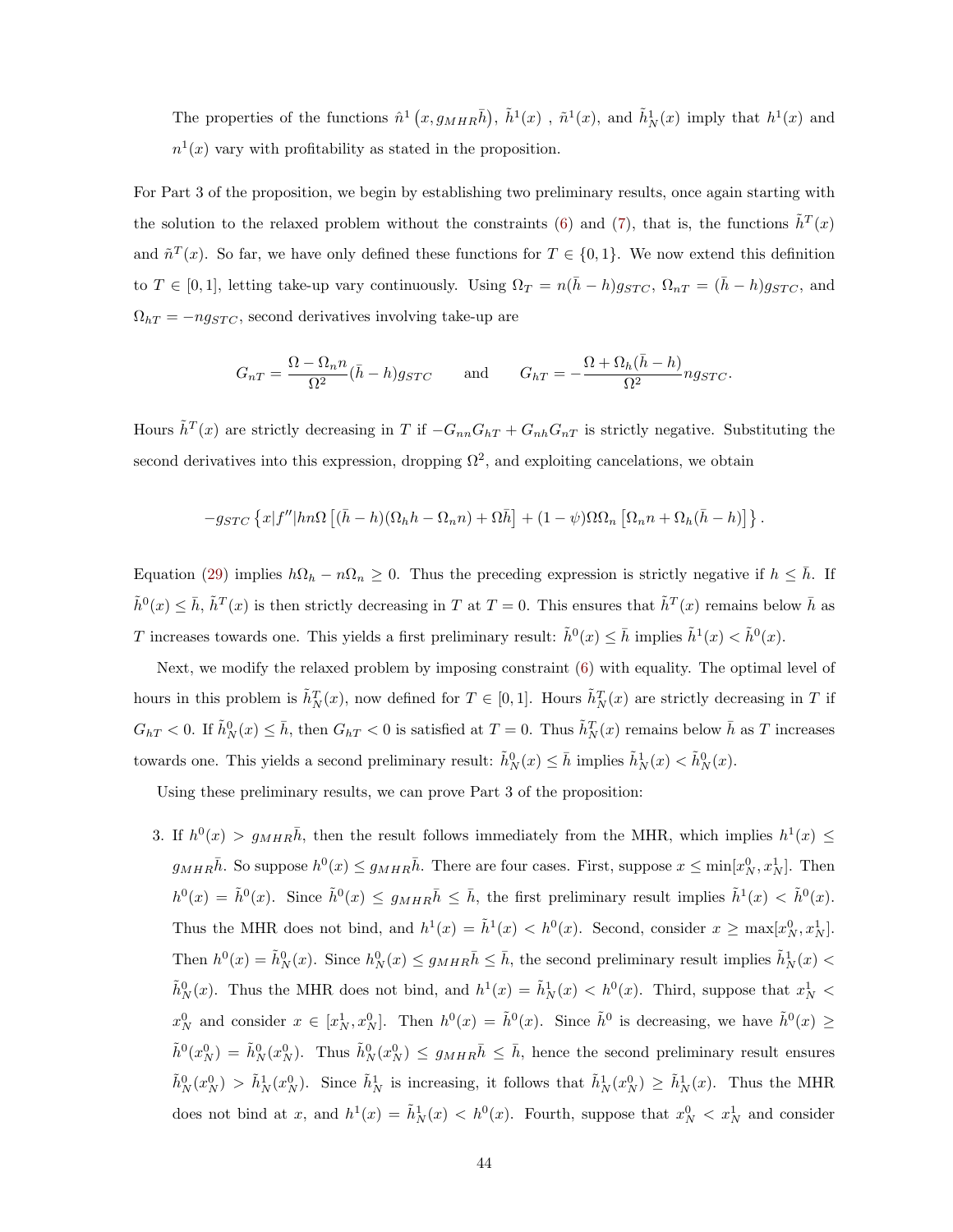$x \in [x_N^0, x_N^1]$ . Here  $h^0(x) = \tilde{h}_N^0(x)$ . Since the function  $\tilde{h}_N^0$  is strictly increasing, it follows that  $\tilde{h}_N^0(x) \geq \tilde{h}_N^0(x_N^0) = \tilde{h}^0(x_N^0)$ . This implies that  $\tilde{h}^0(x_N^0) \leq g_{MHR} \overline{h} \leq \overline{h}$ , hence the first preliminary result implies  $\tilde{h}^0(x_N^0) > \tilde{h}^1(x_N^0)$ . Since the function  $\tilde{h}^1$  is decreasing, it follows that  $\tilde{h}^1(x_N^0) \geq \tilde{h}^1(x)$ . Thus the MHR does not bind at *x*, and  $h^1(x) = \tilde{h}^1(x) < h^0(x)$ .

### **Proposition [5](#page-18-1)**

<span id="page-46-0"></span>As a first step, we examine how the maximized value of the objective conditional on take-up varies with profitability *x*. For given *x* and *T*, the optimal value of the tuple  $(c_w(x), c_b(x), n(x), h(x))$  must maximize

(30)  

$$
n(x)u(c_w(x),h(x)) + (1 - n(x))u(c_b(x),0) + \lambda^* \{xf(n(x)h(x)) - \tau n(x)h(x) + (1 - n(x))g_{UI} + n(x)(\bar{h} - h(x))T \cdot g_{STC} - n(x)c_w(x) - (1 - n(x))c_b(x)\}
$$

<span id="page-46-1"></span>subjectto the constraints ([6\)](#page-9-2) and [\(7](#page-9-4)). The corresponding optimal values of labor inputs are  $h^T(x)$  and  $n<sup>T</sup>(x)$ .Let  $U<sup>T</sup>(x)$  denote the associated maximized value of objective ([30\)](#page-46-0). The optimal take-up decision  $T^*(x)$  must maximize  $U^T(x)$ . By the envelope theorem, we have

(31) 
$$
\frac{dU^T}{dx}(x) = \lambda^* f\left(n^T(x)h^T(x)\right).
$$

Using this preliminary result, we now prove the proposition by sequentially analyzing the three regions  $(0, x_N^1]$ ,  $[x_N^1, x_N^0]$ , and  $[x_N^0, +\infty)$ , thereby determining the location of the threshold  $x_T$ .

First, consider the interval  $(0, x_N^1]$ . According to Proposition [3](#page-13-3), both  $h^0(x)$  and  $h^1(x)$  are constant over this interval. Furthermore, for both  $T=0$  and  $T=1$ , employment is obtained by substituting hoursinto equation ([23\)](#page-40-0). Using the latter relationship to solve for  $n^T(x)h^T(x)$  yields

(32) 
$$
n^{T}(x)h^{T}(x) = (f')^{-1}\left(\frac{A^{T}}{x}\right) = \left(\alpha \frac{x}{A^{T}}\right)^{\frac{1}{1-\alpha}}
$$

where  $A<sup>T</sup>$  is a constant that depends on take-up *T*, and the second equality uses the assumption  $f(nh)$  $(nh)^\alpha$ ,which implies  $(f')^{-1}(y) = (\alpha/y)^{1/(1-\alpha)}$ . Consequently, using equation ([31\)](#page-46-1) we obtain

<span id="page-46-2"></span>
$$
\frac{d}{dx}\left[U^1(x) - U^0(x)\right] = \lambda^* \left(\alpha \frac{x}{A^1}\right)^{\frac{\alpha}{1-\alpha}} \left[1 - \left(\frac{A^1}{A^0}\right)^{\frac{\alpha}{1-\alpha}}\right].
$$

The sign of the RHS does not depend on x. Furthermore,  $U^T(0) = u(c_b(\lambda^*), 0) + \lambda^* [g_{UI} - c_b(\lambda^*)]$  is independent of *T*. Consequently, if  $A^1 > A^0$ , then  $U^1(x) < U^0(x)$  for all  $x \in (0, x_N^1]$ . We set  $x_T = 0$  in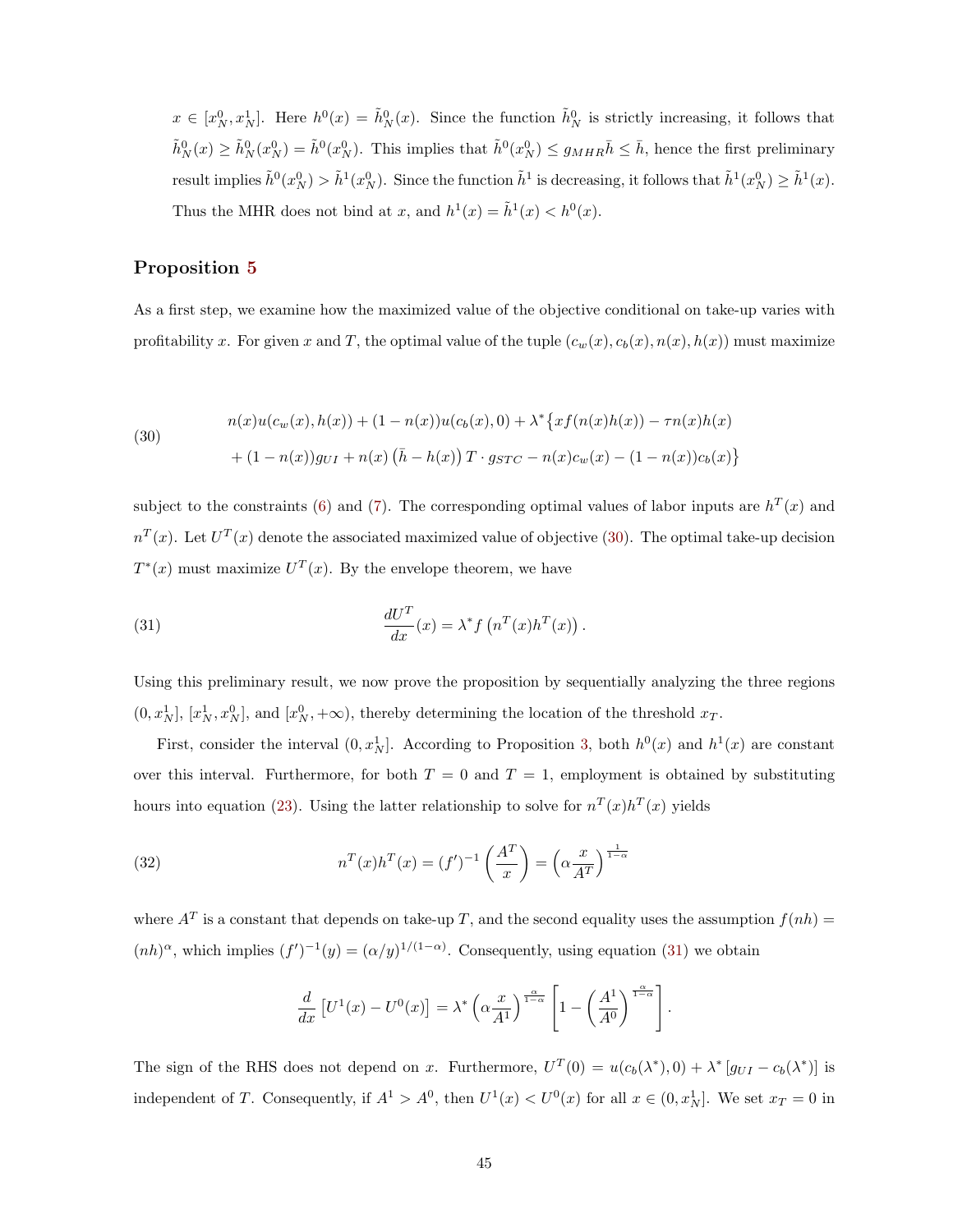this case. Below we show that no take-up is optimal at all levels of profitability in this case. If  $A<sup>1</sup> < A<sup>0</sup>$ , then  $U^1(x) > U^0(x)$  on  $(0, x_N^1]$ , and the threshold  $x_T$  will lie to the right of this interval.

The case  $A^1 = A^0$  can also arise as part of the optimal solution. Given  $\lambda^*$ , the firm is then indifferent concerning take-up at any given  $x \in (0, x_N^1]$ . Meanwhile, the budget constraint requires that, across profitability levels, a specific expected value of employment must be allocated to take-up. One optimal choice is to choose a threshold  $x_T \in [0, x_N^1]$  and set  $T^*(x) = 1$  on  $(0, x^T]$  and  $T^*(x) = 0$  on  $(x^T, x_N^1]$ . We proceed with this choice, and the precise value of *x<sup>T</sup>* is then determined by the budget constraint.

Next, consider the interval  $[x_N^1, x_N^0]$ . Here there are two cases, depending on the results for the interval  $(0, x_N^1]$  $(0, x_N^1]$  $(0, x_N^1]$ . First, if  $U^1(x) \leq U^0(x)$  on  $(0, x_N^1]$ , then take-up remains inferior on  $[x_N^1, x_N^0]$ : if constraint ([6\)](#page-9-2) were not binding for take-up, then the analysis for the interval  $(0, x_N^1]$  would directly extend to  $[x_N^1, x_N^0]$ , and the binding constraint [\(6](#page-9-2)) makes take-up even less attractive. Second, if  $U^1(x) > U^0(x)$ , then there are two possibilities. First, take-up may remain optimal on the entire interval  $[x_N^1, x_N^0]$ . Second, no take-up may be optimal on part of this interval. Next, we show that if there is a switch to no take-up somewhere within this interval, then no take-up remains optimal after this switch. Suppose there is a profitabilitylevel  $\tilde{x}_T \in [x_N^1, x_N^0]$  such that  $U^1(\tilde{x}_T) = U^0(\tilde{x}_T)$ . Using equation ([31\)](#page-46-1) and the fact that  $n^1(x) = 1$  on  $[x_N^1, x_N^0]$ , we have

<span id="page-47-2"></span>(33) 
$$
\frac{d}{dx} [U^1(x) - U^0(x)] = \lambda^* [f(h^1(x)) - f(n^0(x)h^0(x))].
$$

Since  $U^1(x) > U^0(x)$  on  $(0, x_N^1]$ , this derivative must be strictly positive at  $x = x_N^1$ . To permit  $U^1(\tilde{x}_T) =$  $U^0(\tilde{x}_T)$ , this derivative must turn strictly negative somewhere between  $x_N^1$  and  $\tilde{x}_T$ . Consequently, there must exist a profitability level  $x_D \in [x_N^1, \tilde{x}_T]$  such that

(34) 
$$
h^{1}(x_{D}) < n^{0}(x_{D})h^{0}(x_{D}).
$$

Nowconsider  $x \in [x_D, x_N^0]$ . Equation ([32](#page-46-2)) implies

(35) 
$$
\left(\frac{x}{x_D}\right)^{\frac{1}{1-\alpha}} n^0(x_D)h^0(x_D) = n^0(x)h^0(x).
$$

Using the notation from the proof of Proposition [3](#page-13-3),let  $\tilde{h}_N^T(x, \lambda^*)$  denote the solution to equation ([20\)](#page-13-1). Usingthe assumption  $f(h) = h^{\alpha}$ , equation ([20](#page-13-1)) can be written as

<span id="page-47-1"></span>
$$
h = (\alpha x)^{\frac{1}{1-\alpha}} \left[ \left(\lambda^*\right)^{-\frac{1}{\sigma}} V(h) + \tau + T \cdot g_{STC} \right]^{-\frac{1}{1-\alpha}}
$$

<span id="page-47-0"></span>*.*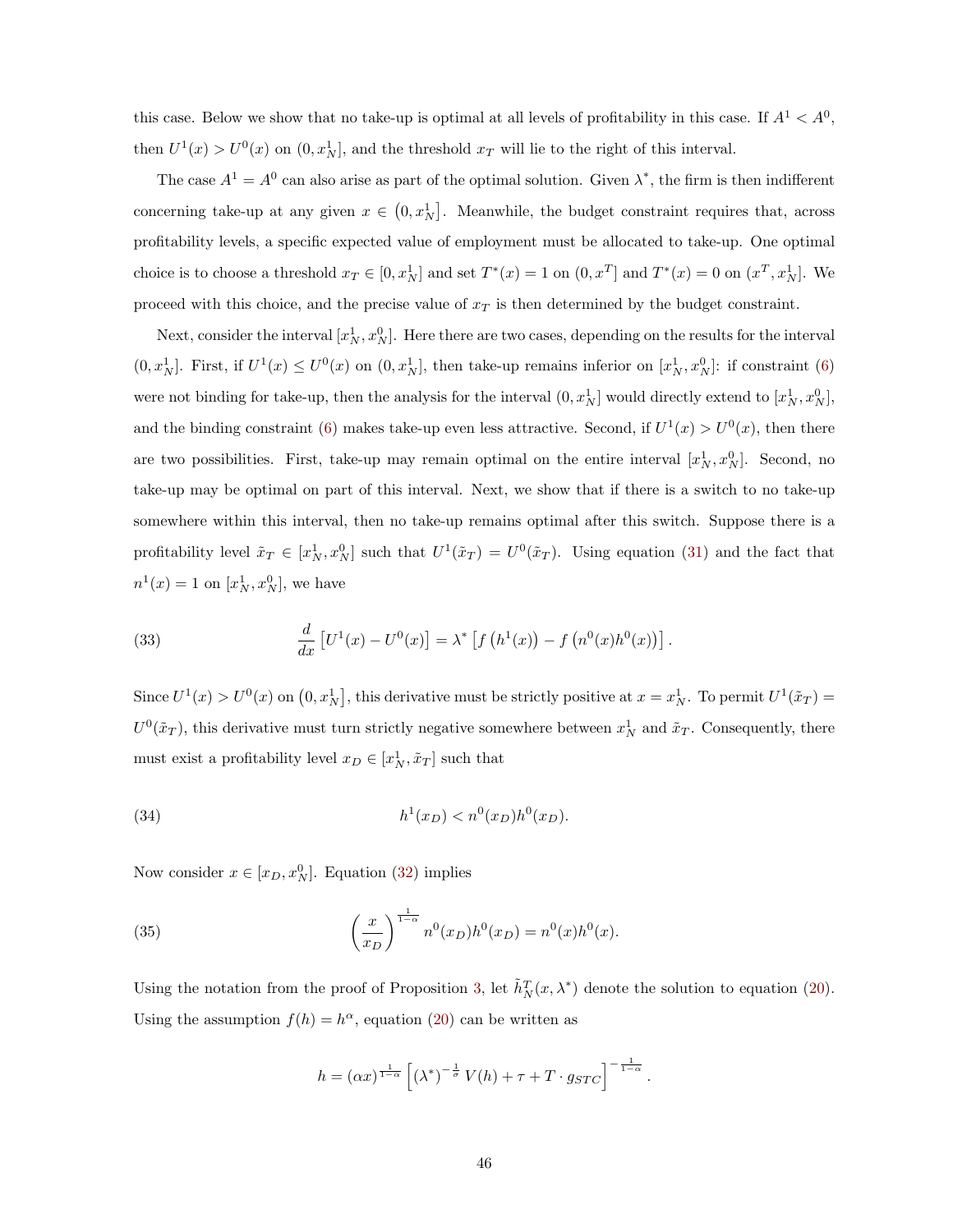Thus

$$
\tilde{h}_N^1(x,\lambda^*)=\left[\left(\frac{x}{x_D}\right)\frac{(\lambda^*)^{-\frac{1}{\sigma}}V\left(\tilde{h}_N^1(x_D,\lambda^*)\right)+(\tau+g_{STC})}{(\lambda^*)^{-\frac{1}{\sigma}}V\left(\tilde{h}_N^1(x,\lambda^*)\right)+(\tau+g_{STC})}\right]^{\frac{1}{1-\alpha}}\tilde{h}_N^1(x_D,\lambda^*)<\left(\frac{x}{x_D}\right)^{\frac{1}{1-\alpha}}\tilde{h}_N^1(x_D,\lambda^*)
$$

<span id="page-48-1"></span>where the strict inequality follows as  $\tilde{h}_N^1(x, \lambda^*)$  is strictly increasing on  $[x_N^1, x_N^0]$  and  $V(h)$  is strictly increasing in *h*. Since  $h^1(x) = \min \left[ \tilde{h}^1_N(x, \lambda^*)$ ,  $g_{MHR} \bar{h} \right]$  and  $\tilde{h}^1_N(x, \lambda^*)$  is strictly increasing, this inequality also holds the function  $h^1$ :

(36) 
$$
h^{1}(x) < \left(\frac{x}{x_{D}}\right)^{\frac{1}{1-\alpha}} h^{1}(x_{D}).
$$

Combininginequalities ([34\)](#page-47-0) and [\(36](#page-48-1)) with equation ([35\)](#page-47-1) yields  $h^1(x) < n^0(x)h^0(x)$  for all  $x \in [x_D, x_N^0]$ . Since  $x_D \leq \tilde{x}_T$  and  $U^1(\tilde{x}_T) = U^0(\tilde{x}_T)$ , equation [\(33](#page-47-2)) implies  $U^1(x) < U^0(x)$  for all  $x \in [\tilde{x}_T, x_N^0]$ . Thus there is at most one value  $\tilde{x}_T$  in  $[x_N^1, x_N^0]$  such that  $U^1(\tilde{x}_T) = U^0(\tilde{x}_T)$ . If it exists, we set the threshold  $x_T$  to this value  $\tilde{x}_T$ . Otherwise take-up remains optimal throughout the interval  $[x_N^1, x_N^0]$ .

<span id="page-48-2"></span>Finally, consider the interval  $[x_N^0, +\infty)$ . Over this range

(37) 
$$
\frac{d}{dx} [U^1(x) - U^0(x)] = \lambda^* [f(h^1(x)) - f(h^0(x))].
$$

This expression is strictly negative, since  $h^1(x) < h^0(x)$  according to Part [3](#page-13-3) of Proposition 3. Again there are two cases, depending on the results obtained for the intervals  $(0, x_N^1]$  and  $[x_N^1, x_N^0]$ . In the first case, we have already set a threshold  $x_T \in [0, x_N^0]$  such that  $T^*(x) = 0$  on  $(x_T, x_N^0]$ . Inequality [\(37](#page-48-2)) then implies that no take-up  $T^*(x) = 0$  is also optimal on  $[x_N^0, +\infty)$ . In the second case, we have not yet determineda threshold  $x_T$ , and  $T^*(x) = 1$  is optimal on  $(0, x_N^0]$ . Inequality ([37](#page-48-2)) then implies that there is at most one profitability level  $\tilde{x}_T$  in  $[x_N^0, +\infty)$  such that  $U^1(\tilde{x}_T) = U^0(\tilde{x}_T)$ . If such a level exists, we set  $x_T = \tilde{x}_T$ . Otherwise we set  $x_T = +\infty$ . With this definition of  $x_T$ ,  $T^*(x) = 1$  is optimal on  $[x_N^0, x_T]$ , and  $T^*(x) = 0$  is optimal on  $(x_T, +\infty)$ .

### <span id="page-48-0"></span>**B Sensitivity Analysis**

In this appendix we show that the main conclusions obtained in the computational experiments of Section [4](#page-19-0) are not sensitive with respect to changes in parameters and targets.

Recall that the parameters  $\sigma$ ,  $\alpha$ ,  $v$ , and  $\sigma_x$  were chosen independently, while  $v_0$ ,  $g_{UI}$ , and  $\psi$  were pinned down by targets for temporary layoffs, the replacement rate of UI, and the Frisch elasticity. For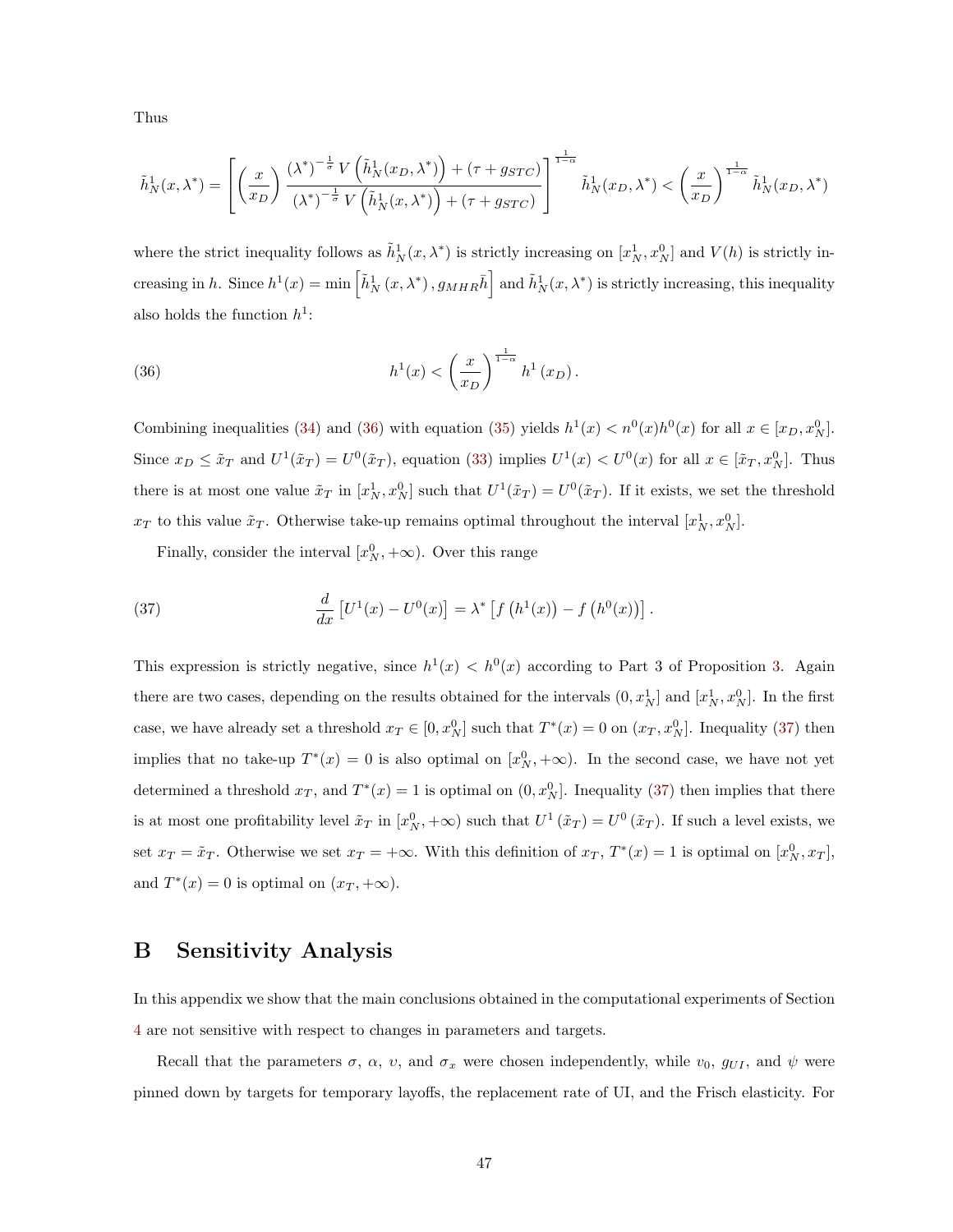each parameter in the first group we choose a low and a high value. Similarly, for each of the three targets we choose a low and a high value. We vary one parameter or target at a time, and for each deviation from the benchmark we recalibrate the model and repeat the welfare analysis.

Table [8](#page-51-0) and Table [9](#page-52-0) display the results for the cases of perfect PI and no PI, respectively. We omit the results for the production function parameter  $\alpha$ , since changing this parameter has very little impact on the welfare effects associated with STC. We also do not report results for the fraction of unattached workers, since it plays a role very similar to that of risk aversion  $\sigma$ <sup>28</sup>. For each change in one of the remaining parameters and targets, we present the results in a pair of rows. The first of these rows, labeled 'Policy', displays the values of the policy instruments for the respective policy experiment. The second row, labeled 'Welfare', displays welfare relative to the experiment  $g_{UI}^*$  in consumption equivalents. The first pair of rows provides this information for the benchmark calibration.

#### **B.1 Perfect Private Insurance**

Our two main results of Section [4.2](#page-24-1) are robust with respect to these changes in parameters and targets.

First, introducing STC can always improve on UI, with sizable welfare gains varying between 0*.*1% and 1.5% for experiment  $g_{STC}^*|g_{UI}^*|$  and between 0.1% and 2.4% for experiment  $(g_{STC}, g_{UI})^*$ . When we exclude the experiments involving a change in the degree of risk aversion, these gains vary between 0*.*2% and 0*.*5%, and between 0*.*5% and 0*.*8%, respectively. Naturally, the degree of risk aversion is a key determinant of the magnitude of welfare gains. With high risk aversion, the motivation to insure unattached workers is stronger, leading to a higher optimal level of  $g^*_{UI}$ . The composition of labor inputs is more distorted, leaving more room for STC to mitigate these distortions.

Second, optimal levels of STC are markedly less generous than UI, and the results for the experiment  $\bar{g}_{STC}^{\text{max}}|g_{UI}^*|$  show that introducing STC with the same generosity as  $g_{UI}$  results in large welfare losses.

Another robust result is that the welfare gains from STC are about equally distributed between the direct gain of introducing STC for a given level of UI and the additional gain from jointly optimizing the levels of UI and STC.

Finally, the introduction of a minimum hours reduction does not generally lead to sizable welfare improvements. In most experiments, the gains are less than a third of welfare gains achievable by STC alone and negligible for some experiments.

<sup>&</sup>lt;sup>28</sup>The benefit of UI is to insure this group of workers, and the magnitude of this benefit is determined by risk aversion in conjunction with the size of this group.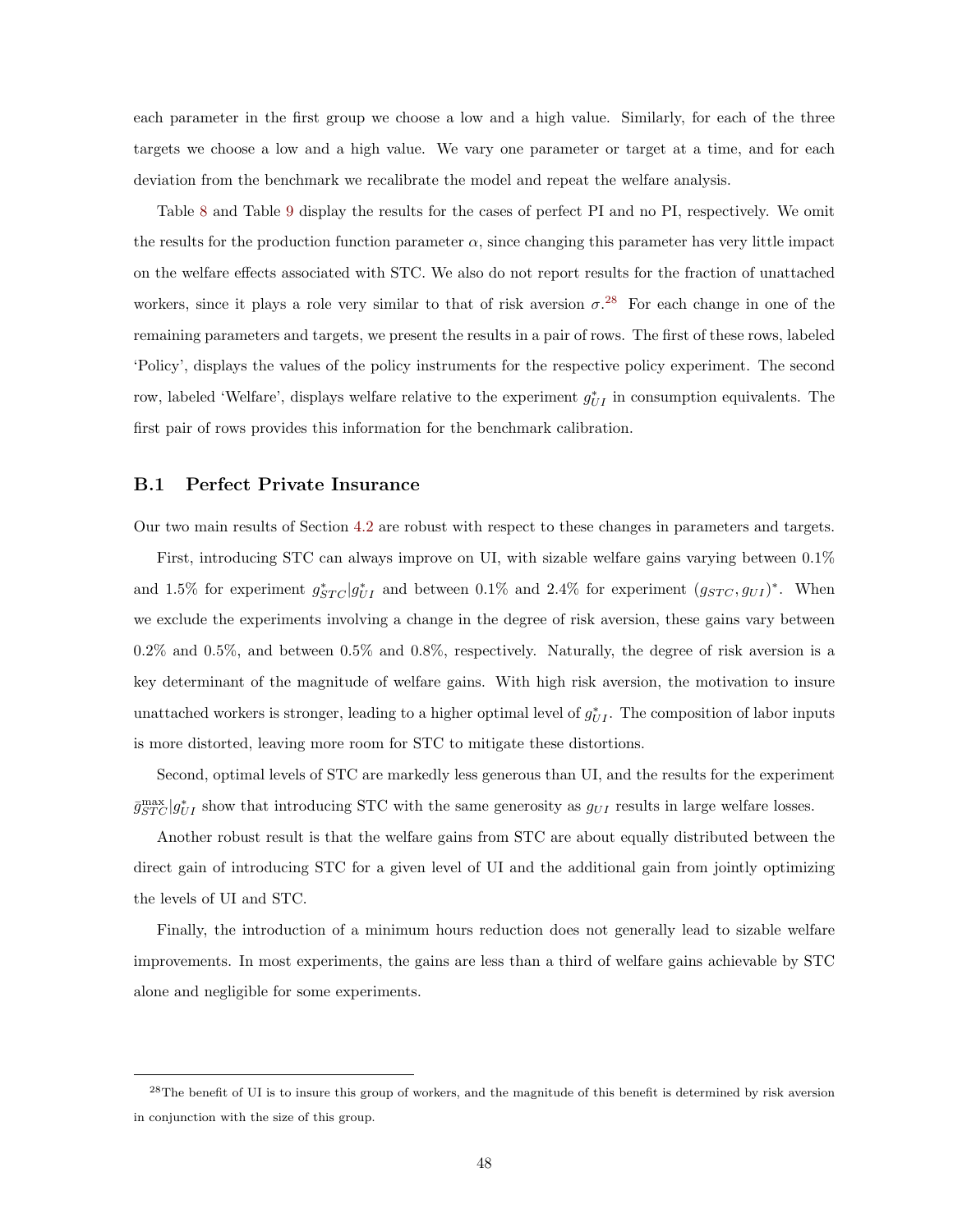### **B.2 No Private Insurance**

As in the benchmark calibration for the no-PI scenario, welfare gains from the introduction of STC are generally negligible. Small but non-negligible gains arise for high risk aversion and a low targeted replacement rate. However, in both cases the welfare gains remain an order of magnitude below the gains obtained in the corresponding sensitivity analysis under perfect PI.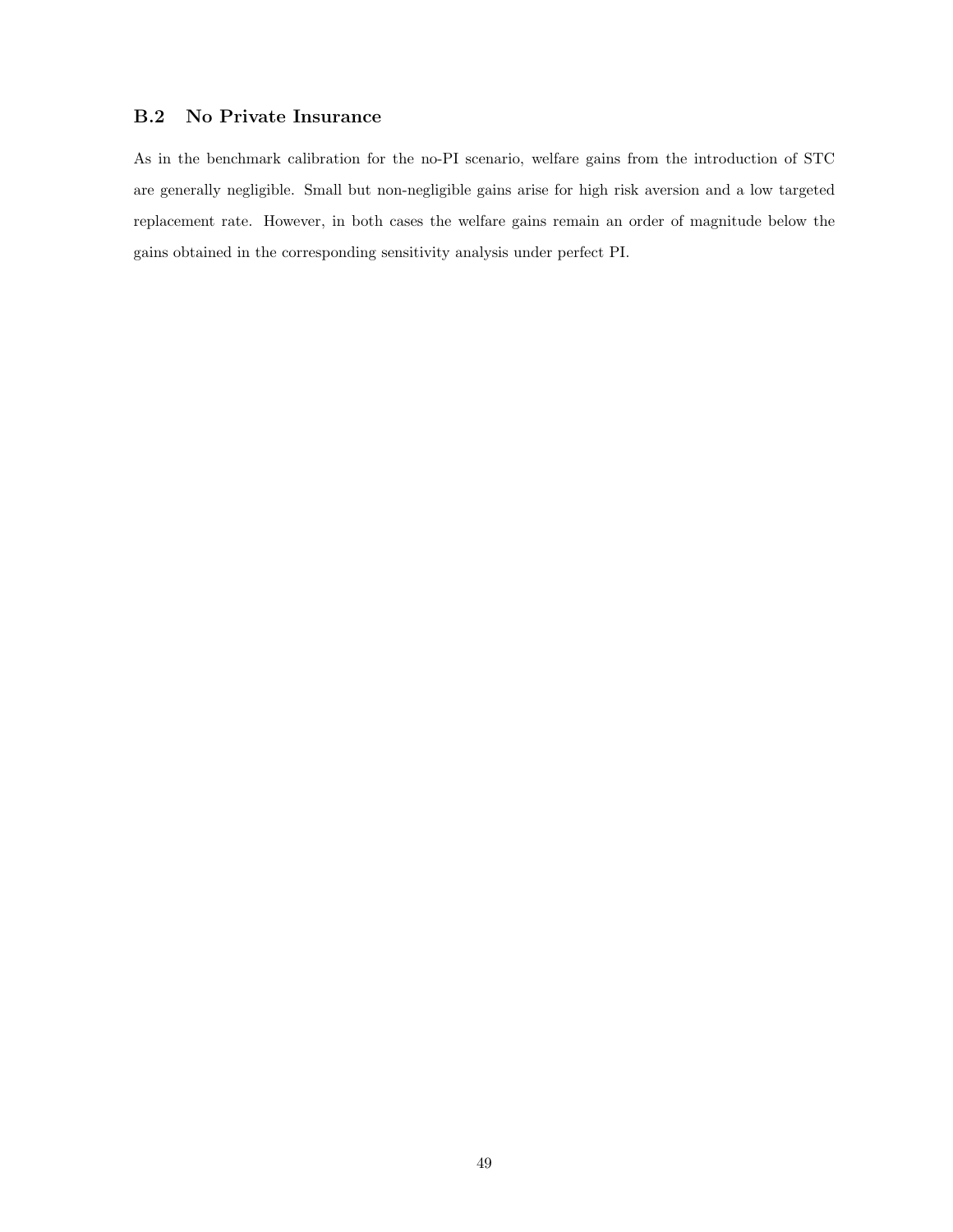<span id="page-51-0"></span>

|                       |         | $g_{UI}^*$     | $g_{STC}^* g_{UI}^* $ | $g_{STC}^{max} g_{UI}^* $ | $(g_{UI}, g_{STC})^*$ | $(g_{STC}, g_{MHR})^*   g_{UI}^*$ | $(g_{UI}, g_{STC}, g_{MHR})$ |
|-----------------------|---------|----------------|-----------------------|---------------------------|-----------------------|-----------------------------------|------------------------------|
| Benchmark             | Policy  | 0.262          | 0.08 0.262            | 0.308 0.262               | (0.284, 0.13)         | (0.0643, 0.809)   0.262           | (0.28, 0.0933, 0.825)        |
|                       | Welfare | $\Omega$       | 0.3011                | $-1.858$                  | 0.5263                | 0.4027                            | 0.6079                       |
| $\sigma = 5$          | Policy  | 0.295          | 0.166 0.295           | 0.367 0.295               | (0.302, 0.183)        | (0.166, 0.916)   0.295            | (0.302, 0.183, 0.905)        |
|                       | Welfare | $\Omega$       | 1.527                 | $-0.3053$                 | 2.401                 | 1.527                             | 2.401                        |
| $\sigma = 1$          | Policy  | 0.24           | 0.0436 0.24           | 0.27 0.24                 | (0.255, 0.0679)       | (0.0442, 0.797)   0.24            | (0.256, 0.0589, 0.807)       |
|                       | Welfare | $\overline{0}$ | 0.07122               | $-1.641$                  | 0.1153                | 0.1326                            | 0.1983                       |
| $\sigma_x = 0.15$     | Policy  | 0.275          | 0.0882 0.275          | 0.33 0.275                | (0.295, 0.13)         | (0.0717, 0.735)   0.275           | (0.295, 0.0966, 0.752)       |
|                       | Welfare | $\Omega$       | 0.3385                | $-2.234$                  | 0.5255                | 0.4707                            | 0.6686                       |
| $\sigma_x = 0.05$     | Policy  | 0.249          | 0.0629 0.249          | 0.286 0.249               | (0.27, 0.123)         | (0.0499, 0.888)   0.249           | (0.27, 0.123, 0.941)         |
|                       | Welfare | $\theta$       | 0.234                 | $-1.644$                  | 0.5531                | 0.2881                            | 0.5531                       |
| Frisch Elasticity 1   | Policy  | 0.26           | 0.0687 0.26           | 0.319 0.26                | (0.287, 0.127)        | (0.0523, 0.776)   0.26            | (0.281, 0.084, 0.801)        |
|                       | Welfare | $\Omega$       | 0.3293                | $-2.805$                  | 0.6634                | 0.4171                            | 0.6836                       |
| Frisch Elasticity 0.4 | Policy  | 0.266          | 0.0983 0.266          | 0.293 0.266               | (0.279, 0.135)        | (0.0872, 0.86)   0.266            | (0.279, 0.11, 0.867)         |
|                       | Welfare | $\Omega$       | 0.2336                | $-0.7572$                 | 0.3365                | 0.3422                            | 0.4554                       |
| Temp. Layoffs 0.025   | Policy  | 0.253          | 0.084 0.253           | 0.295 0.253               | (0.275, 0.136)        | (0.0663, 0.814)   0.253           | (0.271, 0.0968, 0.83)        |
|                       | Welfare | $\Omega$       | 0.3336                | $-1.55$                   | 0.5789                | 0.4307                            | 0.644                        |
| Temp. Layoffs 0.005   | Policy  | 0.279          | 0.0734 0.279          | 0.331 0.279               | (0.299, 0.121)        | (0.0612, 0.8)   0.279             | (0.297, 0.0879, 0.816)       |
|                       | Welfare | $\theta$       | 0.2508                | $-2.446$                  | 0.4422                | 0.3582                            | 0.5492                       |
| Rep. Rate 30%         | Policy  | 0.3            | 0.0654 0.3            | 0.367 0.3                 | (0.319, 0.109)        | (0.0579, 0.79)   0.3              | (0.319, 0.0821, 0.805)       |
|                       | Welfare | $\theta$       | 0.1955                | $-3.429$                  | 0.3466                | 0.307                             | 0.4797                       |
| Rep. Rate 20%         | Policy  | 0.227          | 0.0986 0.227          | 0.259 0.227               | (0.25, 0.154)         | (0.0749, 0.833)   0.227           | (0.245, 0.111, 0.851)        |
|                       | Welfare | $\overline{0}$ | 0.4621                | $-0.677$                  | 0.7715                | 0.5367                            | 0.773                        |

Table 8: Sensitivity Analysis, Perfect PI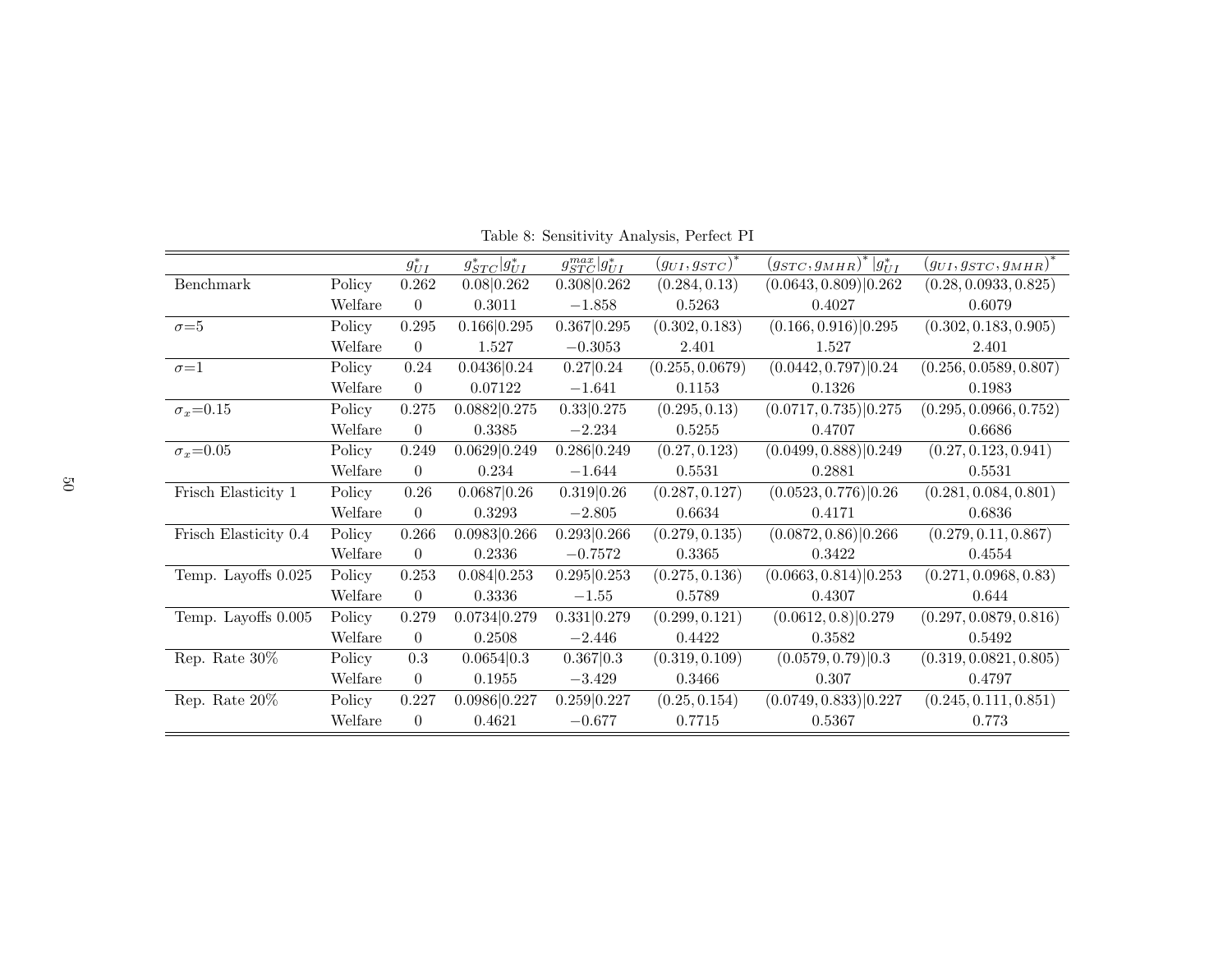<span id="page-52-0"></span>

|                       |         | $g_{UI}^*$     | $g_{STC}^* g_{UI}^*$ | $(g_{UI}, g_{STC})^*$ | $(g_{STC}, g_{MHR})^*   g_{UI}^*$ | $(g_{UI}, g_{STC}, g_{MHR})^{\dagger}$ |
|-----------------------|---------|----------------|----------------------|-----------------------|-----------------------------------|----------------------------------------|
| Benchmark             | Policy  | 0.25           | 0.00316 0.25         | (0.25, 0.00331)       | (0.00314, 0.996)   0.25           | (0.25, 0.00329, 0.996)                 |
|                       | Welfare | $\theta$       | 0.0009286            | 0.0009721             | 0.0009316                         | 0.0009749                              |
| $\sigma = 5$          | Policy  | 0.271          | 0.0541 0.271         | (0.276, 0.0796)       | (0.0541, 0.984)   0.271           | (0.276, 0.0796, 0.976)                 |
|                       | Welfare | $\Omega$       | 0.2711               | 0.4612                | 0.2711                            | 0.4612                                 |
| $\sigma = 1$          | Policy  | 0.236          | 0 0.236              | (0.236, 0)            | $(0,1)$  0.236                    | (0.236, 0, 1)                          |
|                       | Welfare | $\theta$       | $-0$                 | $-1.249e - 012$       | $-0$                              | $-1.222e - 012$                        |
| $\sigma_x = 0.15$     | Policy  | 0.258          | 0.000398 0.258       | (0.258, 0.000406)     | (0.000439, 0.996)   0.258         | (0.258, 0.000439, 0.996)               |
|                       | Welfare | $\overline{0}$ | $1.072e - 005$       | $1.096e - 005$        | $1.562e - 005$                    | $1.59e - 005$                          |
| $\sigma_x = 0.05$     | Policy  | 0.243          | 0.00338 0.243        | (0.244, 0.00371)      | (0.00338, 0.998)   0.243          | (0.244, 0.00371, 0.998)                |
|                       | Welfare | $\Omega$       | 0.001878             | 0.002057              | 0.001878                          | 0.002061                               |
| Frisch Elasticity 1   | Policy  | 0.249          | 0.00246 0.249        | (0.249, 0.00258)      | (0.00244, 0.996)   0.249          | (0.249, 0.00256, 0.996)                |
|                       | Welfare | $\theta$       | 0.0007345            | 0.0007715             | 0.0007384                         | 0.0007751                              |
| Frisch Elasticity 0.4 | Policy  | $0.25\,$       | 0.00414 0.25         | (0.25, 0.00428)       | (0.00412, 0.998)   0.25           | (0.25, 0.00426, 0.998)                 |
|                       | Welfare | $\theta$       | 0.000995             | 0.001033              | 0.0009969                         | 0.001034                               |
| Temp. Layoffs 0.025   | Policy  | 0.243          | 0.0043 0.243         | (0.243, 0.00455)      | (0.00427, 0.996)   0.243          | (0.243, 0.00452, 0.996)                |
|                       | Welfare | $\theta$       | 0.001713             | 0.001812              | 0.001714                          | 0.001813                               |
| Temp. Layoffs 0.005   | Policy  | 0.262          | 0.00133 0.262        | (0.262, 0.00137)      | (0.00131, 0.997)   0.262          | (0.262, 0.00136, 0.997)                |
|                       | Welfare | $\theta$       | 0.0001646            | 0.0001694             | 0.0001699                         | 0.0001747                              |
| Rep. Rate 30%         | Policy  | 0.293          | 0 0.293              | (0.293, 0)            | $(0,1)$  0.293                    | (0.293, 0, 1)                          |
|                       | Welfare | $\theta$       | $-0$                 | $-6.2e - 011$         | $-0$                              | $-7.841e - 011$                        |
| Rep. Rate 20%         | Policy  | 0.206          | 0.0153 0.206         | (0.208, 0.0189)       | (0.0153, 0.995)   0.206           | (0.208, 0.0189, 0.994)                 |
|                       | Welfare | $\theta$       | 0.02069              | 0.02529               | 0.02069                           | 0.02529                                |

Table 9: Sensitivity Analysis: No PI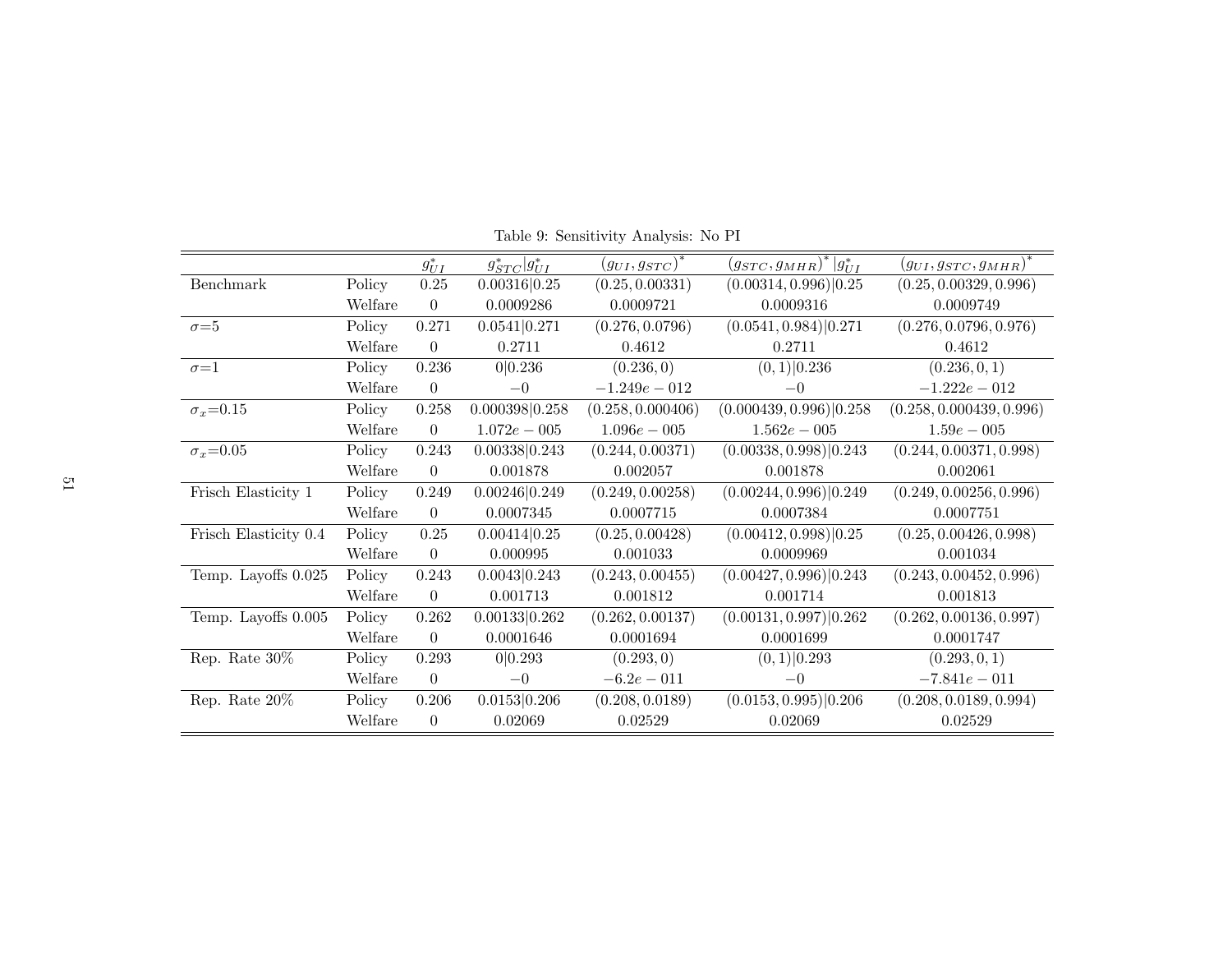### <span id="page-53-0"></span>**C Redundancy of Experience Rating**

The redundancy of experience rating is a feature our model shares with those of BW and WH, and it applies even to their models in which attached agents are heterogeneous in that some are workers while others are employers. The reason for this redundancy is the absence of imperfections in the risk sharing contract among agents attached to a firm.

First, we establish redundancy for a version of our model in which both UI benefits and experience rating are allowed to differentiate between attached and unattached workers. Following BW and WH, experience rating imposes a tax on a firm which amounts to a fraction  $e \in [0,1]$  of the total benefits received by the workers attached to that firm. We also allow for experience rating of unattached workers withfactor  $e^{\nu} \in [0,1]$ .<sup>29</sup> With experience rating, the net-transfer schedule for firms ([3](#page-8-0)) becomes

(38) 
$$
(1-e)\left[ (1-n)g_{UI} + n\mathcal{I} \left[ h \leq g_{MHR}\bar{h} \right] \cdot \left( \bar{h} - h \right) \cdot g_{STC} \right] - \tau nh
$$

and the benefit received by unattached workers is  $(1 - e^{\nu})g_{UI}^{\nu}$  where  $g_{UI}^{\nu}$  is the UI benefit level for an unattached worker, which for now is allowed to differ from  $g_{UI}$ . It is immediately clear that this system is equivalent to an alternative system (distinguished by a check) given by  $\tilde{g}_{UI} = (1 - e)g_{UI}$ ,  $\check{g}_{STC} = (1 - e)g_{STC}, \, \check{e} = 0, \, \check{g}_{UI}^{\nu} = (1 - e^{\nu})g_{UI}^{\nu}, \, \text{and} \, \check{e}^{\nu} = 0.$ 

In our model without experience rating, we restrict STC and UI to be uniform. As discussed in the text, this should be understood as a restriction on effective subsidies. Otherwise this restriction has no content, as any differentiation can be implemented through experience rating. Next, we show that experience rating is redundant under the assumption that the effective subsidy cannot differentiate between attached and unattached workers:

$$
(1 - e)g_{UI} = (1 - e^{\nu})g_{UI}^{\nu}.
$$

The system consisting of  $\check{g}_{UI}$ ,  $\check{g}_{STC}$ , and  $\check{g}_{UI}^{\nu}$  and no experience rating continues to be equivalent. It satisfies  $\check{g}_{UI} = \check{g}_{UI}^{\nu}$ , so the UI benefit does not differentiate between attached and unattached workers.

 $^{29}$ A natural level for this is zero, given that these workers are not attached to a firm. However, one can also assume that these workers were previously attached to some firm, and that the government imposes the experience-rating tax on the owners of that firm. In our model of owner-operators, it is internally consistent to assume that unattached workers own the firm from which they became unattached. In their role as owners, they are liable for the experience-rating tax induced by the benefits they receive in their role as workers.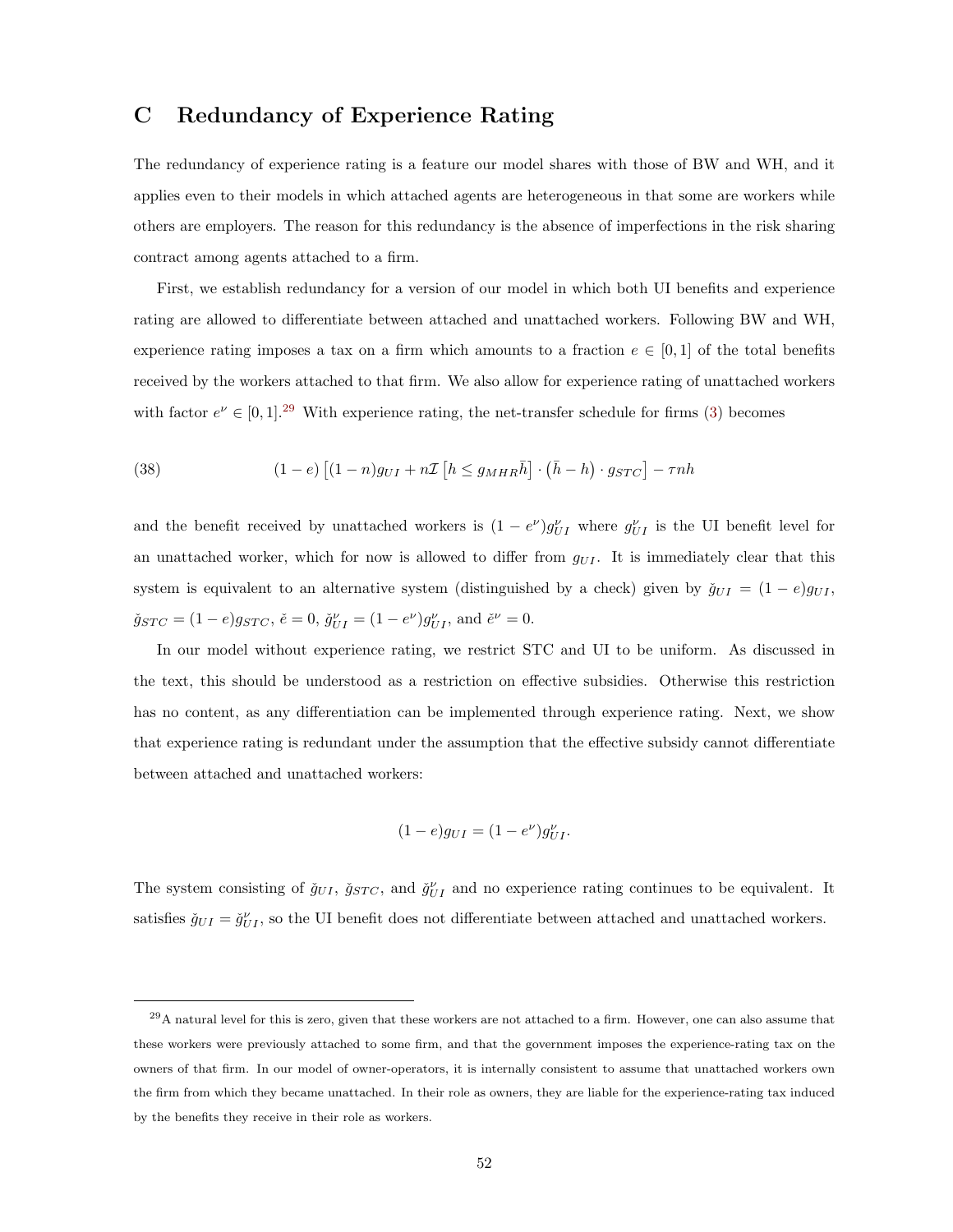### **References**

- <span id="page-54-0"></span>Arpaia, A., N. Curci, E. Meyermans, J. Peschner and F. Pierini, "Short-time working arrangements as response to cyclical fluctuations," European Economy Occasional Paper 64, European Commission, 2010.
- <span id="page-54-3"></span>Balleer, A., B. Gehrke, W. Lechthaler and C. Merkl, "Does Short-Time Work Save Jobs? A Business Cycle Analysis," CESifo Working Paper Series 4640, CESifo Group Munich, 2014.
- <span id="page-54-1"></span>Boeri, T. and H. Bruecker, "Short-Time Work Benefits Revisited: Some Lessons from the Great Recession," *Economic Policy* 26 (October 2011), 697–765.
- <span id="page-54-5"></span>BURDETT, K. AND R. WRIGHT, "Unemployment insurance and short-time compensation: The effects on layoffs, hours per worker, and wages," *Journal of Political Economy* (1989), 1479–1496.
- <span id="page-54-2"></span>Cahuc, P. and S. Carcillo, "Is short-time work a good method to keep unemployment down?," *Nordic Economic Policy Review* (2011), 133–164.
- <span id="page-54-9"></span>Comin, D. A. and T. Philippon, "The rise in firm-level volatility: Causes and consequences," in *NBER Macroeconomics Annual 2005, Volume 20* (MIT Press, 2006), 167–228.
- <span id="page-54-7"></span>Cooper, R., J. Haltiwanger and J. L. Willis, "Search frictions: Matching aggregate and establishment observations," *Journal of Monetary Economics* 54 (2007), 56–78.
- <span id="page-54-12"></span>Costain, J. S. and M. Reiter, "Business cycles, unemployment insurance, and the calibration of matching models," *Journal of Economic Dynamics and Control* 32 (2008), 1120–1155.
- <span id="page-54-10"></span>DAVIS, S. J., J. HALTIWANGER, R. JARMIN AND J. MIRANDA, "Volatility and dispersion in business growth rates: Publicly traded versus privately held firms," in *NBER Macroeconomics Annual 2006, Volume 21* (MIT Press, 2007), 107–180.
- <span id="page-54-4"></span>Feldstein, M., "Temporary layoffs in the theory of unemployment," *Journal of Political Economy* (1976), 937–957.
- <span id="page-54-6"></span>FitzRoy, F. R. and R. A. Hart, "Hours, Layoffs and Unemployment Insurance Funding: Theory and Practice in an International Perspective," *Economic Journal* 95 (September 1985), 700–713.
- <span id="page-54-11"></span>Fujita, S. and G. Moscarini, "Recall and Unemployment," Working Paper 19640, NBER, 2013.
- <span id="page-54-8"></span>HALL, R., "Reconciling cyclical movements in the marginal value of time and the marginal product of labor," *Journal of Political Economy* 117 (2009), 281–323.